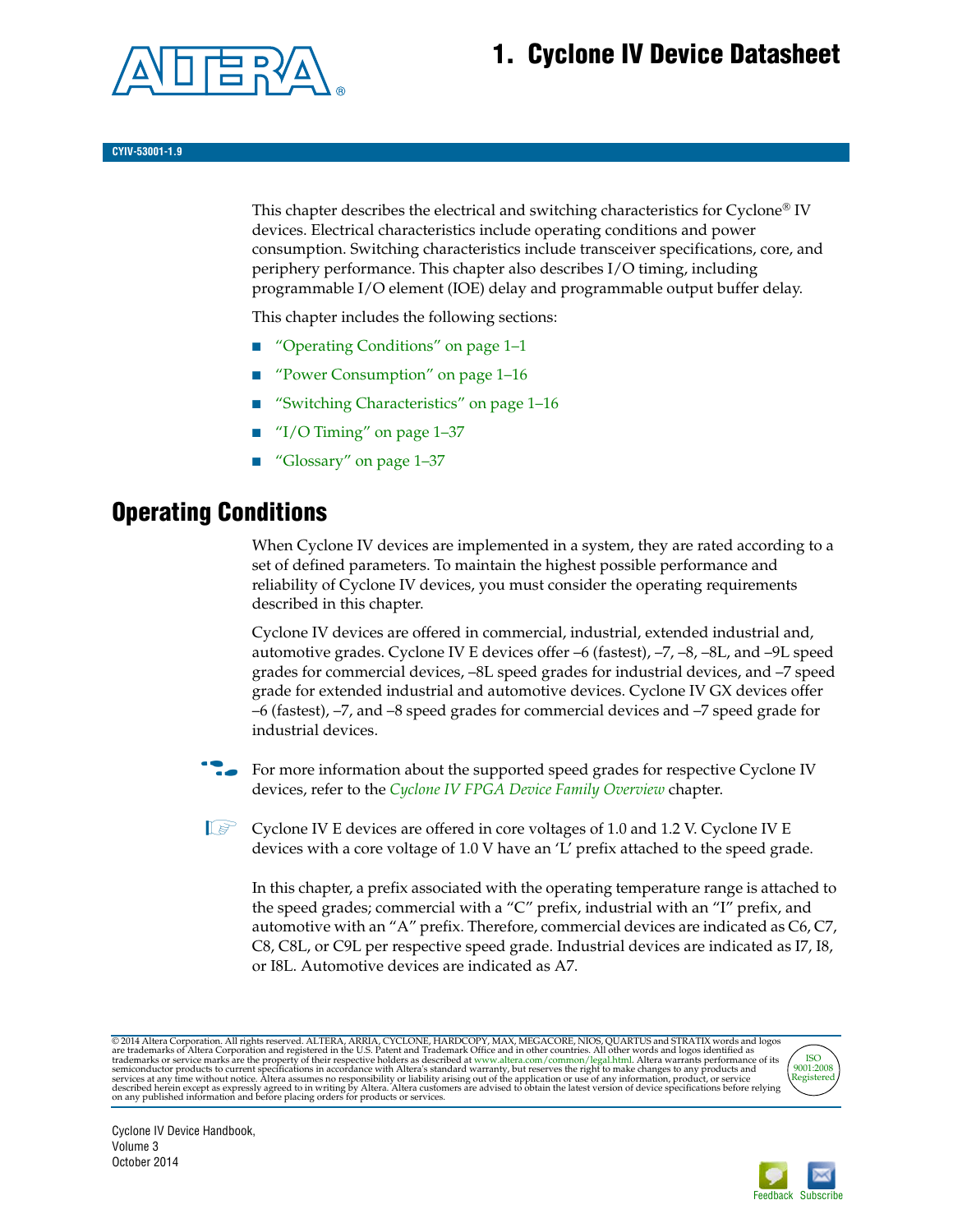$\mathbb{I}$  Cyclone IV E industrial devices I7 are offered with extended operating temperature range.

### **Absolute Maximum Ratings**

Absolute maximum ratings define the maximum operating conditions for Cyclone IV devices. The values are based on experiments conducted with the device and theoretical modeling of breakdown and damage mechanisms. The functional operation of the device is not implied at these conditions. [Table 1–1](#page-1-1) lists the absolute maximum ratings for Cyclone IV devices.

Conditions beyond those listed in Table  $1-1$  cause permanent damage to the device. Additionally, device operation at the absolute maximum ratings for extended periods of time have adverse effects on the device.

| <b>Symbol</b>              | <b>Parameter</b>                                                                                                                             | Min    | Max  | <b>Unit</b> |
|----------------------------|----------------------------------------------------------------------------------------------------------------------------------------------|--------|------|-------------|
| $V_{CClNT}$                | Core voltage, PCI Express <sup>®</sup> (PCIe <sup>®</sup> ) hard IP<br>block, and transceiver physical coding sublayer<br>(PCS) power supply | $-0.5$ | 1.8  | V           |
| $V_{CCA}$                  | Phase-locked loop (PLL) analog power supply                                                                                                  | $-0.5$ | 3.75 | V           |
| $V_{\text{CCD\_PLL}}$      | PLL digital power supply                                                                                                                     | $-0.5$ | 1.8  | V           |
| V <sub>CCIO</sub>          | I/O banks power supply                                                                                                                       | $-0.5$ | 3.75 | V           |
| V <sub>CC_CLKIN</sub>      | Differential clock input pins power supply                                                                                                   | $-0.5$ | 4.5  | V           |
| $V_{\text{CCH_GXB}}$       | Transceiver output buffer power supply                                                                                                       | $-0.5$ | 3.75 | V           |
| $V_{\text{CCA\_GXB}}$      | Transceiver physical medium attachment (PMA)<br>and auxiliary power supply                                                                   | $-0.5$ | 3.75 | V           |
| $V_{\rm CCL_GXB}$          | Transceiver PMA and auxiliary power supply                                                                                                   | $-0.5$ | 1.8  | V           |
| $V_{1}$                    | DC input voltage                                                                                                                             | $-0.5$ | 4.2  | V           |
| $I_{\text{OUT}}$           | DC output current, per pin                                                                                                                   | $-25$  | 40   | mA          |
| ${\mathsf T}_{\text{STG}}$ | Storage temperature                                                                                                                          | -65    | 150  | °C          |
| $T_{\rm J}$                | Operating junction temperature                                                                                                               | $-40$  | 125  | °C          |

<span id="page-1-1"></span>**Table 1–1. Absolute Maximum Ratings for Cyclone IV Devices** *[\(1\)](#page-1-0)*

**Note to [Table 1–1](#page-1-1):**

<span id="page-1-0"></span>(1) Supply voltage specifications apply to voltage readings taken at the device pins with respect to ground, not at the power supply.

### **Maximum Allowed Overshoot or Undershoot Voltage**

During transitions, input signals may overshoot to the voltage shown in [Table 1–2](#page-2-0) and undershoot to –2.0 V for a magnitude of currents less than 100 mA and for periods shorter than 20 ns. [Table 1–2](#page-2-0) lists the maximum allowed input overshoot voltage and the duration of the overshoot voltage as a percentage over the lifetime of the device. The maximum allowed overshoot duration is specified as a percentage of high-time over the lifetime of the device.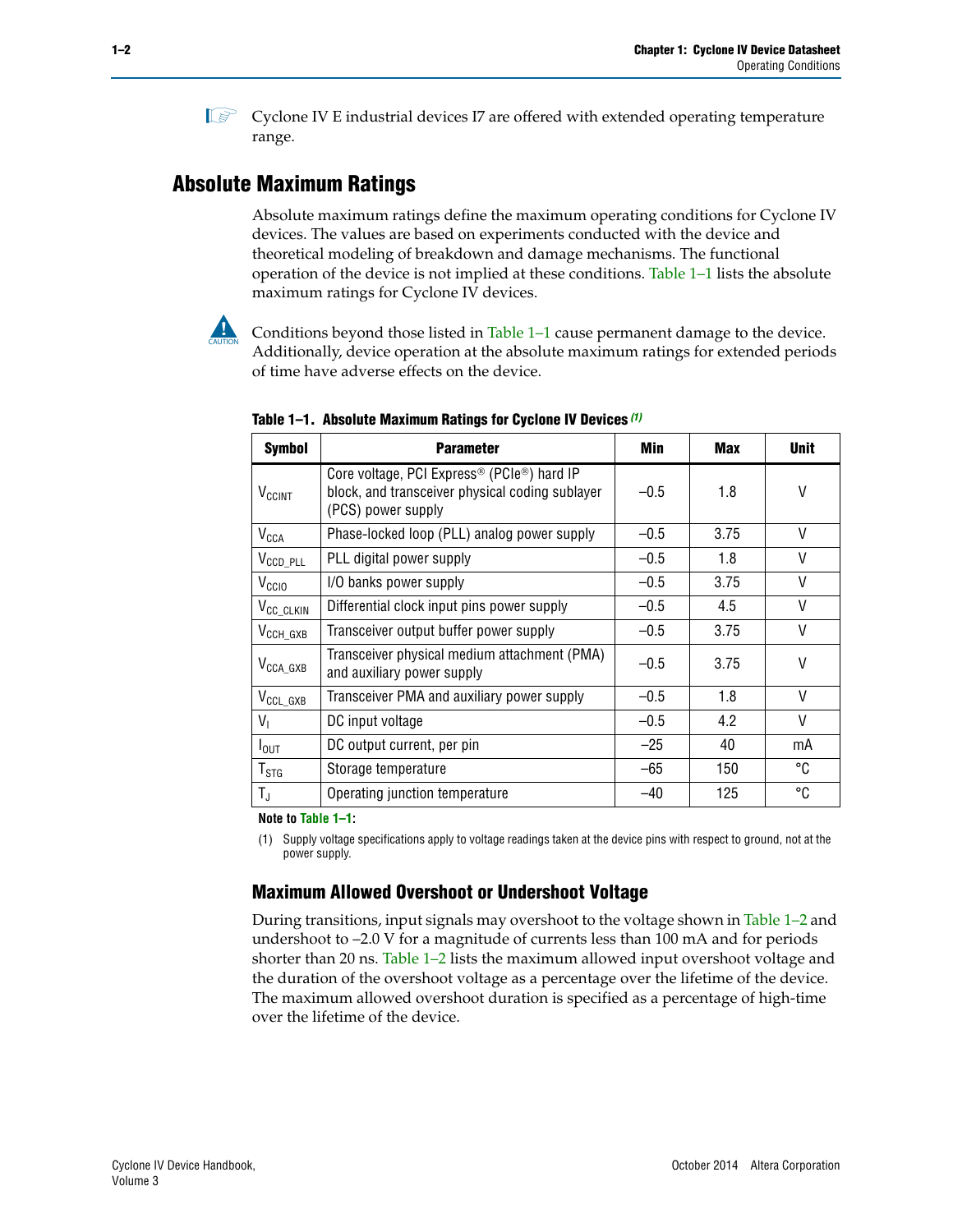$\mathbb{I}$  A DC signal is equivalent to 100% duty cycle. For example, a signal that overshoots to 4.3 V can only be at 4.3 V for 65% over the lifetime of the device; for a device lifetime of 10 years, this amounts to 65/10ths of a year.

| <b>Symbol</b> | <b>Parameter</b> | <b>Condition (V)</b> | <b>Overshoot Duration as % of High Time</b> | <b>Unit</b>   |
|---------------|------------------|----------------------|---------------------------------------------|---------------|
|               |                  | $V_1 = 4.20$         | 100                                         | $\frac{0}{0}$ |
|               |                  | $V_1 = 4.25$         | 98                                          | $\%$          |
|               |                  | $V_1 = 4.30$         | 65                                          | $\frac{0}{0}$ |
|               | <b>AC</b> Input  | $V_1 = 4.35$         | 43                                          | $\frac{0}{0}$ |
| $V_i$         |                  | Voltage              | $V_1 = 4.40$                                | 29            |
|               |                  | $V_1 = 4.45$         | 20                                          | $\frac{0}{0}$ |
|               |                  | $V_1 = 4.50$         | 13                                          | $\%$          |
|               |                  | $V_1 = 4.55$         | 9                                           | $\%$          |
|               |                  | $V_1 = 4.60$         | 6                                           | $\frac{0}{0}$ |

<span id="page-2-0"></span>**Table 1–2. Maximum Allowed Overshoot During Transitions over a 10**-**Year Time Frame for Cyclone IV Devices**

[Figure 1–1](#page-2-1) shows the methodology to determine the overshoot duration. The overshoot voltage is shown in red and is present on the input pin of the Cyclone IV device at over 4.3 V but below 4.4 V. From [Table 1–2,](#page-2-0) for an overshoot of 4.3 V, the percentage of high time for the overshoot can be as high as 65% over a 10-year period. Percentage of high time is calculated as ([delta T]/T)  $\times$  100. This 10-year period assumes that the device is always turned on with 100% I/O toggle rate and 50% duty cycle signal. For lower I/O toggle rates and situations in which the device is in an idle state, lifetimes are increased.

<span id="page-2-1"></span>

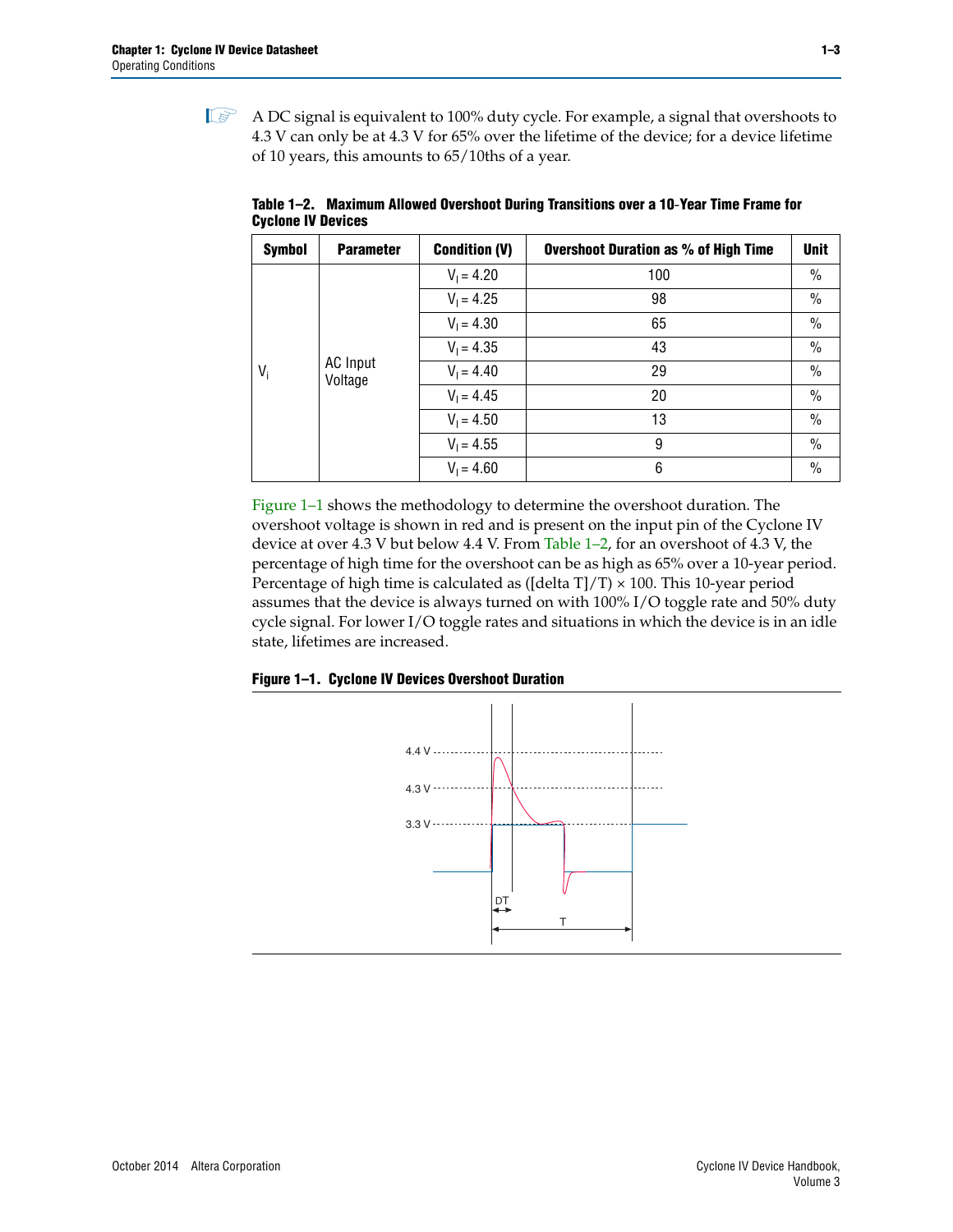# **Recommended Operating Conditions**

This section lists the functional operation limits for AC and DC parameters for Cyclone IV devices. [Table 1–3](#page-3-0) and [Table 1–4](#page-4-0) list the steady-state voltage and current values expected from Cyclone IV E and Cyclone IV GX devices. All supplies must be strictly monotonic without plateaus.

<span id="page-3-0"></span>**Table 1–3. Recommended Operating Conditions for Cyclone IV E Devices** *[\(1\)](#page-4-1)***,** *[\(2\)](#page-4-2)* **(Part 1 of 2)**

| <b>Symbol</b>              | <b>Parameter</b>                                      | <b>Conditions</b>                      | Min        | <b>Typ</b>               | <b>Max</b>        | <b>Unit</b>  |
|----------------------------|-------------------------------------------------------|----------------------------------------|------------|--------------------------|-------------------|--------------|
|                            | Supply voltage for internal logic,<br>1.2-V operation |                                        | 1.15       | 1.2                      | 1.25              | V            |
| $V_{CClNT}$ (3)            | Supply voltage for internal logic,<br>1.0-V operation |                                        | 0.97       | 1.0                      | 1.03              | $\mathsf{V}$ |
|                            | Supply voltage for output buffers,<br>3.3-V operation |                                        | 3.135      | 3.3                      | 3.465             | V            |
|                            | Supply voltage for output buffers,<br>3.0-V operation |                                        | 2.85       | 3                        | 3.15              | V            |
| $V_{\text{CCIO}}$ (3), (4) | Supply voltage for output buffers,<br>2.5-V operation |                                        | 2.375      | 2.5                      | 2.625             | V            |
|                            | Supply voltage for output buffers,<br>1.8-V operation |                                        | 1.71       | 1.8                      | 1.89              | $\mathsf{V}$ |
|                            | Supply voltage for output buffers,<br>1.5-V operation |                                        | 1.425      | 1.5                      | 1.575             | V            |
|                            | Supply voltage for output buffers,<br>1.2-V operation |                                        | 1.14       | 1.2                      | 1.26              | $\mathsf{V}$ |
| $V_{CCA}$ (3)              | Supply (analog) voltage for PLL<br>regulator          |                                        | 2.375      | 2.5                      | 2.625             | $\vee$       |
|                            | Supply (digital) voltage for PLL,<br>1.2-V operation  |                                        | 1.15       | 1.2                      | 1.25              | V            |
| $V_{\text{CCD\_PLL}}$ (3)  | Supply (digital) voltage for PLL,<br>1.0-V operation  |                                        | 0.97       | 1.0                      | 1.03              | V            |
| V <sub>1</sub>             | Input voltage                                         |                                        | $-0.5$     |                          | 3.6               | V            |
| $V_0$                      | Output voltage                                        |                                        | 0          |                          | V <sub>CCIO</sub> | V            |
|                            |                                                       | For commercial use                     | 0          |                          | 85                | °C           |
| $T_{\rm J}$                | Operating junction temperature                        | For industrial use                     | $-40$      | $\overline{\phantom{0}}$ | 100               | °C           |
|                            |                                                       | For extended temperature               | $-40$      |                          | 125               | °C           |
|                            |                                                       | For automotive use                     | $-40$      | $\equiv$                 | 125               | °C           |
| $t_{\rm{RAMP}}$            | Power supply ramp time                                | Standard power-on reset<br>$(POR)$ (5) | $50 \mu s$ |                          | 50 ms             |              |
|                            |                                                       | Fast POR (6)                           | $50 \mu s$ |                          | 3 <sub>ms</sub>   |              |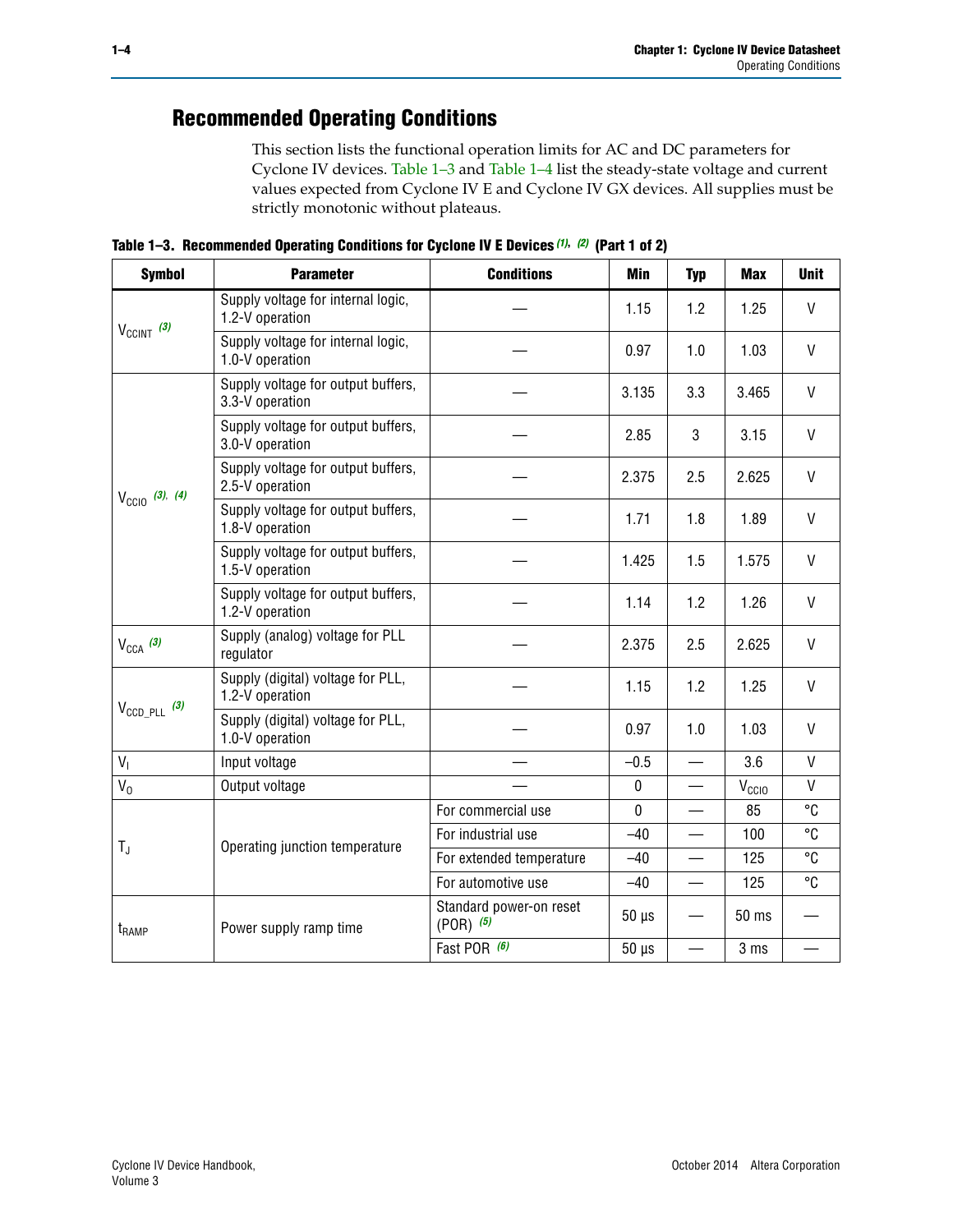#### **Table 1–3. Recommended Operating Conditions for Cyclone IV E Devices** *(1)***,** *(2)* **(Part 2 of 2)**

| Svmbol             | <b>Parameter</b>                                              | <b>Conditions</b> | Min | Typ | <b>Max</b> | Unit |
|--------------------|---------------------------------------------------------------|-------------------|-----|-----|------------|------|
| <sup>I</sup> Diode | Magnitude of DC current across<br>PCI-clamp diode when enable |                   |     |     | 10         | mA   |

#### **Notes to [Table 1–3](#page-3-0):**

<span id="page-4-1"></span>(1) Cyclone IV E 1.0 V core voltage devices only support C8L, C9L, and I8L speed grades. Cyclone IV E 1.2 V core voltage devices only support C6, C7, C8, I7, and A7 speed grades.

<span id="page-4-2"></span>(2)  $V_{CCIO}$  for all I/O banks must be powered up during device operation. All vcca pins must be powered to 2.5 V (even when PLLs are not used) and must be powered up and powered down at the same time.

<span id="page-4-3"></span>(3)  $V_{CC}$  must rise monotonically.

<span id="page-4-4"></span>(4)  $V_{\text{CCIO}}$  powers all input buffers.

<span id="page-4-5"></span>(5) The POR time for Standard POR ranges between 50 and 200 ms. Each individual power supply must reach the recommended operating range within 50 ms.

<span id="page-4-6"></span>(6) The POR time for Fast POR ranges between 3 and 9 ms. Each individual power supply must reach the recommended operating range within 3 ms.

| <b>Symbol</b>              | <b>Parameter</b>                                                      | <b>Conditions</b> | <b>Min</b> | <b>Typ</b> | <b>Max</b> | <b>Unit</b>  |
|----------------------------|-----------------------------------------------------------------------|-------------------|------------|------------|------------|--------------|
| $V_{CClNT}$ (3)            | Core voltage, PCIe hard IP block, and<br>transceiver PCS power supply |                   | 1.16       | 1.2        | 1.24       | V            |
| $V_{CCA}$ (1), (3)         | PLL analog power supply                                               |                   | 2.375      | 2.5        | 2.625      | V            |
| $V_{\text{CCD\_PLL}}$ (2)  | PLL digital power supply                                              |                   | 1.16       | 1.2        | 1.24       | V            |
|                            | I/O banks power supply for 3.3-V<br>operation                         |                   | 3.135      | 3.3        | 3.465      | $\mathsf{V}$ |
|                            | I/O banks power supply for 3.0-V<br>operation                         |                   | 2.85       | 3          | 3.15       | V            |
| $V_{\text{CC10}}$ (3), (4) | I/O banks power supply for 2.5-V<br>operation                         |                   | 2.375      | 2.5        | 2.625      | V            |
|                            | I/O banks power supply for 1.8-V<br>operation                         |                   | 1.71       | 1.8        | 1.89       | V            |
|                            | I/O banks power supply for 1.5-V<br>operation                         |                   | 1.425      | 1.5        | 1.575      | V            |
|                            | I/O banks power supply for 1.2-V<br>operation                         |                   | 1.14       | 1.2        | 1.26       | $\mathsf{V}$ |
|                            | Differential clock input pins power<br>supply for 3.3-V operation     |                   | 3.135      | 3.3        | 3.465      | V            |
|                            | Differential clock input pins power<br>supply for 3.0-V operation     |                   | 2.85       | 3          | 3.15       | $\mathsf{V}$ |
| V <sub>CC_CLKIN</sub>      | Differential clock input pins power<br>supply for 2.5-V operation     |                   | 2.375      | 2.5        | 2.625      | $\mathsf{V}$ |
| (3), (5), (6)              | Differential clock input pins power<br>supply for 1.8-V operation     |                   | 1.71       | 1.8        | 1.89       | V            |
|                            | Differential clock input pins power<br>supply for 1.5-V operation     |                   | 1.425      | 1.5        | 1.575      | V            |
|                            | Differential clock input pins power<br>supply for 1.2-V operation     |                   | 1.14       | 1.2        | 1.26       | V            |
| $V_{\text{CCH_GXB}}$       | Transceiver output buffer power supply                                |                   | 2.375      | 2.5        | 2.625      | $\mathsf{V}$ |

### <span id="page-4-0"></span>**Table 1–4. Recommended Operating Conditions for Cyclone IV GX Devices (Part 1 of 2)**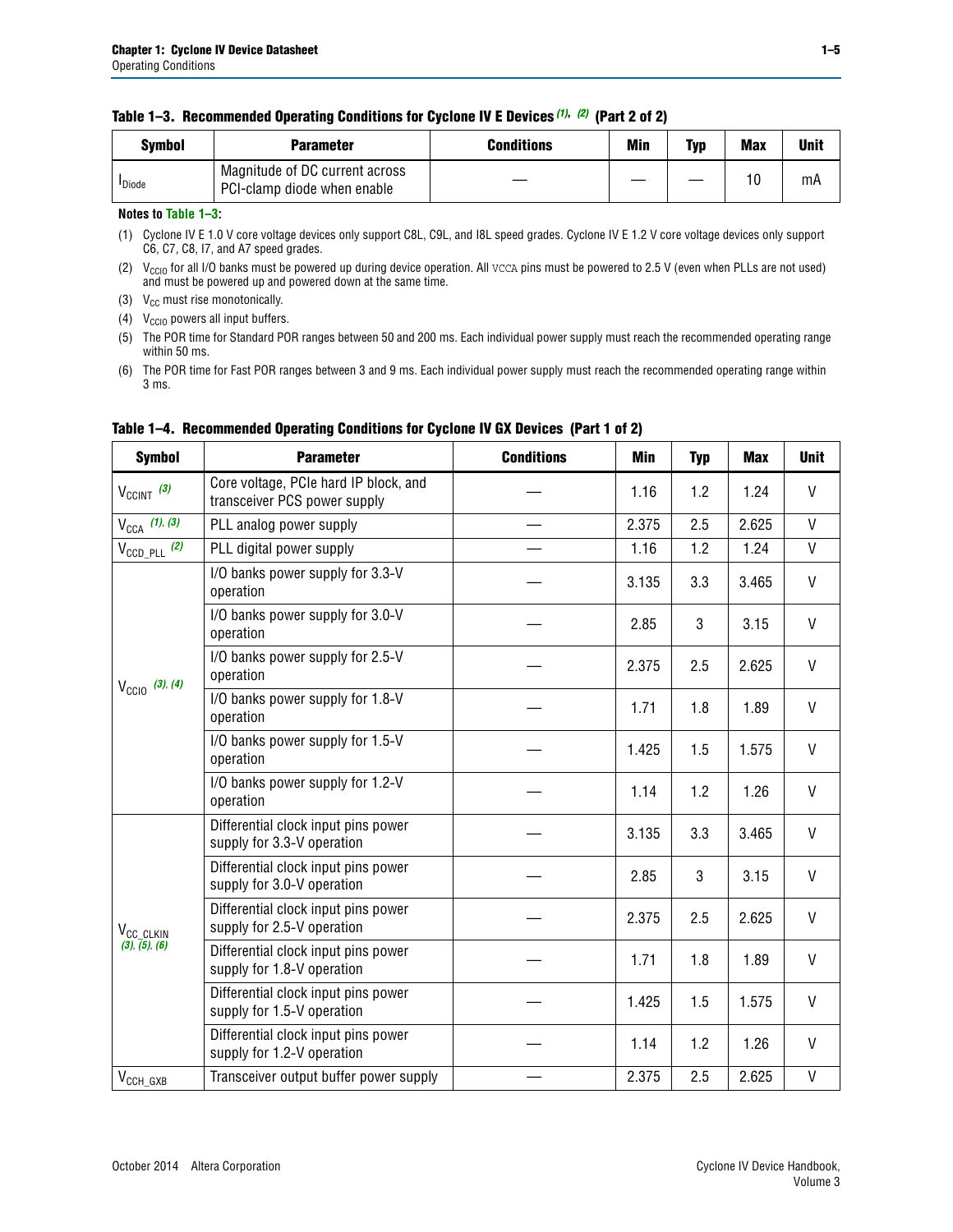| <b>Symbol</b>         | <b>Parameter</b>                                               | <b>Conditions</b>                        | Min          | <b>Typ</b> | <b>Max</b>        | <b>Unit</b> |
|-----------------------|----------------------------------------------------------------|------------------------------------------|--------------|------------|-------------------|-------------|
| $V_{\text{CCA\_GXB}}$ | Transceiver PMA and auxiliary power<br>supply                  |                                          | 2.375        | 2.5        | 2.625             | V           |
| $V_{\rm CCL\_GXB}$    | Transceiver PMA and auxiliary power<br>supply                  |                                          |              | 1.2        | 1.24              | V           |
| $V_{1}$               | DC input voltage                                               |                                          | $-0.5$       |            | 3.6               | $\vee$      |
| $V_0$                 | DC output voltage                                              |                                          | $\mathbf{0}$ |            | V <sub>CCIO</sub> | V           |
|                       | Operating junction temperature                                 | For commercial use                       | $\mathbf{0}$ |            | 85                | °C          |
| T,                    |                                                                | For industrial use                       | $-40$        |            | 100               | °C          |
| $t_{\rm{RAMP}}$       | Power supply ramp time                                         | Standard power-on reset<br>$(POR)$ $(7)$ | $50 \mu s$   |            | $50 \text{ ms}$   |             |
|                       |                                                                | Fast POR (8)                             | $50 \mu s$   |            | 3 <sub>ms</sub>   |             |
| <b>I</b> Diode        | Magnitude of DC current across<br>PCI-clamp diode when enabled |                                          |              |            | 10                | mA          |

**Table 1–4. Recommended Operating Conditions for Cyclone IV GX Devices (Part 2 of 2)**

#### **Notes to [Table 1–4](#page-4-0):**

- <span id="page-5-1"></span>(1) All VCCA pins must be powered to 2.5 V (even when PLLs are not used) and must be powered up and powered down at the same time.
- <span id="page-5-2"></span>(2) You must connect  $V_{CCD-PLL}$  to  $V_{CCINT}$  through a decoupling capacitor and ferrite bead.
- <span id="page-5-0"></span>(3) Power supplies must rise monotonically.
- <span id="page-5-3"></span>(4)  $V_{\text{CCIO}}$  for all I/O banks must be powered up during device operation. Configurations pins are powered up by V<sub>CCIO</sub> of I/O Banks 3, 8, and 9 where I/O Banks 3 and 9 only support V<sub>CCIO</sub> of 1.5, 1.8, 2.5, 3.0, and 3.3 V. For fast passive parallel (FPP) configuration mode, the V<sub>CCIO</sub> level of I/O<br>Bank 8 must be powered up to 1.5, 1.8, 2.5, 3.0, and 3.3 V.
- <span id="page-5-4"></span>(5) You must set  $V_{CC_CCLKIN}$  to 2.5 V if you use CLKIN as a high-speed serial interface (HSSI) refclk or as a DIFFCLK input.
- <span id="page-5-5"></span>(6) The CLKIN pins in I/O Banks 3B and 8B can support single-ended I/O standard when the pins are used to clock left PLLs in non-transceiver applications.
- <span id="page-5-6"></span>(7) The POR time for Standard POR ranges between 50 and 200 ms.  $V_{\text{CCIA}}$ ,  $V_{\text{CCIA}}$ , and  $V_{\text{CCIO}}$  of I/O Banks 3, 8, and 9 must reach the recommended operating range within 50 ms.
- <span id="page-5-7"></span>(8) The POR time for Fast POR ranges between 3 and 9 ms.  $V_{\text{CCH},T}$ ,  $V_{\text{CCA}}$ , and  $V_{\text{CCI}}$  of I/O Banks 3, 8, and 9 must reach the recommended operating range within 3 ms.

### **ESD Performance**

This section lists the electrostatic discharge (ESD) voltages using the human body model (HBM) and charged device model (CDM) for Cyclone IV devices general purpose I/Os (GPIOs) and high-speed serial interface (HSSI) I/Os. [Table 1–5](#page-5-8) lists the ESD for Cyclone IV devices GPIOs and HSSI I/Os.

<span id="page-5-8"></span>**Table 1–5. ESD for Cyclone IV Devices GPIOs and HSSI I/Os**

| <b>Symbol</b>  | <b>Parameter</b>                      | <b>Passing Voltage</b> | <b>Unit</b> |
|----------------|---------------------------------------|------------------------|-------------|
|                | ESD voltage using the HBM (GPIOs) (1) | ± 2000                 |             |
| <b>VESDHBM</b> | ESD using the HBM (HSSI I/Os) (2)     | ± 1000                 |             |
|                | ESD using the CDM (GPIOs)             | ± 500                  |             |
| <b>VESDCDM</b> | ESD using the CDM (HSSI I/Os) (2)     | ± 250                  |             |

#### **Notes to [Table 1–5](#page-5-8):**

<span id="page-5-10"></span>(1) The passing voltage for EP4CGX15 and EP4CGX30 row I/Os is ±1000V.

<span id="page-5-9"></span>(2) This value is applicable only to Cyclone IV GX devices.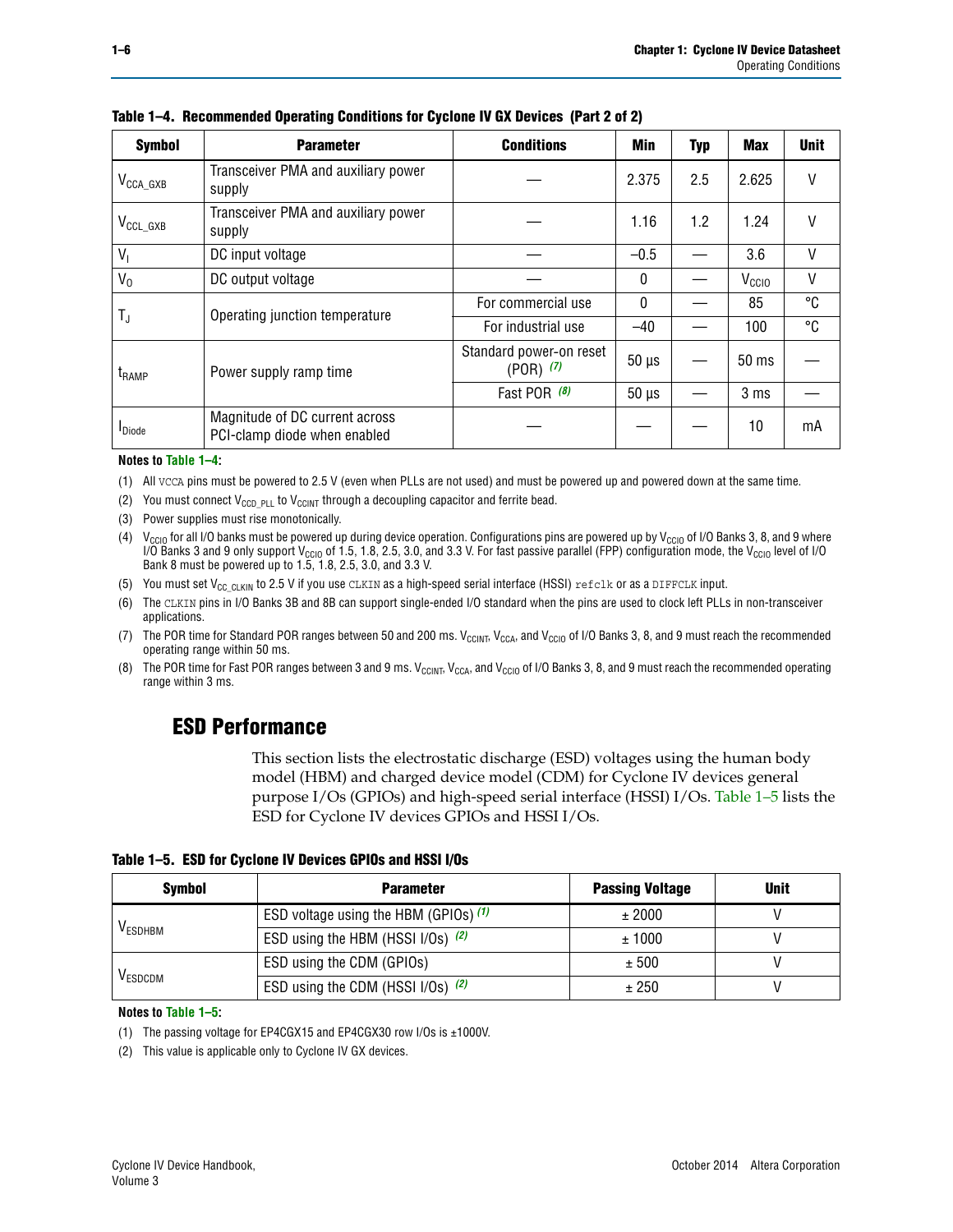### **DC Characteristics**

This section lists the I/O leakage current, pin capacitance, on-chip termination (OCT) tolerance, and bus hold specifications for Cyclone IV devices.

### **Supply Current**

The device supply current requirement is the minimum current drawn from the power supply pins that can be used as a reference for power size planning. Use the Excel-based early power estimator (EPE) to get the supply current estimates for your design because these currents vary greatly with the resources used. [Table 1–6](#page-6-0) lists the I/O pin leakage current for Cyclone IV devices.

<span id="page-6-0"></span>**Table 1–6. I/O Pin Leakage Current for Cyclone IV Devices** *[\(1\)](#page-6-1)***,** *[\(2\)](#page-6-2)*

| <b>Symbol</b> | <b>Parameter</b>                     | <b>Conditions</b>                   | <b>Device</b> | Min   | Typ | <b>Max</b> | <b>Unit</b> |
|---------------|--------------------------------------|-------------------------------------|---------------|-------|-----|------------|-------------|
| -lı           | Input pin leakage current            | $V_1 = 0$ V to $V_{\text{CCIOMAX}}$ |               | $-10$ |     | 10         | μA          |
| $I_{0Z}$      | Tristated I/O pin leakage<br>current | $V_0 = 0$ V to $V_{\text{CCIOMAX}}$ |               | $-10$ |     | 10         | μA          |

**Notes to [Table 1–6](#page-6-0):**

<span id="page-6-1"></span>(1) This value is specified for normal device operation. The value varies during device power-up. This applies for all V<sub>CCIO</sub> settings (3.3, 3.0, 2.5, 1.8, 1.5, and 1.2 V).

<span id="page-6-2"></span>(2) The 10 µA I/O leakage current limit is applicable when the internal clamping diode is off. A higher current can be observed when the diode is on.

### **Bus Hold**

The bus hold retains the last valid logic state after the source driving it either enters the high impedance state or is removed. Each I/O pin has an option to enable bus hold in user mode. Bus hold is always disabled in configuration mode.

[Table 1–7](#page-6-3) lists bus hold specifications for Cyclone IV devices.

<span id="page-6-3"></span>

|                                                   |                                  | $V_{CCIO} (V)$ |            |       |            |            |            |            |            |       |            |       |            |             |  |
|---------------------------------------------------|----------------------------------|----------------|------------|-------|------------|------------|------------|------------|------------|-------|------------|-------|------------|-------------|--|
| <b>Parameter</b>                                  | <b>Condition</b>                 | 1.2            |            |       | 1.5        |            | 1.8        |            | 2.5        |       | 3.0        | 3.3   |            | <b>Unit</b> |  |
|                                                   |                                  | <b>Min</b>     | <b>Max</b> | Min   | <b>Max</b> | <b>Min</b> | <b>Max</b> | <b>Min</b> | <b>Max</b> | Min   | <b>Max</b> | Min   | <b>Max</b> |             |  |
| <b>Bus hold</b><br>low,<br>sustaining<br>current  | $V_{IN}$ > $V_{IL}$<br>(maximum) | 8              |            | 12    |            | 30         |            | 50         |            | 70    |            | 70    |            | μA          |  |
| <b>Bus hold</b><br>high,<br>sustaining<br>current | $V_{IN}$ < $V_{IL}$<br>(minimum) | $-8$           |            | $-12$ |            | $-30$      |            | $-50$      |            | $-70$ |            | $-70$ |            | μA          |  |
| <b>Bus hold</b><br>low,<br>overdrive<br>current   | $0 V < V_{IN} < V_{CG10}$        |                | 125        |       | 175        |            | 200        |            | 300        |       | 500        |       | 500        | μA          |  |
| <b>Bus hold</b><br>high,<br>overdrive<br>current  | $0 V < V_{IN} < V_{CG10}$        |                | $-125$     |       | $-175$     |            | $-200$     |            | $-300$     |       | $-500$     |       | $-500$     | μA          |  |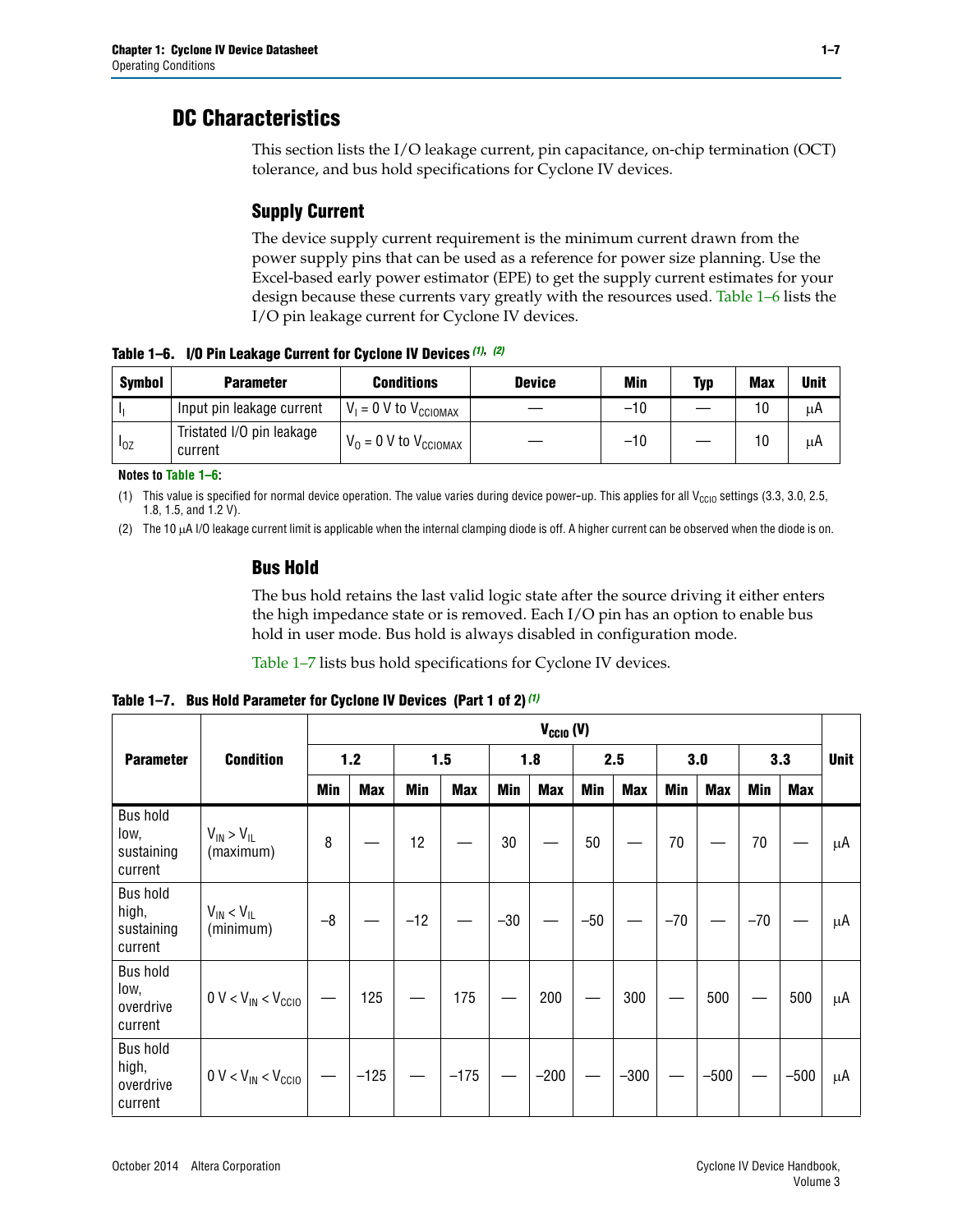|  |                        |                  |            | $V_{CGI0} (V)$ |            |            |      |            |     |            |     |     |     |     |  |  |
|--|------------------------|------------------|------------|----------------|------------|------------|------|------------|-----|------------|-----|-----|-----|-----|--|--|
|  | <b>Parameter</b>       | <b>Condition</b> | 1.2        |                |            | 1.5        |      | 1.8        |     | 2.5        |     | 3.0 |     | 3.3 |  |  |
|  |                        |                  | <b>Min</b> | <b>Max</b>     | <b>Min</b> | <b>Max</b> | Min  | <b>Max</b> | Min | <b>Max</b> | Min | Max | Min | Max |  |  |
|  | Bus hold trip<br>point |                  | 0.3        | 0.9            | 0.375      | 1.125      | 0.68 | 1.07       | 0.7 | 1.7        | 0.8 | 2   | 0.8 |     |  |  |

**Table 1–7. Bus Hold Parameter for Cyclone IV Devices (Part 2 of 2)** *(1)*

**Note to [Table 1–7](#page-6-3):**

<span id="page-7-0"></span>(1) Bus hold trip points are based on the calculated input voltages from the JEDEC standard.

### **OCT Specifications**

[Table 1–8](#page-7-1) lists the variation of OCT without calibration across process, temperature, and voltage (PVT).

<span id="page-7-1"></span>**Table 1–8. Series OCT Without Calibration Specifications for Cyclone IV Devices**

|                                   |                       | <b>Resistance Tolerance</b> |                                                                             |               |
|-----------------------------------|-----------------------|-----------------------------|-----------------------------------------------------------------------------|---------------|
| <b>Description</b>                | $V_{\text{CCIO}}$ (V) | <b>Commercial Maximum</b>   | <b>Industrial, Extended</b><br>industrial, and<br><b>Automotive Maximum</b> | <b>Unit</b>   |
|                                   | 3.0                   | ±30                         | ±40                                                                         | $\frac{0}{0}$ |
|                                   | 2.5                   | ±30                         | ±40                                                                         | $\frac{0}{0}$ |
| Series OCT without<br>calibration | 1.8                   | ±40                         | ±50                                                                         | $\frac{0}{0}$ |
|                                   | 1.5                   | ±50                         | ±50                                                                         | $\frac{0}{0}$ |
|                                   | 1.2                   | ±50                         | ±50                                                                         | $\frac{0}{0}$ |

OCT calibration is automatically performed at device power-up for OCT-enabled I/Os.

[Table 1–9](#page-7-2) lists the OCT calibration accuracy at device power-up.

<span id="page-7-2"></span>

|  |  |  |  |  | Table 1–9. Series OCT with Calibration at Device Power-Up Specifications for Cyclone IV Devices |
|--|--|--|--|--|-------------------------------------------------------------------------------------------------|
|--|--|--|--|--|-------------------------------------------------------------------------------------------------|

|                       |                      | <b>Calibration Accuracy</b> |                                                                             |               |
|-----------------------|----------------------|-----------------------------|-----------------------------------------------------------------------------|---------------|
| <b>Description</b>    | $V_{\text{CCIO}}(V)$ | <b>Commercial Maximum</b>   | <b>Industrial, Extended</b><br>industrial, and<br><b>Automotive Maximum</b> | <b>Unit</b>   |
|                       | 3.0                  | ±10                         | ±10                                                                         | $\%$          |
| Series OCT with       | 2.5                  | ±10                         | ±10                                                                         | $\frac{0}{0}$ |
| calibration at device | 1.8                  | ±10                         | ±10                                                                         | $\%$          |
| power-up              | 1.5                  | ±10                         | ±10                                                                         | $\%$          |
|                       | 1.2                  | ±10                         | ±10                                                                         | $\frac{0}{0}$ |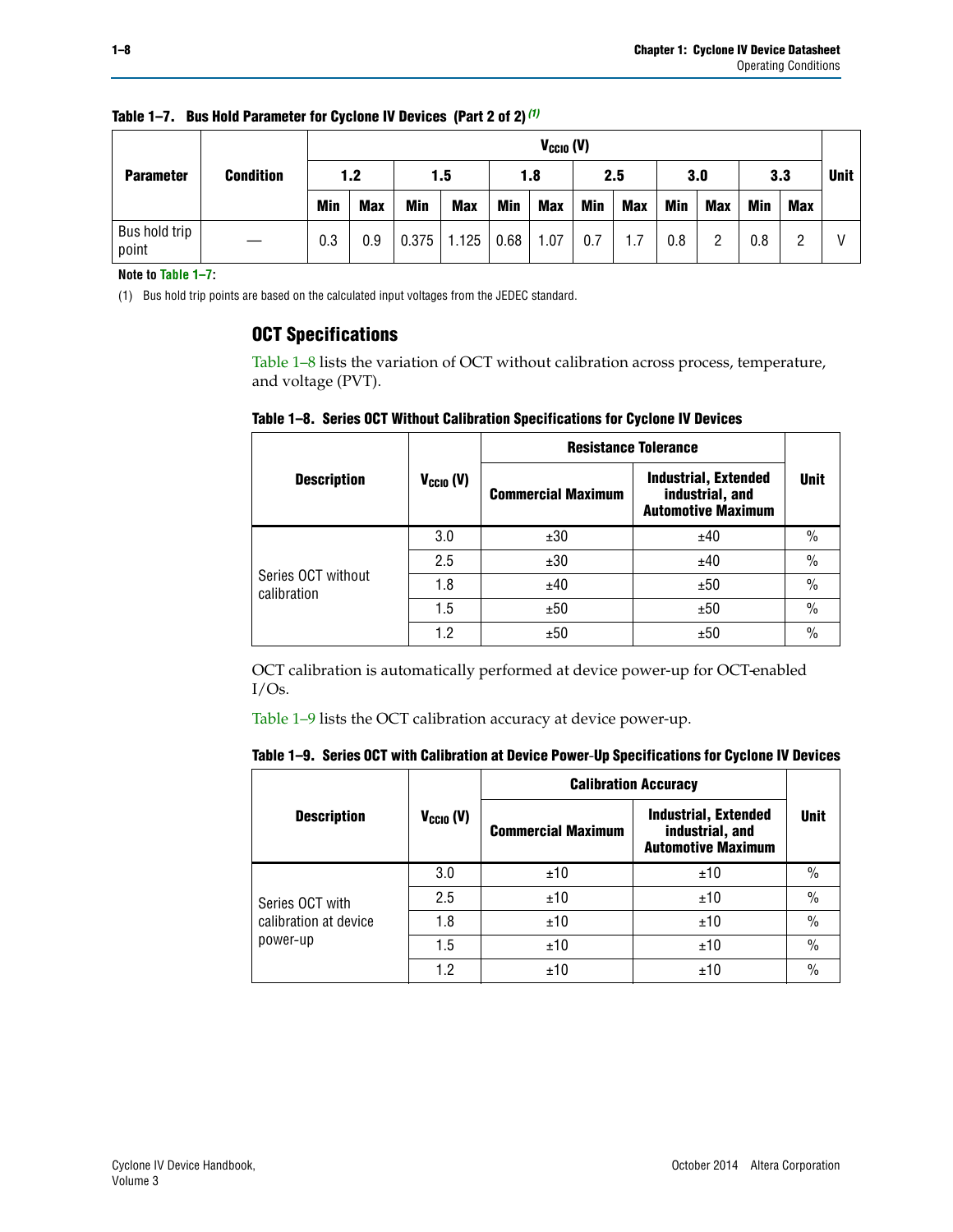The OCT resistance may vary with the variation of temperature and voltage after calibration at device power-up. Use [Table 1–10](#page-8-0) and [Equation 1–1](#page-8-1) to determine the final OCT resistance considering the variations after calibration at device power-up. [Table 1–10](#page-8-0) lists the change percentage of the OCT resistance with voltage and temperature.

<span id="page-8-0"></span>**Table 1–10. OCT Variation After Calibration at Device Power**-**Up for Cyclone IV Devices**

| <b>Nominal Voltage</b> | $dR/dT$ (%/°C) | $dR/dV$ (%/mV) |
|------------------------|----------------|----------------|
| 3.0                    | 0.262          | $-0.026$       |
| 2.5                    | 0.234          | $-0.039$       |
| 1.8                    | 0.219          | $-0.086$       |
| 1.5                    | 0.199          | $-0.136$       |
| 1.2                    | 0.161          | $-0.288$       |

#### <span id="page-8-1"></span>**Equation 1–1. Final OCT Resistance** *[\(1\)](#page-8-2)***,** *[\(2\)](#page-8-3)***,** *[\(3\)](#page-8-4)***,** *[\(4\)](#page-8-5)***,** *[\(5\)](#page-8-6)***,** *[\(6\)](#page-8-7)*

 $\Delta R_V = (V_2 - V_1) \times 1000 \times dR/dV$  ––––––––––––[\(7\)](#page-8-8)  $\Delta R_T = (T_2 - T_1) \times dR/dT$  –––––––– *[\(8\)](#page-8-9)* For  $\Delta R_x < 0$ ;  $MF_x = 1/$  ( $|\Delta R_x|/100 + 1$ ) ––––––––– [\(9\)](#page-8-10) For  $\Delta R_x > 0$ ;  $\text{MF}_x = \Delta R_x / 100 + 1$  ——– [\(10\)](#page-8-11)  $MF = MF_V \times MF_T$  –––––––––––[\(11\)](#page-8-12) Rfinal = Rinitial × MF ––––– *[\(12\)](#page-8-13)*

#### **Notes to [Equation 1–1:](#page-8-1)**

- <span id="page-8-2"></span>(1)  $T_2$  is the final temperature.
- <span id="page-8-3"></span>(2)  $T_1$  is the initial temperature.
- <span id="page-8-4"></span>(3) MF is multiplication factor.
- <span id="page-8-5"></span>(4)  $R<sub>final</sub>$  is final resistance.
- <span id="page-8-6"></span>(5) Rinitial is initial resistance.
- <span id="page-8-7"></span>(6) Subscript x refers to both  $\sqrt{v}$  and  $\sqrt{v}$ .
- <span id="page-8-8"></span>(7)  $\Delta R_V$  is a variation of resistance with voltage.
- <span id="page-8-9"></span>(8)  $\Delta R_T$  is a variation of resistance with temperature.
- <span id="page-8-10"></span>(9) dR/dT is the change percentage of resistance with temperature after calibration at device power-up.
- <span id="page-8-11"></span>(10) dR/dV is the change percentage of resistance with voltage after calibration at device power-up.
- <span id="page-8-12"></span>(11)  $V_2$  is final voltage.
- <span id="page-8-13"></span>(12)  $V_1$  is the initial voltage.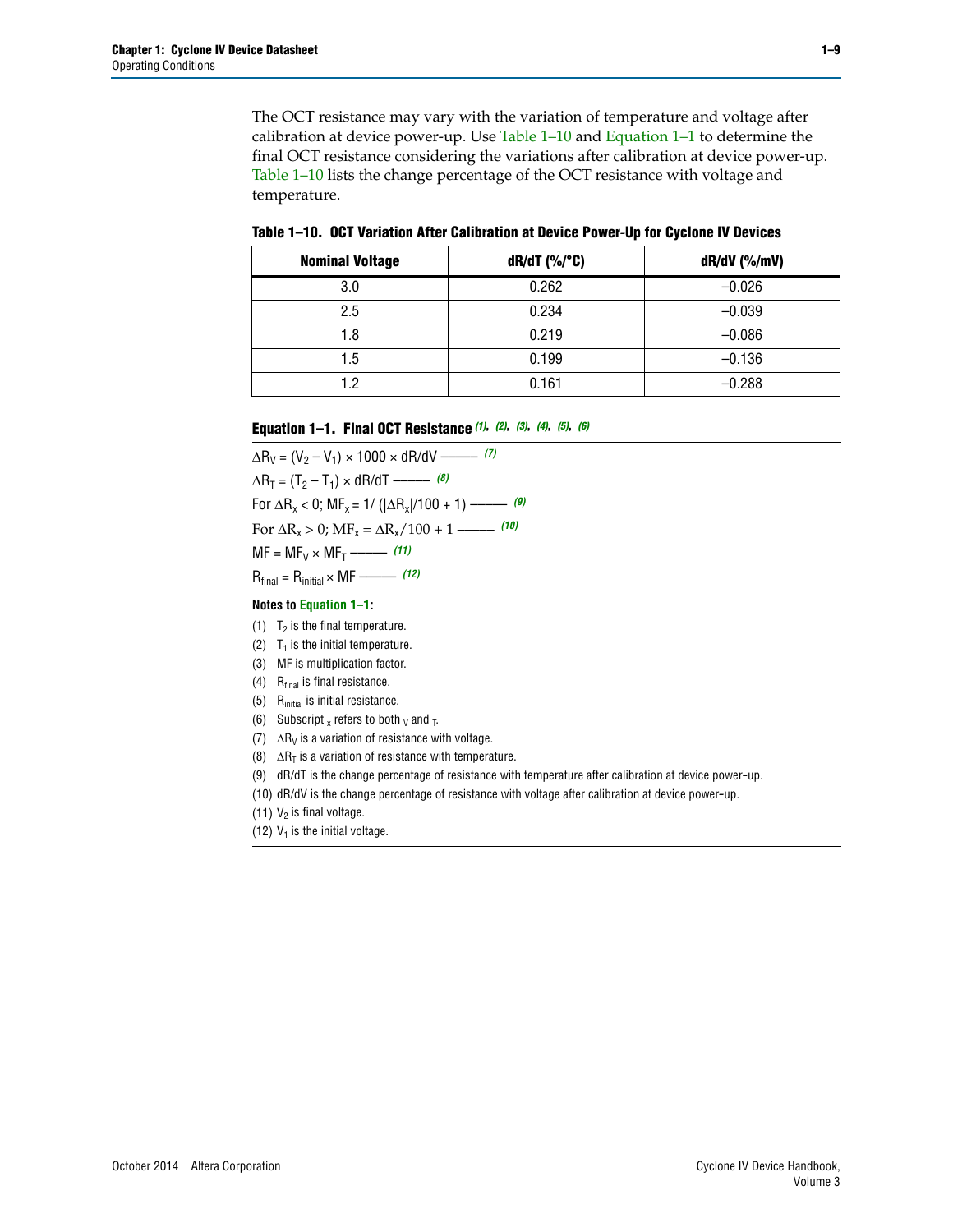Example 1-1 shows how to calculate the change of  $50$ - $\Omega$  I/O impedance from 25°C at 3.0 V to 85°C at 3.15 V.

<span id="page-9-0"></span>**Example 1–1. Impedance Change**

 $\Delta R_V = (3.15 - 3) \times 1000 \times -0.026 = -3.83$  $\Delta R_T = (85 - 25) \times 0.262 = 15.72$ Because  $\Delta R_V$  is negative,  $MF_V = 1 / (3.83/100 + 1) = 0.963$ Because  $\Delta R_T$  is positive,  $MF_T = 15.72/100 + 1 = 1.157$  $MF = 0.963 \times 1.157 = 1.114$  $R_{final} = 50 \times 1.114 = 55.71 \Omega$ 

### **Pin Capacitance**

[Table 1–11](#page-9-1) lists the pin capacitance for Cyclone IV devices.

<span id="page-9-1"></span>**Table 1–11. Pin Capacitance for Cyclone IV Devices** *[\(1\)](#page-9-4)*

| <b>Symbol</b>       | <b>Parameter</b>                                                                                           | Typical-<br><b>Quad Flat</b><br><b>Pack</b><br>(QFP) | Typical-<br><b>Quad Flat</b><br><b>No Leads</b><br>(QFN) | Typical-<br><b>Ball-Grid</b><br><b>Array</b><br>(BGA) | <b>Unit</b> |
|---------------------|------------------------------------------------------------------------------------------------------------|------------------------------------------------------|----------------------------------------------------------|-------------------------------------------------------|-------------|
| C <sub>IOTB</sub>   | Input capacitance on top and bottom I/O pins                                                               |                                                      |                                                          | 6                                                     | рF          |
| $C_{IOLR}$          | Input capacitance on right I/O pins                                                                        |                                                      |                                                          | 5                                                     | рF          |
| $C_{LVDSLR}$        | Input capacitance on right I/O pins with dedicated LVDS output                                             | 8                                                    | 8                                                        |                                                       | рF          |
| $C_{VREFLR}$<br>(2) | Input capacitance on right dual-purpose VREF pin when used as<br>$V_{\text{RFF}}$ or user I/O pin          | 21                                                   | 21                                                       | 21                                                    | pF          |
| $C_{VREFTB}$<br>(2) | Input capacitance on top and bottom dual-purpose VREF pin when<br>used as $V_{\text{RFF}}$ or user I/O pin | 23(3)                                                | 23                                                       | 23                                                    | pF          |
| $C_{CLKTB}$         | Input capacitance on top and bottom dedicated clock input pins                                             | 7                                                    | 7                                                        | 6                                                     | pF          |
| $C_{CLKLR}$         | Input capacitance on right dedicated clock input pins                                                      | 6                                                    | 6                                                        | 5                                                     | рF          |

#### **Notes to [Table 1–11:](#page-9-1)**

<span id="page-9-4"></span>(1) The pin capacitance applies to FBGA, UBGA, and MBGA packages.

<span id="page-9-2"></span>(2) When you use the VREF pin as a regular input or output, you can expect a reduced performance of toggle rate and  $t_{\rm CO}$  because of higher pin capacitance.

<span id="page-9-3"></span>(3) CVREFTB for the EP4CE22 device is 30 pF.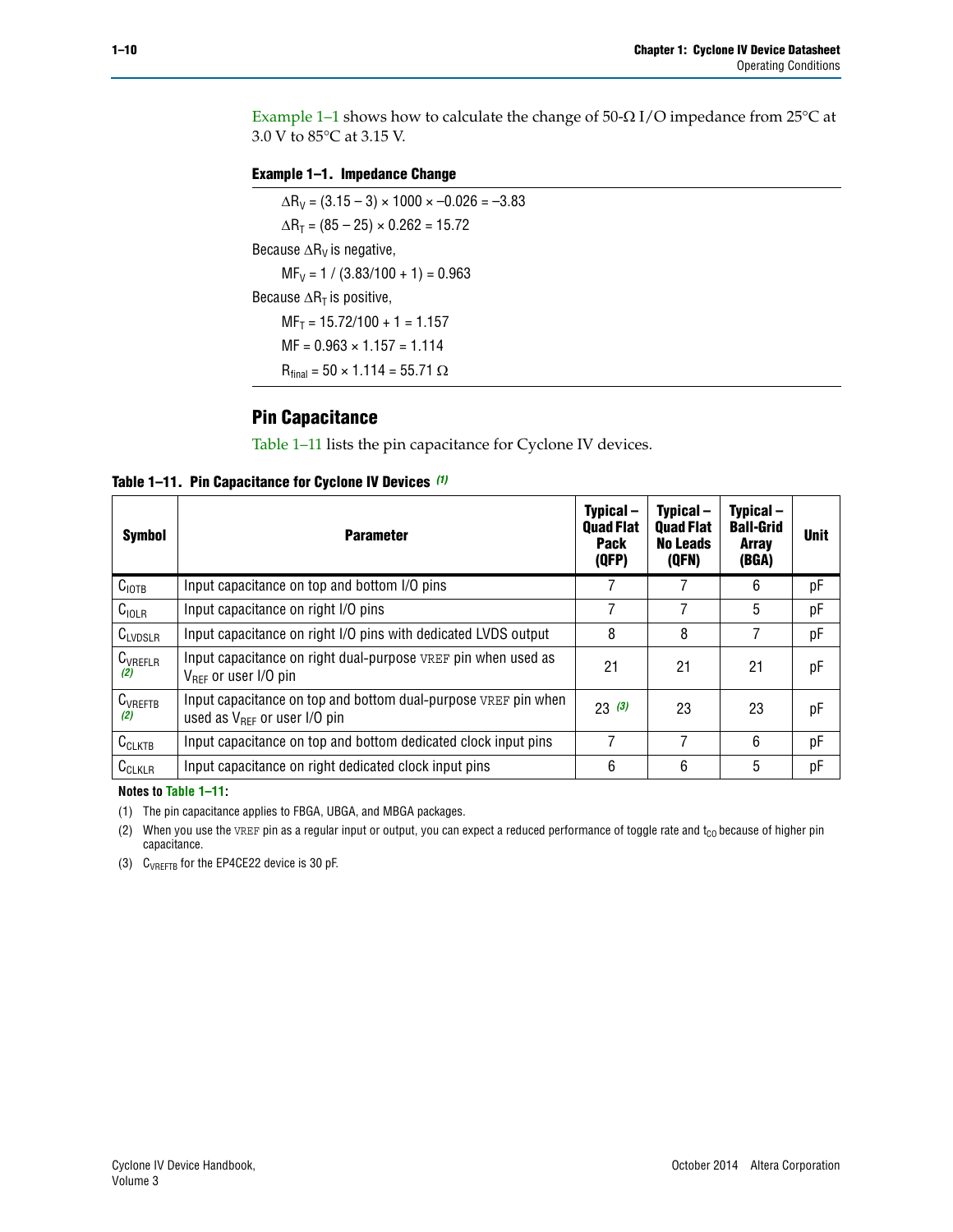### **Internal Weak Pull-Up and Weak Pull-Down Resistor**

[Table 1–12](#page-10-0) lists the weak pull-up and pull-down resistor values for Cyclone IV devices.

<span id="page-10-0"></span>**Table 1–12. Internal Weak Pull**-**Up and Weak Pull**-**Down Resistor Values for Cyclone IV Devices** *[\(1\)](#page-10-1)*

| <b>Symbol</b> | <b>Parameter</b>                                                                                                   | <b>Conditions</b>                                  | Min | <b>Typ</b> | <b>Max</b> | <b>Unit</b> |
|---------------|--------------------------------------------------------------------------------------------------------------------|----------------------------------------------------|-----|------------|------------|-------------|
|               |                                                                                                                    | $V_{\text{CC10}} = 3.3 \text{ V} \pm 5\%$ (2), (3) | 7   | 25         | 41         | $k\Omega$   |
| $R_{PU}$      | Value of the I/O pin pull-up resistor                                                                              | $V_{\text{CC10}} = 3.0 \text{ V} \pm 5\%$ (2), (3) | 7   | 28         | 47         | $k\Omega$   |
|               | before and during configuration, as<br>well as user mode if you enable the<br>programmable pull-up resistor option | $V_{\text{CC10}} = 2.5 V \pm 5\%$ (2), (3)         | 8   | 35         | 61         | $k\Omega$   |
|               |                                                                                                                    | $V_{\text{CC10}} = 1.8 V \pm 5\%$ (2), (3)         | 10  | 57         | 108        | $k\Omega$   |
|               |                                                                                                                    | $V_{\text{CC10}} = 1.5 V \pm 5\%$ (2), (3)         | 13  | 82         | 163        | $k\Omega$   |
|               |                                                                                                                    | $V_{\text{CC10}} = 1.2 V \pm 5\%$ (2), (3)         | 19  | 143        | 351        | kΩ          |
|               |                                                                                                                    | $V_{\text{CC10}} = 3.3 V \pm 5\%$ (4)              | 6   | 19         | 30         | $k\Omega$   |
|               |                                                                                                                    | $V_{\text{CC10}} = 3.0 V \pm 5\%$ (4)              | 6   | 22         | 36         | $k\Omega$   |
| $R_{PD}$      | Value of the I/O pin pull-down resistor<br>before and during configuration                                         | $V_{\text{CC10}} = 2.5 V \pm 5\%$ (4)              | 6   | 25         | 43         | $k\Omega$   |
|               |                                                                                                                    | $V_{\text{CC10}} = 1.8 V \pm 5\%$ (4)              | 7   | 35         | 71         | $k\Omega$   |
|               |                                                                                                                    | $V_{\text{CC10}} = 1.5 V \pm 5\%$ (4)              | 8   | 50         | 112        | kΩ          |

#### **Notes to [Table 1–12:](#page-10-0)**

- <span id="page-10-1"></span>(1) All I/O pins have an option to enable weak pull-up except the configuration, test, and JTAG pins. The weak pull-down feature is only available for JTAG TCK.
- <span id="page-10-2"></span>(2) Pin pull-up resistance values may be lower if an external source drives the pin higher than  $V_{\text{CCIO}}$ .
- <span id="page-10-3"></span>(3)  $R_{PU} = (V_{CC10} - V_1)/I_{R_PU}$ Minimum condition: –40°C; V<sub>CCIO</sub> = V<sub>CC</sub> + 5%, V<sub>I</sub> = V<sub>CC</sub> + 5% – 50 mV; Typical condition: 25°C; V<sub>CCIO</sub> = V<sub>CC</sub>, V<sub>I</sub> = 0 V; Maximum condition:  $100^{\circ}C$ ;  $V_{\text{CCIO}} = V_{\text{CC}} - 5\%$ ,  $V_1 = 0$  V; in which  $V_1$  refers to the input voltage at the I/O pin.
- <span id="page-10-4"></span>(4)  $R_{PD} = V_I/I_{R_PD}$ Minimum condition:  $-40^{\circ}$ C; V<sub>CCIO</sub> = V<sub>CC</sub> + 5%, V<sub>I</sub> = 50 mV; Typical condition: 25°C;  $V_{\text{CCIO}} = V_{\text{CC}}$ ,  $V_{\text{I}} = V_{\text{CC}} - 5\%$ ; Maximum condition: 100°C; V<sub>CClO</sub> = V<sub>CC</sub> – 5%, V<sub>I</sub> = V<sub>CC</sub> – 5%; in which V<sub>I</sub> refers to the input voltage at the I/O pin.

### **Hot-Socketing**

[Table 1–13](#page-10-5) lists the hot-socketing specifications for Cyclone IV devices.

<span id="page-10-5"></span>**Table 1–13. Hot**-**Socketing Specifications for Cyclone IV Devices**

| <b>Symbol</b> | <b>Parameter</b>                  | <b>Maximum</b> |
|---------------|-----------------------------------|----------------|
| $I$ IOPIN(DC) | DC current per I/O pin            | $300 \mu A$    |
| $I$ IOPIN(AC) | AC current per I/O pin            | 8 mA $(1)$     |
| IXCVRTX(DC)   | DC current per transceiver TX pin | 100 mA         |
| IXCVRRX(DC)   | DC current per transceiver RX pin | 50 mA          |

**Note to [Table 1–13:](#page-10-5)**

<span id="page-10-6"></span>(1) The I/O ramp rate is 10 ns or more. For ramp rates faster than 10 ns, |IIOPIN| = C dv/dt, in which C is the I/O pin capacitance and dv/dt is the slew rate.

 $\mathbb{I} \rightarrow \mathbb{I}$  During hot-socketing, the I/O pin capacitance is less than 15 pF and the clock pin capacitance is less than 20 pF.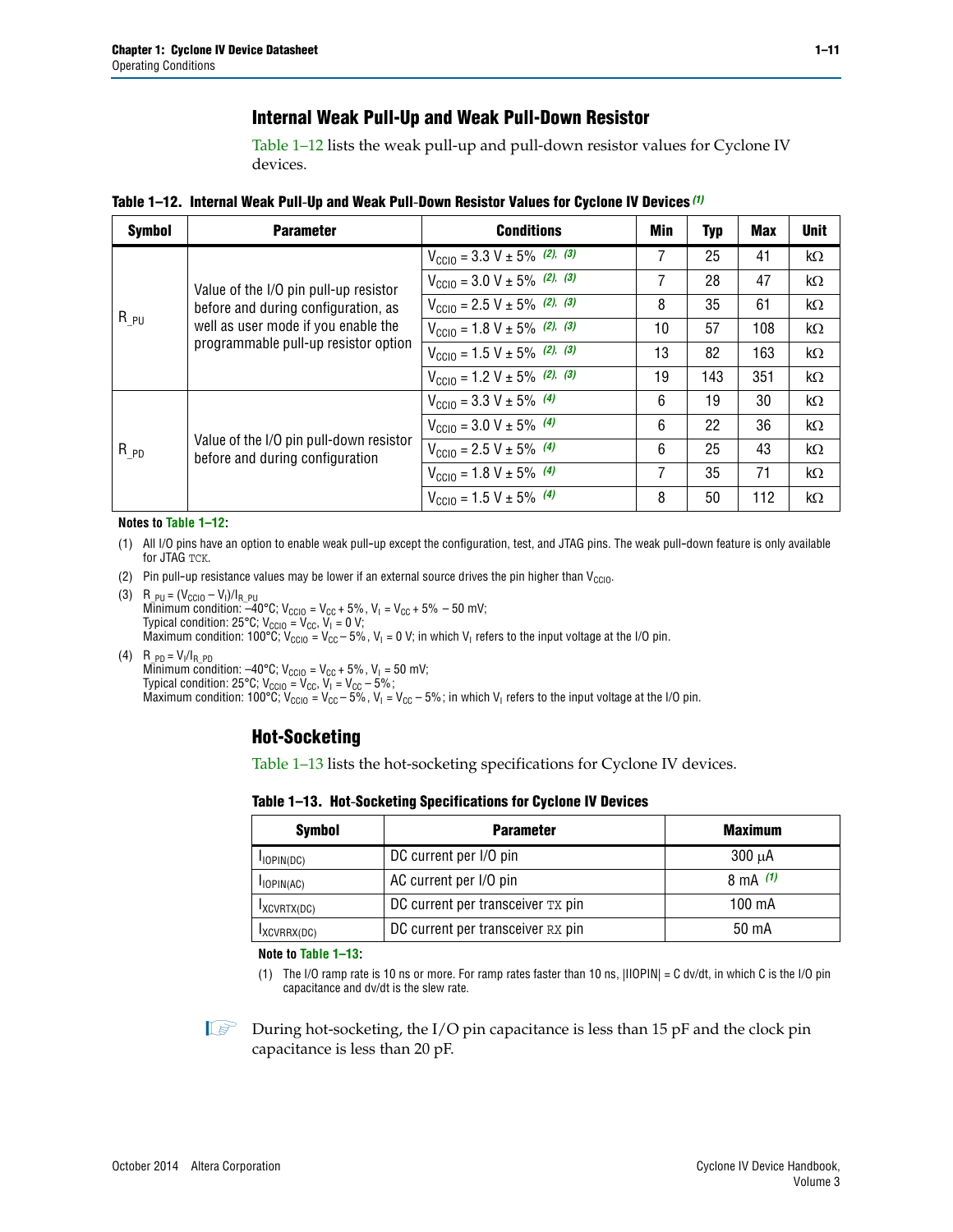### **Schmitt Trigger Input**

Cyclone IV devices support Schmitt trigger input on the TDI, TMS, TCK, nSTATUS, nCONFIG, nCE, CONF\_DONE, and DCLK pins. A Schmitt trigger feature introduces hysteresis to the input signal for improved noise immunity, especially for signals with slow edge rate. [Table 1–14](#page-11-0) lists the hysteresis specifications across the supported  $V<sub>CCIO</sub>$  range for Schmitt trigger inputs in Cyclone IV devices.

<span id="page-11-0"></span>**Table 1–14. Hysteresis Specifications for Schmitt Trigger Input in Cyclone IV Devices**

| <b>Symbol</b>        | <b>Parameter</b>               | <b>Conditions (V)</b>   | <b>Minimum</b> | <b>Unit</b> |
|----------------------|--------------------------------|-------------------------|----------------|-------------|
|                      |                                | $V_{\text{CC10}} = 3.3$ | 200            | mV          |
|                      | Hysteresis for Schmitt trigger | $V_{\text{CGI0}} = 2.5$ | 200            | mV          |
| V <sub>SCHMITT</sub> | input                          | $V_{\text{CCIO}} = 1.8$ | 140            | mV          |
|                      | 110<br>$V_{\text{CCIO}} = 1.5$ |                         | mV             |             |

### **I/O Standard Specifications**

The following tables list input voltage sensitivities ( $V<sub>IH</sub>$  and  $V<sub>II</sub>$ ), output voltage ( $V<sub>OH</sub>$ and  $V_{OL}$ ), and current drive characteristics ( $I_{OH}$  and  $I_{OL}$ ), for various I/O standards supported by Cyclone IV devices. [Table 1–15](#page-11-1) through [Table 1–20](#page-13-0) provide the I/O standard specifications for Cyclone IV devices.

|                   | $V_{CClO}(V)$ |            | $V_{IL}(V)$ |        | $V_{IH} (V)$               |                            | $V_{OL}(V)$              | $V_{OH} (V)$                 | l <sub>OL</sub>              | $I_{0H}$       |             |
|-------------------|---------------|------------|-------------|--------|----------------------------|----------------------------|--------------------------|------------------------------|------------------------------|----------------|-------------|
| I/O Standard      | Min           | <b>Typ</b> | <b>Max</b>  | Min    | <b>Max</b>                 | Min                        | <b>Max</b>               | Max                          | Min                          | (mA)<br>(4)    | (mA)<br>(4) |
| 3.3-V LVTTL $(3)$ | 3.135         | 3.3        | 3.465       |        | 0.8                        | 1.7                        | 3.6                      | 0.45                         | 2.4                          | 4              | $-4$        |
| 3.3-V LVCMOS (3)  | 3.135         | 3.3        | 3.465       |        | 0.8                        | 1.7                        | 3.6                      | 0.2                          | $V_{\text{CCIO}} - 0.2$      | $\overline{2}$ | $-2$        |
| 3.0-V LVTTL (3)   | 2.85          | 3.0        | 3.15        | $-0.3$ | 0.8                        | 1.7                        | $V_{\text{CC10}} + 0.3$  | 0.45                         | 2.4                          | 4              | $-4$        |
| 3.0-V LVCMOS (3)  | 2.85          | 3.0        | 3.15        | $-0.3$ | 0.8                        | 1.7                        | $\rm V_{\rm CClO}$ + 0.3 | 0.2                          | $V_{\text{CC10}} - 0.2$      | 0.1            | $-0.1$      |
| $2.5 V$ (3)       | 2.375         | 2.5        | 2.625       | $-0.3$ | 0.7                        | 1.7                        | $V_{\text{CCIO}} + 0.3$  | 0.4                          | 2.0                          | 1.             | $-1$        |
| 1.8V              | 1.71          | 1.8        | 1.89        | $-0.3$ | 0.35x<br>V <sub>CCIO</sub> | 0.65x<br>V <sub>CCIO</sub> | 2.25                     | 0.45                         | $V_{CGIO}$ –<br>0.45         | $\overline{2}$ | $-2$        |
| 1.5V              | 1.425         | 1.5        | 1.575       | $-0.3$ | 0.35x<br>V <sub>CCIO</sub> | 0.65x<br>V <sub>CCIO</sub> | $V_{\text{CC10}} + 0.3$  | 0.25x<br>V <sub>CClO</sub>   | 0.75x<br>V <sub>CCIO</sub>   | $\overline{2}$ | $-2$        |
| 1.2V              | 1.14          | 1.2        | 1.26        | $-0.3$ | 0.35x<br>V <sub>CCIO</sub> | 0.65x<br>V <sub>CCIO</sub> | $V_{\text{CC10}} + 0.3$  | 0.25x<br>V <sub>CCIO</sub>   | 0.75x<br>V <sub>CCIO</sub>   | $\overline{2}$ | $-2$        |
| 3.0-V PCI         | 2.85          | 3.0        | 3.15        |        | 0.3x<br>V <sub>CCIO</sub>  | 0.5x<br>V <sub>CCIO</sub>  | $V_{\text{CCI0}} + 0.3$  | $0.1 \times V_{\text{CCIO}}$ | $0.9 \times V_{\text{CC10}}$ | 1.5            | $-0.5$      |
| $3.0 - V$ PCI-X   | 2.85          | 3.0        | 3.15        |        | 0.35x<br>V <sub>CCIO</sub> | 0.5x<br>V <sub>CCIO</sub>  | $V_{\text{CC10}} + 0.3$  | $0.1 \times V_{\text{CCIO}}$ | $0.9 \times V_{\text{CC10}}$ | 1.5            | $-0.5$      |

<span id="page-11-1"></span>**Table 1–15. Single**-**Ended I/O Standard Specifications for Cyclone IV Devices** *[\(1\)](#page-11-2)***,** *[\(2\)](#page-11-3)*

#### **Notes to [Table 1–15:](#page-11-1)**

<span id="page-11-2"></span>(1) For voltage-referenced receiver input waveform and explanation of terms used in [Table 1–15](#page-11-1), refer to ["Glossary" on page 1–37](#page-36-1).

<span id="page-11-3"></span>(2) AC load  $CL = 10$  pF

<span id="page-11-4"></span>(3) For more information about interfacing Cyclone IV devices with 3.3/3.0/2.5-V LVTTL/LVCMOS I/O standards, refer to *[AN 447: Interfacing Cyclone III](http://www.altera.com/literature/an/an447.pdf)  [and Cyclone IV Devices with 3.3/3.0/2.5-V LVTTL/LVCMOS I/O Systems](http://www.altera.com/literature/an/an447.pdf)*.

<span id="page-11-5"></span>(4) To meet the IOL and IOH specifications, you must set the current strength settings accordingly. For example, to meet the **3.3-V LVTTL** specification (4 mA), set the current strength settings to 4 mA or higher. Setting at lower current strength may not meet the lou and lon specifications in the handbook.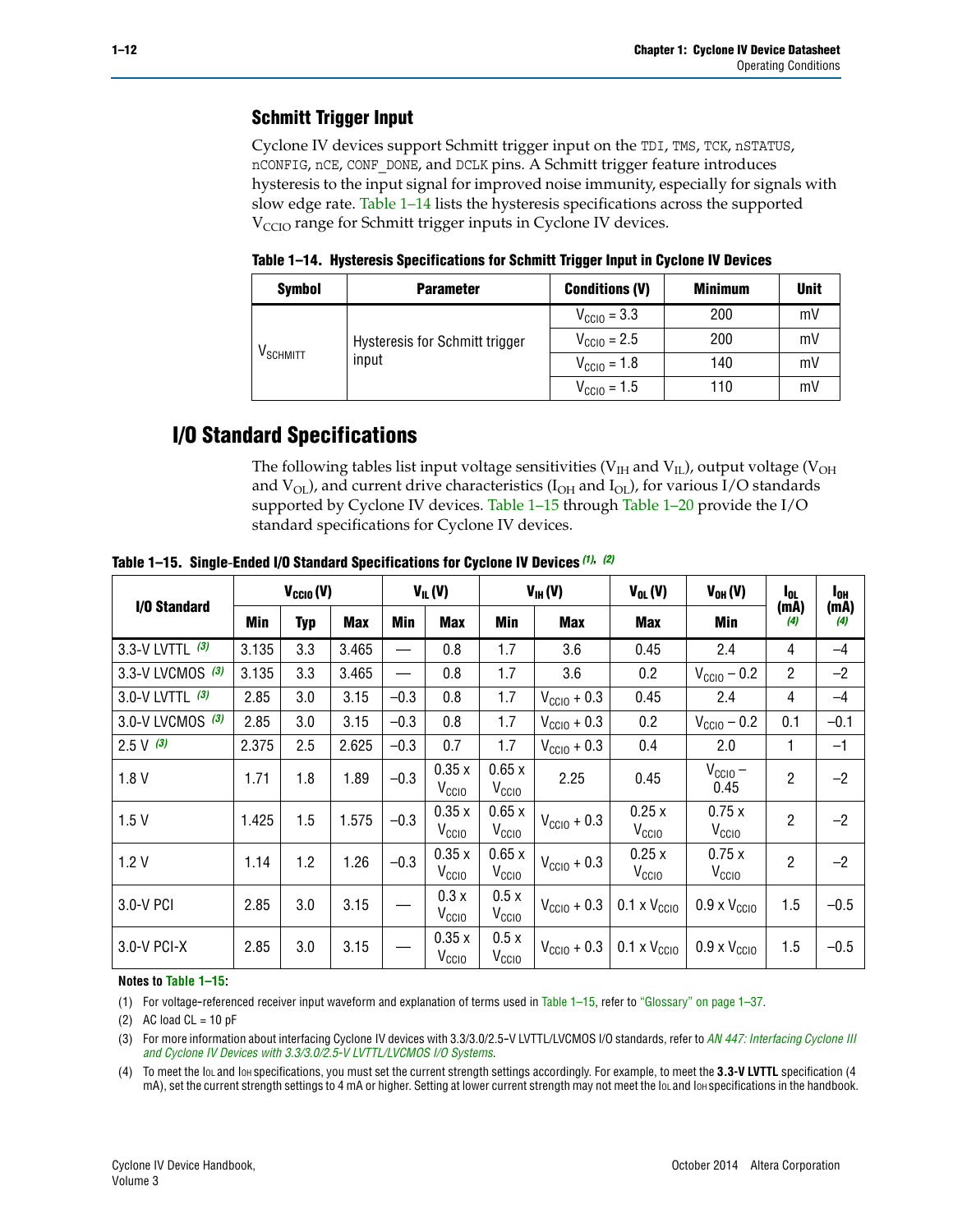| 1/0                           | $V_{CGI0}(V)$ |            |            |                                                                        | $V_{REF}(V)$                                                         | $V_{TT} (V)$ (2)                                                       |                     |                           |                     |
|-------------------------------|---------------|------------|------------|------------------------------------------------------------------------|----------------------------------------------------------------------|------------------------------------------------------------------------|---------------------|---------------------------|---------------------|
| <b>Standard</b>               | Min           | <b>Typ</b> | <b>Max</b> | Min                                                                    | <b>Typ</b>                                                           | <b>Max</b>                                                             | Min                 | <b>Typ</b>                | <b>Max</b>          |
| SSTL-2<br>Class I, II         | 2.375         | 2.5        | 2.625      | 1.19                                                                   | 1.25                                                                 | 1.31                                                                   | $V_{REF}$ –<br>0.04 | V <sub>REF</sub>          | $V_{REF}$ +<br>0.04 |
| SSTL-18<br>Class I, II        | 1.7           | 1.8        | 1.9        | 0.833                                                                  | 0.9                                                                  | 0.969                                                                  | $V_{REF}$ –<br>0.04 | V <sub>REF</sub>          | $V_{REF}$ +<br>0.04 |
| HSTL-18<br>Class I, II        | 1.71          | 1.8        | 1.89       | 0.85                                                                   | 0.9                                                                  | 0.95                                                                   | 0.85                | 0.9                       | 0.95                |
| <b>HSTL-15</b><br>Class I, II | 1.425         | 1.5        | 1.575      | 0.71                                                                   | 0.79<br>0.75                                                         |                                                                        | 0.71                | 0.75                      | 0.79                |
| <b>HSTL-12</b><br>Class I, II | 1.14          | 1.2        | 1.26       | $0.48 \times V_{\text{CC10}}$ (3)<br>$0.47 \times V_{\text{CC10}}$ (4) | $0.5 \times V_{\text{CC10}}$ (3)<br>$0.5 \times V_{\text{CC10}}$ (4) | $0.52 \times V_{\text{CC10}}$ (3)<br>$0.53 \times V_{\text{CC10}}$ (4) |                     | 0.5x<br>V <sub>CCIO</sub> |                     |

<span id="page-12-4"></span>

|  |  |  |  | Table 1–16. Single-Ended SSTL and HSTL I/O Reference Voltage Specifications for Cyclone IV Devices (1) |
|--|--|--|--|--------------------------------------------------------------------------------------------------------|
|--|--|--|--|--------------------------------------------------------------------------------------------------------|

#### **Notes to [Table 1–16:](#page-12-4)**

<span id="page-12-0"></span>(1) For an explanation of terms used in [Table 1–16](#page-12-4), refer to ["Glossary" on page 1–37](#page-36-1).

<span id="page-12-1"></span>(2)  $V_{TT}$  of the transmitting device must track  $V_{REF}$  of the receiving device.

<span id="page-12-2"></span>(3) Value shown refers to DC input reference voltage,  $V_{REF(DC)}$ .

<span id="page-12-3"></span>(4) Value shown refers to AC input reference voltage,  $V_{REF(AC)}$ .

|  | Table 1–17.  Single-Ended SSTL and HSTL I/O Standards Signal Specifications for Cyclone IV Devices |  |  |  |  |  |
|--|----------------------------------------------------------------------------------------------------|--|--|--|--|--|
|--|----------------------------------------------------------------------------------------------------|--|--|--|--|--|

| I/O                        |         | $V_{IL(DC)}(V)$        |                                      | $V_{IH(DC)}(V)$       |         | $V_{IL(AC)}(V)$     |                     | $V_{IH(AC)}(V)$      |                                    | $V_{OH} (V)$                       | l <sub>ol</sub> | $I_{0H}$ |
|----------------------------|---------|------------------------|--------------------------------------|-----------------------|---------|---------------------|---------------------|----------------------|------------------------------------|------------------------------------|-----------------|----------|
| <b>Standard</b>            | Min     | <b>Max</b>             | Min                                  | <b>Max</b>            | Min     | <b>Max</b>          | Min                 | <b>Max</b>           | <b>Max</b>                         | Min                                | (mA)            | (mA)     |
| SSTL-2<br>Class I          |         | $\rm V_{REF}-$<br>0.18 | $V_{REF} +$<br>0.18                  |                       |         | $V_{REF}$ –<br>0.35 | $V_{REF} +$<br>0.35 |                      | $V_{TT}$ –<br>0.57                 | $V_{TT}$ +<br>0.57                 | 8.1             | $-8.1$   |
| SSTL-2<br>Class II         |         | $V_{REF}$ –<br>0.18    | $V_{REF} +$<br>0.18                  |                       |         | $V_{REF}$ –<br>0.35 | $V_{REF} +$<br>0.35 |                      | $V_{TT}$ –<br>0.76                 | $V_{TT}$ +<br>0.76                 | 16.4            | $-16.4$  |
| <b>SSTL-18</b><br>Class I  |         | $V_{REF}$ –<br>0.125   | $V_{REF}$ +<br>0.125                 |                       |         | $V_{REF}$ –<br>0.25 | $V_{REF}$ +<br>0.25 |                      | $V_{TT}$ –<br>0.475                | $V_{TT}$ +<br>0.475                | 6.7             | $-6.7$   |
| <b>SSTL-18</b><br>Class II |         | $V_{REF}$ –<br>0.125   | $V_{REF}$ +<br>0.125                 |                       |         | $V_{REF}$ –<br>0.25 | $V_{REF}$ +<br>0.25 |                      | 0.28                               | $V_{CC10}$ –<br>0.28               | 13.4            | $-13.4$  |
| HSTL-18<br>Class I         |         | $V_{REF}$ –<br>0.1     | $V_{REF} +$<br>0.1                   |                       |         | $V_{REF}$ –<br>0.2  | $V_{REF}$ +<br>0.2  |                      | 0.4                                | $V_{CCIO}$ –<br>0.4                | 8               | $-8$     |
| HSTL-18<br>Class II        |         | $V_{REF}$ –<br>0.1     | $V_{REF} +$<br>0.1                   |                       |         | $V_{REF}$ –<br>0.2  | $V_{REF} +$<br>0.2  |                      | 0.4                                | $V_{CC10}$ –<br>0.4                | 16              | $-16$    |
| HSTL-15<br>Class I         |         | $V_{REF}$ –<br>0.1     | $V_{REF} +$<br>0.1                   |                       |         | $V_{REF}$ –<br>0.2  | $V_{REF}$ +<br>0.2  |                      | 0.4                                | $V_{\text{CC1O}} -$<br>0.4         | 8               | $-8$     |
| HSTL-15<br>Class II        |         | $V_{REF}$ –<br>0.1     | $\mathsf{V}_{\mathsf{REF}}$ +<br>0.1 |                       |         | $V_{REF}$ –<br>0.2  | $V_{REF}$ +<br>0.2  |                      | 0.4                                | $V_{CC10}$ –<br>0.4                | 16              | $-16$    |
| <b>HSTL-12</b><br>Class I  | $-0.15$ | $V_{REF}-$<br>0.08     | $V_{REF} +$<br>0.08                  | $V_{CGI0} + 0.15$     | $-0.24$ | $V_{REF}$ –<br>0.15 | $V_{REF} +$<br>0.15 | $V_{CCIO} +$<br>0.24 | $0.25 \times$<br>V <sub>CCIO</sub> | $0.75 \times$<br>V <sub>CCIO</sub> | 8               | $-8$     |
| HSTL-12<br>Class II        | $-0.15$ | $V_{REF}$ –<br>0.08    | $V_{REF} +$<br>0.08                  | $V_{\rm CClO} + 0.15$ | $-0.24$ | $V_{REF}$ –<br>0.15 | $V_{REF} +$<br>0.15 | $V_{CC10}$ +<br>0.24 | $0.25 \times$<br>V <sub>CCIO</sub> | $0.75 \times$<br>V <sub>CCIO</sub> | 14              | $-14$    |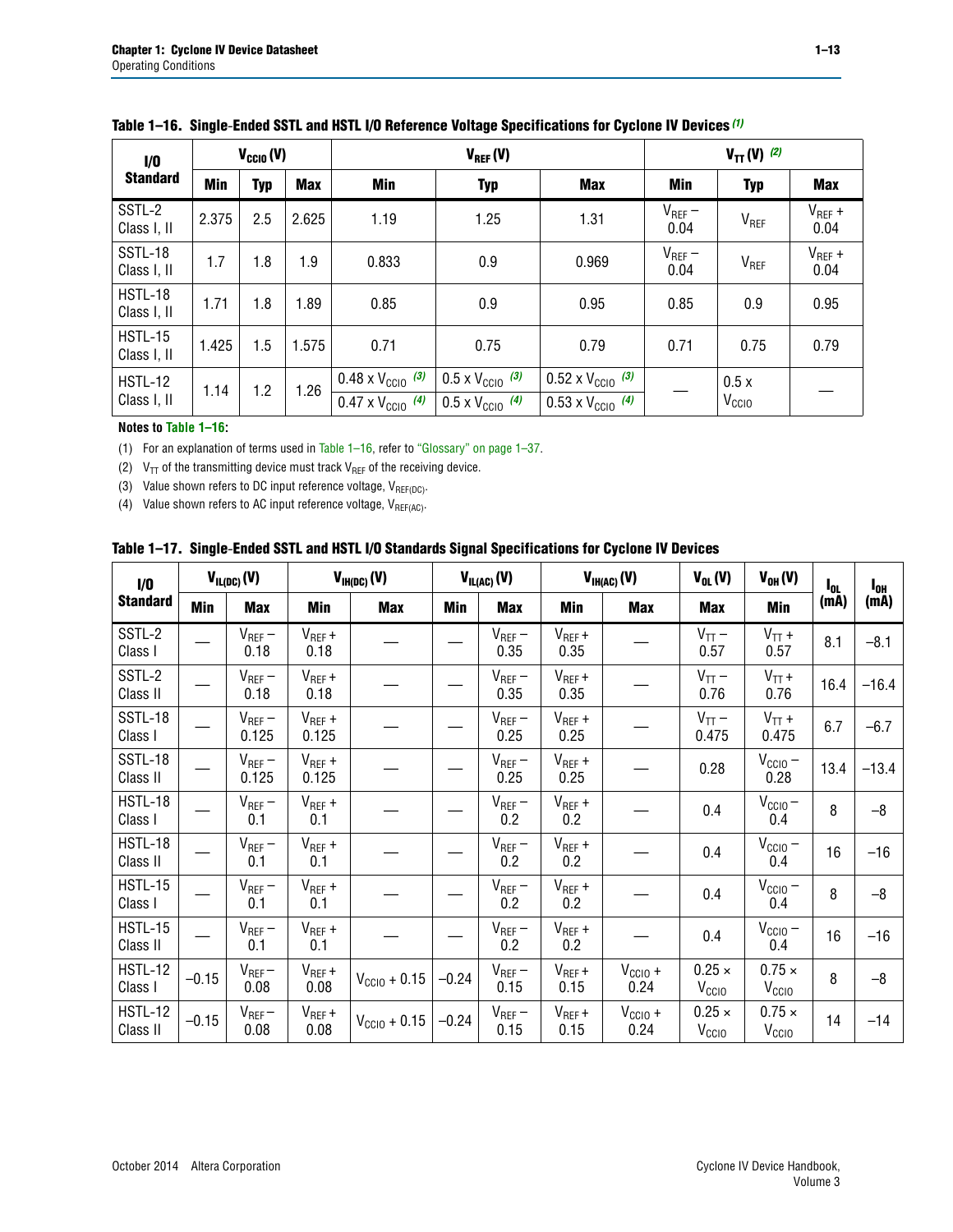**f For more information about receiver input and transmitter output waveforms, and for** other differential I/O standards, refer to the *[I/O Features in Cyclone IV Devices](http://www.altera.com/literature/hb/cyclone-iv/cyiv-51006.pdf)* chapter*.*

<span id="page-13-1"></span>**Table 1–18. Differential SSTL I/O Standard Specifications for Cyclone IV Devices** *[\(1\)](#page-13-3)*

| I/O Standard           |            | $V_{\text{CCIO}}(V)$ |            | $V_{\text{Swing(DC)}}(V)$ |                   |                                | $V_{X(AC)}(V)$ |                                 | (V)        | $V_{\text{Swing}(AC)}$ | $V_{OX(AC)}(V)$                |            |                                 |
|------------------------|------------|----------------------|------------|---------------------------|-------------------|--------------------------------|----------------|---------------------------------|------------|------------------------|--------------------------------|------------|---------------------------------|
|                        | <b>Min</b> | Typ                  | <b>Max</b> | <b>Min</b>                | <b>Max</b>        | <b>Min</b>                     | <b>Typ</b>     | <b>Max</b>                      | <b>Min</b> | <b>Max</b>             | Min                            | <b>Typ</b> | <b>Max</b>                      |
| SSTL-2<br>Class I, II  | 2.375      | 2.5                  | 2.625      | 0.36                      | V <sub>CCIO</sub> | $V_{\rm CClO}$ /2 – 0.2        |                | $V_{\text{CC10}}/2$<br>$+0.2$   | 0.7        | $V_{\text{CCI}}$       | $V_{\text{CC10}}/2 -$<br>0.125 |            | $V_{\text{CC10}}/2$<br>$+0.125$ |
| SSTL-18<br>Class I, II | 1.7        | .8                   | .90        | 0.25                      | V <sub>CCIO</sub> | $V_{\text{CC10}}/2 -$<br>0.175 |                | $V_{\text{CC10}}/2$<br>$+0.175$ | 0.5        | $V_{\text{CCI}}$       | $V_{\text{CC10}}/2 -$<br>0.125 |            | $V_{\text{CC10}}/2$<br>$+0.125$ |

#### **Note to [Table 1–18:](#page-13-1)**

<span id="page-13-3"></span>(1) Differential SSTL requires a  $V_{REF}$  input.

<span id="page-13-2"></span>**Table 1–19. Differential HSTL I/O Standard Specifications for Cyclone IV Devices** *[\(1\)](#page-13-4)*

|                               | $V_{CClO}(V)$ |     |            | $V_{\text{DIF(DC)}}(V)$ |                   | $V_{X(AC)}(V)$                |            |                            | $V_{CM(DC)}(V)$            |            |                            |         | $V_{\text{DIF(AC)}}(V)$    |  |  |
|-------------------------------|---------------|-----|------------|-------------------------|-------------------|-------------------------------|------------|----------------------------|----------------------------|------------|----------------------------|---------|----------------------------|--|--|
| I/O Standard                  | Min           | Typ | <b>Max</b> | Min                     | <b>Max</b>        | Min                           | <b>Typ</b> | <b>Max</b>                 | Min                        | <b>Typ</b> | <b>Max</b>                 | Mi<br>n | <b>Max</b>                 |  |  |
| HSTL-18<br>Class I, II        | 1.71          | 1.8 | .89        | 0.2                     |                   | 0.85                          |            | 0.95                       | 0.85                       |            | 0.95                       | 0.4     |                            |  |  |
| <b>HSTL-15</b><br>Class I, II | 1.425         | 1.5 | .575       | $0.2\,$                 |                   | 0.71                          |            | 0.79                       | 0.71                       |            | 0.79                       | 0.4     |                            |  |  |
| <b>HSTL-12</b><br>Class I, II | 1.14          | 1.2 | 1.26       | 0.16                    | V <sub>CCIO</sub> | $0.48 \times V_{\text{CC10}}$ |            | 0.52x<br>V <sub>CCIO</sub> | 0.48x<br>V <sub>CCIO</sub> |            | 0.52x<br>V <sub>CCIO</sub> | 0.3     | 0.48x<br>V <sub>CCIO</sub> |  |  |

#### **Note to [Table 1–19:](#page-13-2)**

<span id="page-13-4"></span>(1) Differential HSTL requires a  $V_{REF}$  input.

<span id="page-13-0"></span>**Table 1–20. Differential I/O Standard Specifications for Cyclone IV Devices** *[\(1\)](#page-14-0)* **(Part 1 of 2)**

| I/O Standard                            |       | $V_{CCl0} (V)$ |                                                                   |                         | $V_{ID}$ (mV)           |                                                             | $V_{\text{lcm}}(V)^{(2)}$                  |      |     | $V_{0D}$ (mV) $(3)$ |     | $V_{0S} (V)^{(3)}$ |      |       |
|-----------------------------------------|-------|----------------|-------------------------------------------------------------------|-------------------------|-------------------------|-------------------------------------------------------------|--------------------------------------------|------|-----|---------------------|-----|--------------------|------|-------|
|                                         | Min   | Typ            | <b>Min</b><br><b>Max</b><br>Min<br><b>Condition</b><br><b>Max</b> |                         | <b>Max</b>              | Min                                                         | Typ                                        | Max  | Min | <b>Typ</b>          | Max |                    |      |       |
|                                         |       |                |                                                                   |                         |                         | 0.05                                                        | 1.80<br>$D_{MAX} \leq 500$ Mbps            |      |     |                     |     |                    |      |       |
| <b>LVPECL</b><br>(Row I/Os)<br>(6)      | 2.375 | 2.5            | 2.625                                                             | 100                     |                         | 500 Mbps $\leq$ D <sub>MAX</sub><br>0.55<br>$\leq$ 700 Mbps |                                            | 1.80 |     |                     |     |                    |      |       |
|                                         |       |                |                                                                   |                         |                         | 1.05                                                        | $D_{MAX}$ > 700 Mbps                       |      |     |                     |     |                    |      |       |
|                                         |       | 0.05           |                                                                   | $D_{MAX} \leq 500$ Mbps | 1.80                    |                                                             |                                            |      |     |                     |     |                    |      |       |
| <b>LVPECL</b><br>(Column<br>$1/Os)$ (6) | 2.375 | 2.5            | 0.55<br>2.625<br>100<br>$\leq$ 700 Mbps                           |                         | 500 Mbps $\leq D_{MAX}$ | 1.80                                                        |                                            |      |     |                     |     |                    |      |       |
|                                         |       |                |                                                                   |                         |                         | 1.05                                                        | $D_{MAX}$ > 700 Mbps                       | 1.55 |     |                     |     |                    |      |       |
|                                         |       |                |                                                                   |                         |                         | 0.05                                                        | $D_{MAX} \leq 500$ Mbps                    | 1.80 |     |                     |     |                    |      |       |
| LVDS (Row<br>I/Os)                      | 2.375 | 2.5            | 2.625                                                             | 100                     |                         | 0.55                                                        | 500 Mbps $\leq D_{MAX}$<br>$\leq 700$ Mbps | 1.80 | 247 |                     | 600 | 1.125              | 1.25 | 1.375 |
|                                         |       |                |                                                                   |                         |                         | 1.05                                                        | $D_{MAX}$ > 700 Mbps                       | 1.55 |     |                     |     |                    |      |       |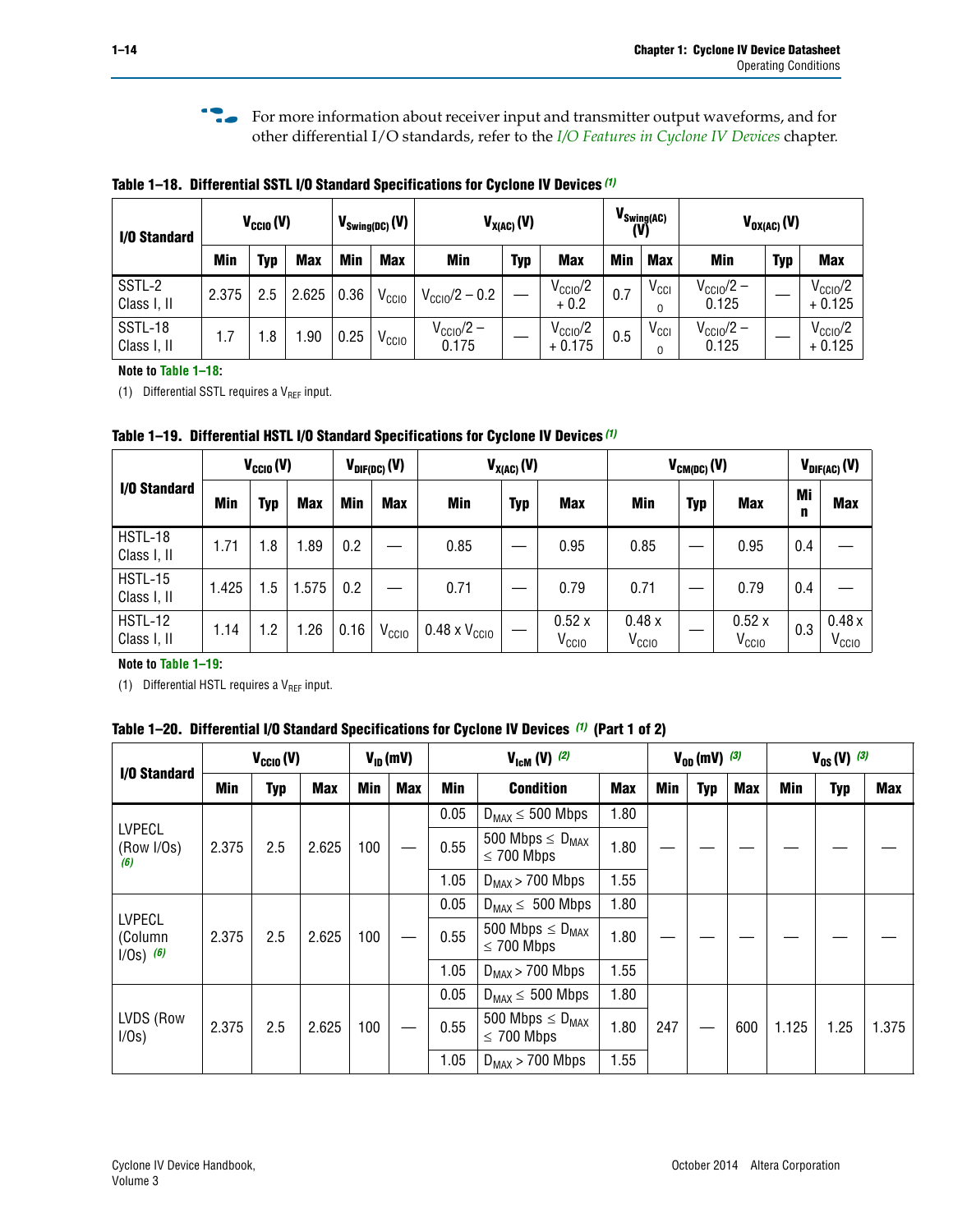| <b>I/O Standard</b>                      |            | $V_{CClO}(V)$ |            | $V_{ID}(mV)$ |            | $V_{\text{ICM}}(V)$ (2) |                                            |            |     | $V_{OD}$ (mV) $(3)$ |            | $V_{0S} (V)$ (3) |            |            |
|------------------------------------------|------------|---------------|------------|--------------|------------|-------------------------|--------------------------------------------|------------|-----|---------------------|------------|------------------|------------|------------|
|                                          | <b>Min</b> | <b>Typ</b>    | <b>Max</b> | <b>Min</b>   | <b>Max</b> | <b>Min</b>              | <b>Condition</b>                           | <b>Max</b> | Min | <b>Typ</b>          | <b>Max</b> | <b>Min</b>       | <b>Typ</b> | <b>Max</b> |
| <b>LVDS</b>                              |            |               |            |              |            | 0.05                    | $D_{MAX} \leq 500$ Mbps                    | 1.80       |     |                     |            |                  |            |            |
| (Column<br>I/Os)                         | 2.375      | 2.5           | 2.625      | 100          |            | 0.55                    | 500 Mbps $\leq D_{MAX}$<br>$\leq 700$ Mbps | 1.80       | 247 |                     | 600        | 1.125            | 1.25       | 1.375      |
|                                          |            |               |            |              |            | 1.05                    | $D_{MAX}$ > 700 Mbps                       | 1.55       |     |                     |            |                  |            |            |
| <b>BLVDS (Row</b><br>$1/0s)$ (4)         | 2.375      | 2.5           | 2.625      | 100          |            |                         |                                            |            |     |                     |            |                  |            |            |
| <b>BLVDS</b><br>(Column<br>$1/0s)$ (4)   | 2.375      | 2.5           | 2.625      | 100          |            |                         |                                            |            |     |                     |            |                  |            |            |
| mini-LVDS<br>(Row I/Os)<br>(5)           | 2.375      | 2.5           | 2.625      |              |            |                         |                                            |            | 300 |                     | 600        | 1.0              | 1.2        | 1.4        |
| mini-LVDS<br>(Column<br>$1/0s)$ (5)      | 2.375      | 2.5           | 2.625      |              |            |                         |                                            |            | 300 |                     | 600        | 1.0              | 1.2        | 1.4        |
| RSDS <sup>®</sup> (Row<br>$1/0s$ ) $(5)$ | 2.375      | 2.5           | 2.625      |              |            |                         |                                            |            | 100 | 200                 | 600        | 0.5              | 1.2        | 1.5        |
| <b>RSDS</b><br>(Column<br>$1/Os)$ (5)    | 2.375      | 2.5           | 2.625      |              |            |                         |                                            |            | 100 | 200                 | 600        | 0.5              | 1.2        | 1.5        |
| PPDS (Row<br>$1/Os)$ (5)                 | 2.375      | 2.5           | 2.625      |              |            |                         |                                            |            | 100 | 200                 | 600        | 0.5              | 1.2        | 1.4        |
| <b>PPDS</b><br>(Column<br>$1/0s)$ (5)    | 2.375      | 2.5           | 2.625      |              |            |                         |                                            |            | 100 | 200                 | 600        | 0.5              | 1.2        | 1.4        |

#### **Table 1–20. Differential I/O Standard Specifications for Cyclone IV Devices** *(1)* **(Part 2 of 2)**

#### **Notes to [Table 1–20:](#page-13-0)**

<span id="page-14-0"></span>(1) For an explanation of terms used in [Table 1–20](#page-13-0), refer to ["Glossary" on page 1–37](#page-36-1).

<span id="page-14-1"></span>(2)  $V_{IN}$  range: 0  $V \le V_{IN} \le 1.85$  V.

<span id="page-14-2"></span>(3) R<sub>L</sub> range:  $90 \le R_L \le 110 \Omega$ .

<span id="page-14-4"></span>(4) There are no fixed  $V_{IN}$ ,  $V_{OD}$ , and  $V_{OS}$  specifications for BLVDS. They depend on the system topology.

<span id="page-14-5"></span>(5) The Mini-LVDS, RSDS, and PPDS standards are only supported at the output pins.

<span id="page-14-3"></span>(6) The LVPECL I/O standard is only supported on dedicated clock input pins. This I/O standard is not supported for output pins.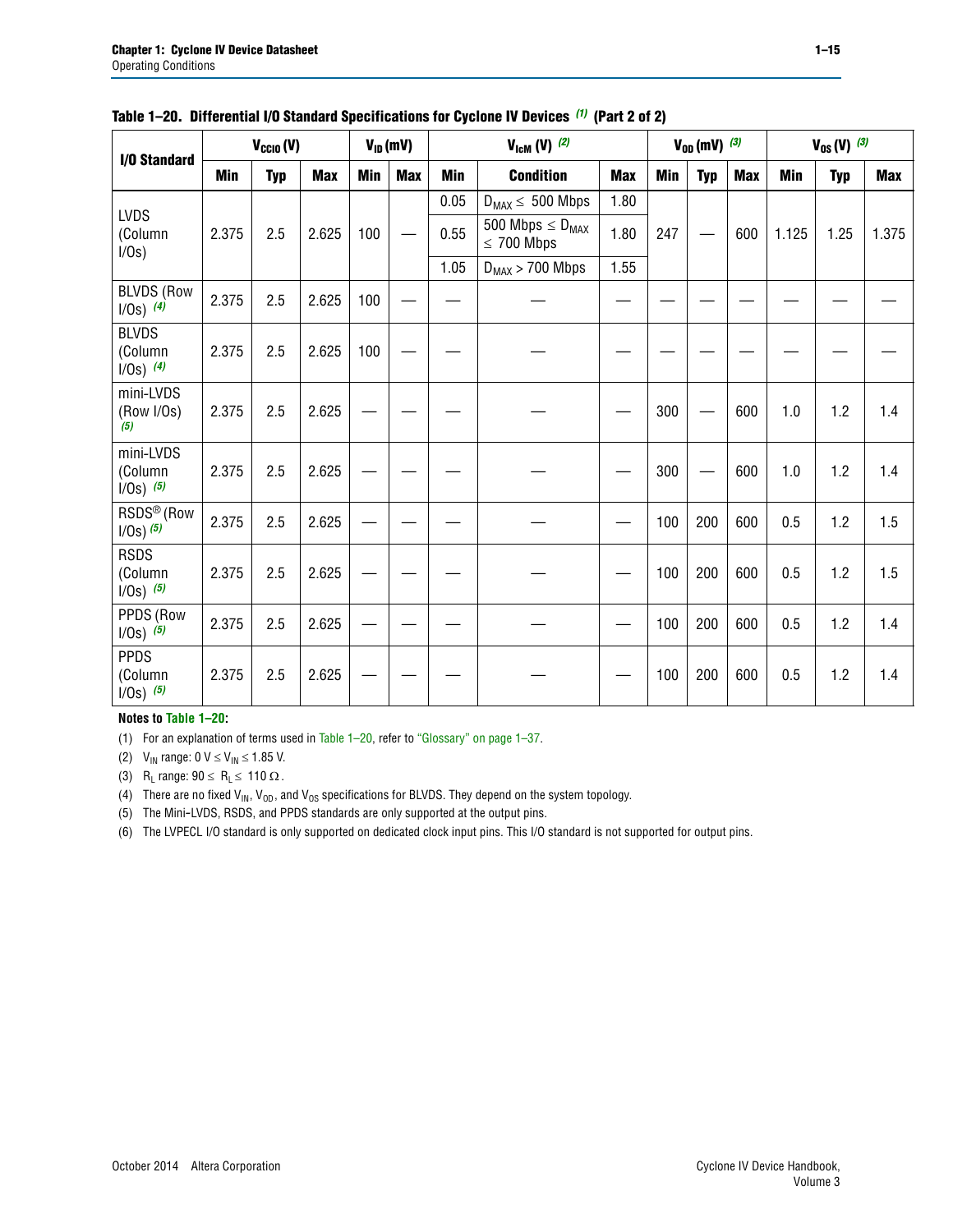# <span id="page-15-0"></span>**Power Consumption**

Use the following methods to estimate power for a design:

- the Excel-based EPE
- the Quartus® II PowerPlay power analyzer feature

The interactive Excel-based EPE is used prior to designing the device to get a magnitude estimate of the device power. The Quartus II PowerPlay power analyzer provides better quality estimates based on the specifics of the design after place-and-route is complete. The PowerPlay power analyzer can apply a combination of user-entered, simulation-derived, and estimated signal activities that, combined with detailed circuit models, can yield very accurate power estimates.

**For more information about power estimation tools, refer to the** *Early Power Estimator* **<b>For a** *[User Guide](http://www.altera.com/literature/ug/ug_epe.pdf
)* and the *[PowerPlay Power Analysis](http://www.altera.com/literature/hb/qts/qts_qii53013.pdf)* chapter in volume 3 of the *Quartus II Handboo*k.

# <span id="page-15-1"></span>**Switching Characteristics**

This section provides performance characteristics of Cyclone IV core and periphery blocks for commercial grade devices.

These characteristics can be designated as Preliminary or Final.

- Preliminary characteristics are created using simulation results, process data, and other known parameters. The upper-right hand corner of these tables show the designation as "Preliminary".
- Final numbers are based on actual silicon characterization and testing. The numbers reflect the actual performance of the device under worst-case silicon process, voltage, and junction temperature conditions. There are no designations on finalized tables.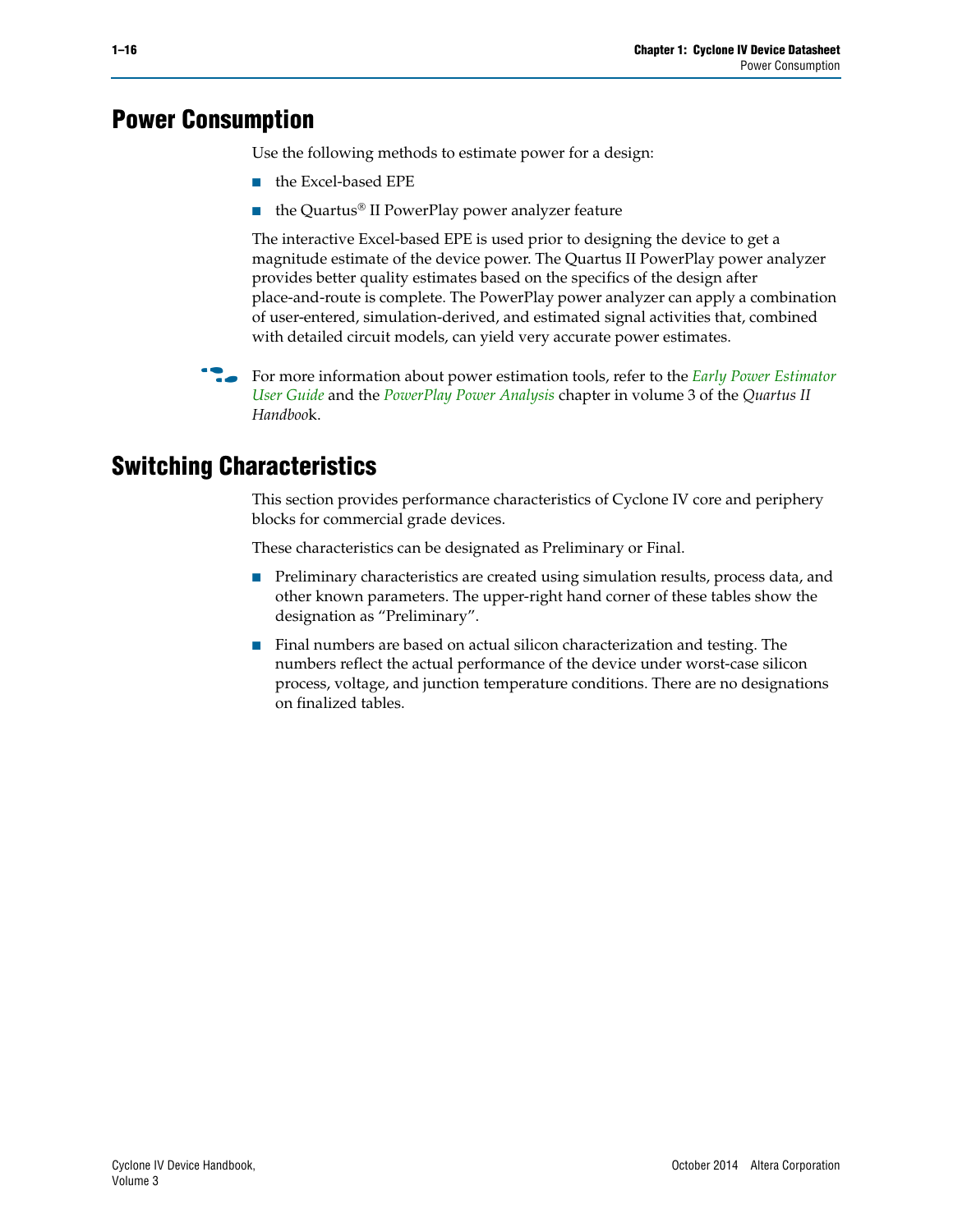# **Transceiver Performance Specifications**

Table 1–21 lists the Cyclone IV GX transceiver specifications.

#### **Table 1–21. Transceiver Specification for Cyclone IV GX Devices (Part 1 of 4)**

| Symbol/                                                   |                                                      |                     | C <sub>6</sub>             |                                                                     |                     | C7, I7                     |                | C <sub>8</sub>      |                            |                |              |
|-----------------------------------------------------------|------------------------------------------------------|---------------------|----------------------------|---------------------------------------------------------------------|---------------------|----------------------------|----------------|---------------------|----------------------------|----------------|--------------|
| <b>Description</b>                                        | <b>Conditions</b>                                    | <b>Min</b>          | <b>Typ</b>                 | <b>Max</b>                                                          | <b>Min</b>          | <b>Typ</b>                 | <b>Max</b>     | <b>Min</b>          | <b>Typ</b>                 | <b>Max</b>     | <b>Unit</b>  |
| <b>Reference Clock</b>                                    |                                                      |                     |                            |                                                                     |                     |                            |                |                     |                            |                |              |
| Supported I/O<br><b>Standards</b>                         |                                                      |                     |                            | 1.2 V PCML, 1.5 V PCML, 3.3 V PCML, Differential LVPECL, LVDS, HCSL |                     |                            |                |                     |                            |                |              |
| Input frequency<br>from REFCLK input<br>pins              |                                                      | 50                  |                            | 156.25                                                              | 50                  |                            | 156.25         | 50                  |                            | 156.25         | <b>MHz</b>   |
| Spread-spectrum<br>modulating clock<br>frequency          | Physical interface<br>for PCI Express<br>(PIPE) mode | 30                  |                            | 33                                                                  | 30                  |                            | 33             | 30                  |                            | 33             | kHz          |
| Spread-spectrum<br>downspread                             | PIPE mode                                            |                     | 0 <sub>to</sub><br>$-0.5%$ |                                                                     |                     | 0 <sub>to</sub><br>$-0.5%$ |                |                     | 0 <sub>to</sub><br>$-0.5%$ |                |              |
| Peak-to-peak<br>differential input<br>voltage             |                                                      | 0.1                 |                            | 1.6                                                                 | 0.1                 |                            | 1.6            | 0.1                 |                            | 1.6            | $\mathsf{V}$ |
| V <sub>ICM</sub> (AC coupled)                             |                                                      |                     | $1100 \pm 5\%$             |                                                                     |                     | $1100 \pm 5\%$             |                |                     | $1100 \pm 5\%$             |                | mV           |
| V <sub>ICM</sub> (DC coupled)                             | HCSL I/O<br>standard for PCIe<br>reference clock     | 250                 |                            | 550                                                                 | 250                 |                            | 550            | 250                 |                            | 550            | mV           |
| <b>Transmitter REFCLK</b><br>Phase Noise (1)              | Frequency offset                                     |                     |                            | $-123$                                                              |                     |                            | $-123$         |                     |                            | $-123$         | dBc/Hz       |
| <b>Transmitter REFCLK</b><br>Total Jitter (1)             | $= 1$ MHz $- 8$ MHZ                                  |                     |                            | 42.3                                                                |                     |                            | 42.3           |                     |                            | 42.3           | ps           |
| $\mathsf{R}_{\mathsf{ref}}$                               |                                                      |                     | 2000<br>± 1%               |                                                                     |                     | 2000<br>± 1%               |                |                     | 2000<br>± 1%               |                | Ω            |
| <b>Transceiver Clock</b>                                  |                                                      |                     |                            |                                                                     |                     |                            |                |                     |                            |                |              |
| cal blk clk clock<br>frequency                            |                                                      | 10                  |                            | 125                                                                 | 10                  |                            | 125            | 10                  |                            | 125            | <b>MHz</b>   |
| fixedclk clock<br>frequency                               | <b>PCIe Receiver</b><br>Detect                       |                     | 125                        |                                                                     |                     | 125                        | —              |                     | 125                        |                | <b>MHz</b>   |
| reconfig_clk<br>clock frequency                           | Dynamic<br>reconfiguration<br>clock frequency        | 2.5/<br>37.5<br>(2) |                            | 50                                                                  | 2.5/<br>37.5<br>(2) |                            | 50             | 2.5/<br>37.5<br>(2) |                            | 50             | MHz          |
| Delta time between<br>reconfig clk                        |                                                      |                     |                            | $\overline{2}$                                                      |                     |                            | $\overline{2}$ |                     |                            | $\overline{2}$ | ms           |
| Transceiver block<br>minimum<br>power-down pulse<br>width |                                                      |                     | 1                          |                                                                     |                     | 1                          |                |                     | 1                          |                | μs           |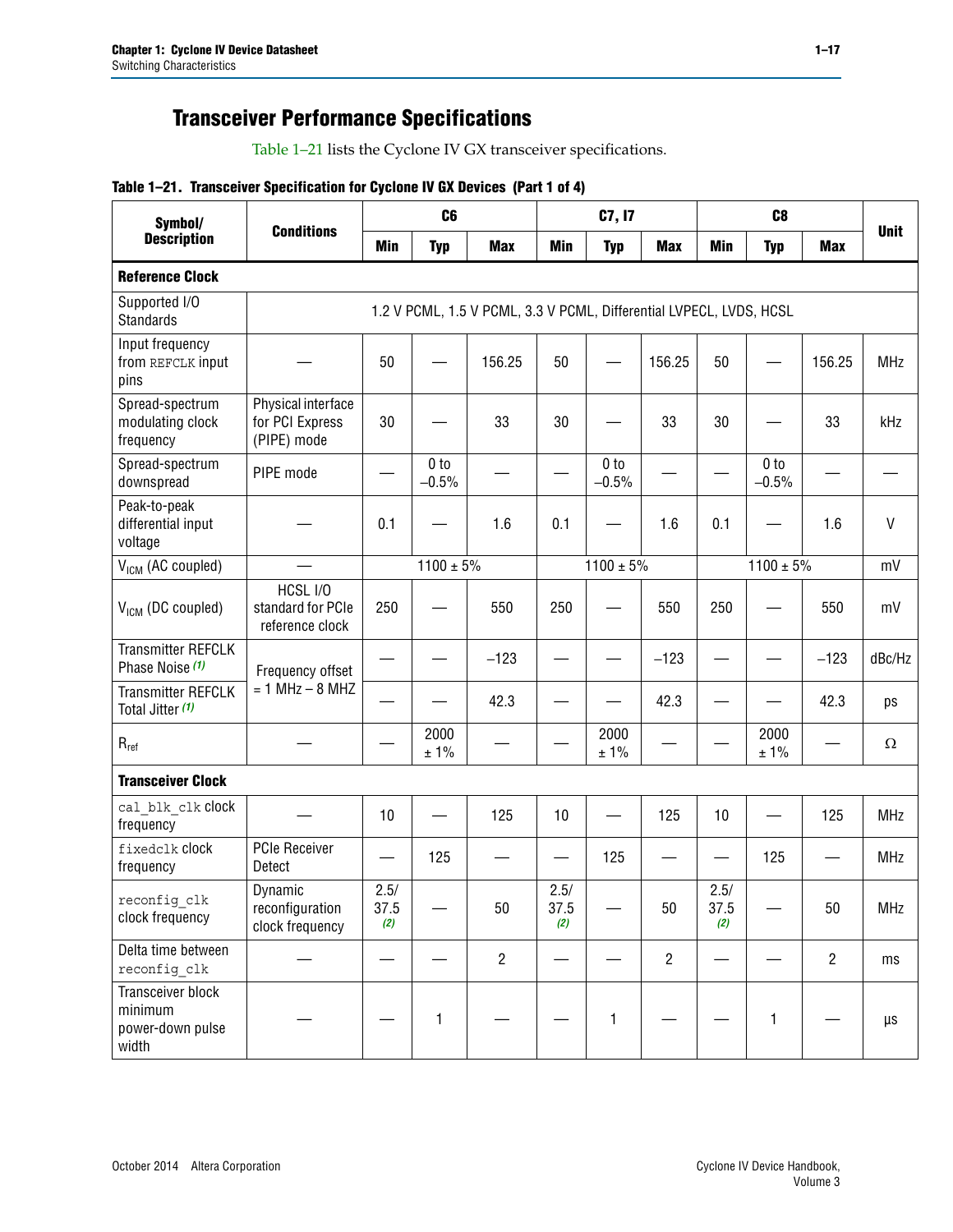| Symbol/                                                                                        |                                                                           |                          | C <sub>6</sub>   |                                 |                          | C7, I7                             |                                     |                          | C <sub>8</sub>           |                                                    |              |
|------------------------------------------------------------------------------------------------|---------------------------------------------------------------------------|--------------------------|------------------|---------------------------------|--------------------------|------------------------------------|-------------------------------------|--------------------------|--------------------------|----------------------------------------------------|--------------|
| <b>Description</b>                                                                             | <b>Conditions</b>                                                         | Min                      | <b>Typ</b>       | <b>Max</b>                      | <b>Min</b>               | <b>Typ</b>                         | <b>Max</b>                          | Min                      | <b>Typ</b>               | <b>Max</b>                                         | <b>Unit</b>  |
| <b>Receiver</b>                                                                                |                                                                           |                          |                  |                                 |                          |                                    |                                     |                          |                          |                                                    |              |
| Supported I/O<br>Standards                                                                     | 1.4 V PCML,<br>1.5 V PCML,<br>2.5 V PCML,<br>LVPECL, LVDS                 |                          |                  |                                 |                          |                                    |                                     |                          |                          |                                                    |              |
| Data rate (F324 and<br>smaller package) (15)                                                   |                                                                           | 600                      |                  | 2500                            | 600                      |                                    | 2500                                | 600                      |                          | 2500                                               | <b>Mbps</b>  |
| Data rate (F484 and<br>larger package) (15)                                                    |                                                                           | 600                      |                  | 3125                            | 600                      |                                    | 3125                                | 600                      |                          | 2500                                               | <b>Mbps</b>  |
| Absolute V <sub>MAX</sub> for a<br>receiver pin $(3)$                                          |                                                                           |                          |                  | 1.6                             |                          |                                    | 1.6                                 |                          |                          | 1.6                                                | $\mathsf{V}$ |
| Operational V <sub>MAX</sub> for<br>a receiver pin                                             |                                                                           |                          |                  | 1.5                             |                          |                                    | 1.5                                 |                          |                          | 1.5                                                | V            |
| Absolute V <sub>MIN</sub> for a<br>receiver pin                                                |                                                                           | $-0.4$                   |                  |                                 | $-0.4$                   |                                    |                                     | $-0.4$                   |                          |                                                    | V            |
| Peak-to-peak<br>differential input<br>voltage V <sub>ID</sub> (diff p-p)                       | $V_{IGM} = 0.82 V$<br>setting, Data Rate<br>$= 600$ Mbps to<br>3.125 Gbps | 0.1                      |                  | 2.7                             | 0.1                      |                                    | 2.7                                 | 0.1                      |                          | 2.7                                                | $\mathsf{V}$ |
| V <sub>ICM</sub>                                                                               | $V_{IGM} = 0.82 V$<br>setting                                             |                          | $820 \pm$<br>10% |                                 |                          | $820 \pm$<br>10%                   |                                     |                          | $820 \pm$<br>10%         |                                                    | mV           |
| Differential on-chip                                                                           | 100 $-\Omega$ setting                                                     |                          | 100              |                                 |                          | 100                                |                                     |                          | 100                      |                                                    | $\Omega$     |
| termination resistors                                                                          | 150 $-\Omega$ setting                                                     |                          | 150              |                                 |                          | 150                                |                                     |                          | 150                      |                                                    | $\Omega$     |
| Differential and<br>common mode<br>return loss                                                 | PIPE, Serial<br>Rapid I/O SR,<br>SATA, CPRI LV,<br>SDI, XAUI              |                          |                  |                                 |                          | Compliant                          |                                     |                          |                          |                                                    |              |
| Programmable ppm<br>detector $(4)$                                                             |                                                                           |                          |                  |                                 |                          | ± 62.5, 100, 125, 200,<br>250, 300 |                                     |                          |                          |                                                    | ppm          |
| Clock data recovery<br>(CDR) ppm<br>tolerance (without<br>spread-spectrum<br>clocking enabled) |                                                                           |                          |                  | $±300$ (5),<br>±350<br>(6), (7) |                          |                                    | ±300<br>$(5)$ ,<br>±350<br>(6), (7) |                          |                          | ±300<br>$\left( 5\right) _{,}$<br>±350<br>(6), (7) | ppm          |
| CDR ppm tolerance<br>(with synchronous<br>spread-spectrum<br>clocking enabled) (8)             |                                                                           |                          |                  | 350 to<br>$-5350$<br>(7), (9)   |                          |                                    | 350 to<br>$-5350$<br>(7), (9)       |                          |                          | 350 to<br>$-5350$<br>(7), (9)                      | ppm          |
| Run length                                                                                     |                                                                           | $\equiv$                 | 80               | $\qquad \qquad$                 |                          | 80                                 | $\overline{\phantom{0}}$            | $\overline{\phantom{0}}$ | 80                       | $\equiv$                                           | UI           |
|                                                                                                | No Equalization                                                           | —                        |                  | 1.5                             | $\overline{\phantom{a}}$ |                                    | 1.5                                 |                          | $\overline{\phantom{0}}$ | 1.5                                                | dB           |
| Programmable                                                                                   | Medium Low                                                                |                          |                  | 4.5                             |                          |                                    | 4.5                                 |                          |                          | 4.5                                                | dB           |
| equalization                                                                                   | Medium High                                                               | $\overline{\phantom{0}}$ | —                | 5.5                             | —                        | $\qquad \qquad \qquad$             | 5.5                                 |                          | $\overline{\phantom{0}}$ | 5.5                                                | dB           |
|                                                                                                | High                                                                      |                          |                  | $\overline{7}$                  |                          |                                    | $\boldsymbol{7}$                    |                          | $\overline{\phantom{0}}$ | $\overline{7}$                                     | dB           |

**Table 1–21. Transceiver Specification for Cyclone IV GX Devices (Part 2 of 4)**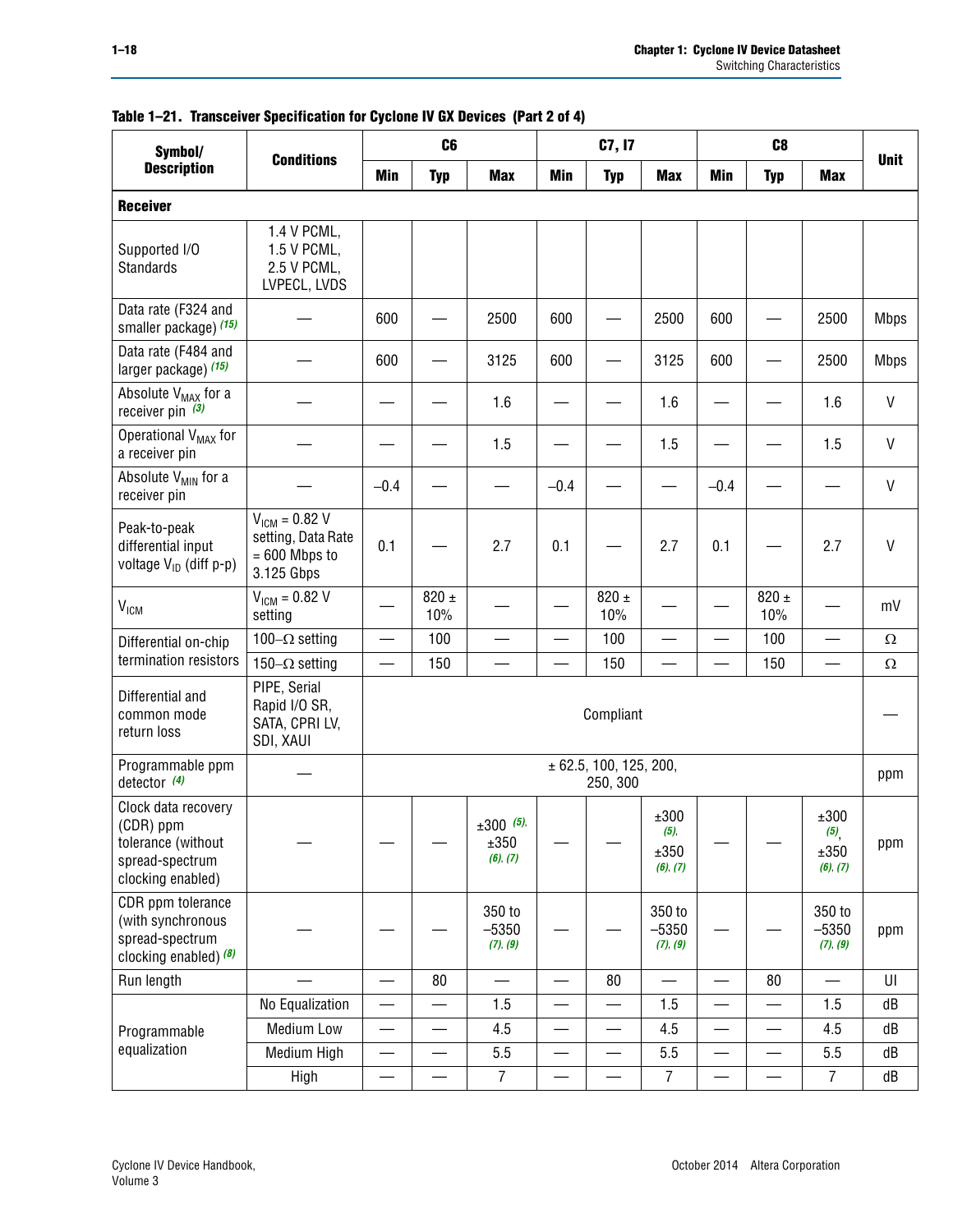| Symbol/                                                                 |                                                                     |                          | C <sub>6</sub>           |                          |            | C7, I7                   |                          |                          | C <sub>8</sub>           |                          |                                |
|-------------------------------------------------------------------------|---------------------------------------------------------------------|--------------------------|--------------------------|--------------------------|------------|--------------------------|--------------------------|--------------------------|--------------------------|--------------------------|--------------------------------|
| <b>Description</b>                                                      | <b>Conditions</b>                                                   | <b>Min</b>               | <b>Typ</b>               | <b>Max</b>               | <b>Min</b> | <b>Typ</b>               | <b>Max</b>               | <b>Min</b>               | <b>Typ</b>               | <b>Max</b>               | <b>Unit</b>                    |
| Signal detect/loss<br>threshold                                         | PIPE mode                                                           | 65                       |                          | 175                      | 65         |                          | 175                      | 65                       |                          | 175                      | mV                             |
| $t_{LTR}$ (10)                                                          |                                                                     | $\overline{\phantom{0}}$ | $\overline{\phantom{0}}$ | 75                       | <u>e a</u> |                          | 75                       | $\overline{\phantom{0}}$ | $\sim$                   | 75                       | μs                             |
| (11)<br>tLTR-LTD_Manual                                                 | $\overline{\phantom{0}}$                                            | 15                       |                          | $\overline{\phantom{0}}$ | 15         |                          | —                        | 15                       | $\equiv$                 |                          | μs                             |
| (12)<br>$t_{\text{LTD}}$                                                |                                                                     | 0                        | 100                      | 4000                     | 0          | 100                      | 4000                     | $\pmb{0}$                | 100                      | 4000                     | ns                             |
| $t_{\text{LTD\_Manual}}$ (13)                                           |                                                                     | $\overline{\phantom{0}}$ | $\overline{\phantom{0}}$ | 4000                     |            | $\overline{\phantom{0}}$ | 4000                     |                          | $\overline{\phantom{0}}$ | 4000                     | ns                             |
| $t_{\text{LTD\_Auto}}$ (14)                                             |                                                                     | $\overline{\phantom{0}}$ | $\overline{\phantom{a}}$ | 4000                     | —          |                          | 4000                     | $\overline{\phantom{0}}$ | —                        | 4000                     | ns                             |
| Receiver buffer and<br>CDR offset<br>cancellation time<br>(per channel) |                                                                     |                          |                          | 17000                    |            |                          | 17000                    |                          |                          | 17000                    | recon<br>fig_c<br>lk<br>cycles |
|                                                                         | DC Gain Setting =<br>0                                              |                          | 0                        |                          |            | 0                        |                          |                          | 0                        |                          | dB                             |
| Programmable DC<br>gain                                                 | DC Gain Setting =<br>1                                              |                          | 3                        |                          |            | 3                        |                          |                          | 3                        |                          | dB                             |
|                                                                         | DC Gain Setting =<br>$\overline{c}$                                 |                          | 6                        |                          |            | 6                        |                          |                          | 6                        |                          | dB                             |
| <b>Transmitter</b>                                                      |                                                                     |                          |                          |                          |            |                          |                          |                          |                          |                          |                                |
| Supported I/O<br><b>Standards</b>                                       | 1.5 V PCML                                                          |                          |                          |                          |            |                          |                          |                          |                          |                          |                                |
| Data rate (F324 and<br>smaller package)                                 |                                                                     | 600                      |                          | 2500                     | 600        |                          | 2500                     | 600                      |                          | 2500                     | <b>Mbps</b>                    |
| Data rate (F484 and<br>larger package)                                  |                                                                     | 600                      |                          | 3125                     | 600        |                          | 3125                     | 600                      |                          | 2500                     | <b>Mbps</b>                    |
| V <sub>OCM</sub>                                                        | 0.65 V setting                                                      | —                        | 650                      |                          | —          | 650                      |                          |                          | 650                      |                          | mV                             |
| Differential on-chip                                                    | 100 $-\Omega$ setting                                               | $\overline{\phantom{0}}$ | 100                      | $\overline{\phantom{0}}$ | $\equiv$   | 100                      | $\overline{\phantom{0}}$ | —                        | 100                      | $\overline{\phantom{0}}$ | $\Omega$                       |
| termination resistors                                                   | 150 $-\Omega$ setting                                               | $\overline{\phantom{0}}$ | 150                      |                          |            | 150                      |                          |                          | 150                      |                          | $\Omega$                       |
| Differential and<br>common mode<br>return loss                          | PIPE, CPRI LV,<br>Serial Rapid I/O<br>SR, SDI, XAUI,<br><b>SATA</b> |                          |                          |                          |            | Compliant                |                          |                          |                          |                          |                                |
| Rise time                                                               |                                                                     | 50                       |                          | 200                      | 50         | $\overline{\phantom{0}}$ | 200                      | 50                       | —                        | 200                      | ps                             |
| Fall time                                                               |                                                                     | 50                       |                          | 200                      | 50         |                          | 200                      | 50                       |                          | 200                      | ps                             |
| Intra-differential pair<br>skew                                         |                                                                     |                          |                          | 15                       |            |                          | 15                       |                          |                          | 15                       | ps                             |
| Intra-transceiver<br>block skew                                         |                                                                     |                          |                          | 120                      |            |                          | 120                      |                          |                          | 120                      | ps                             |

#### **Table 1–21. Transceiver Specification for Cyclone IV GX Devices (Part 3 of 4)**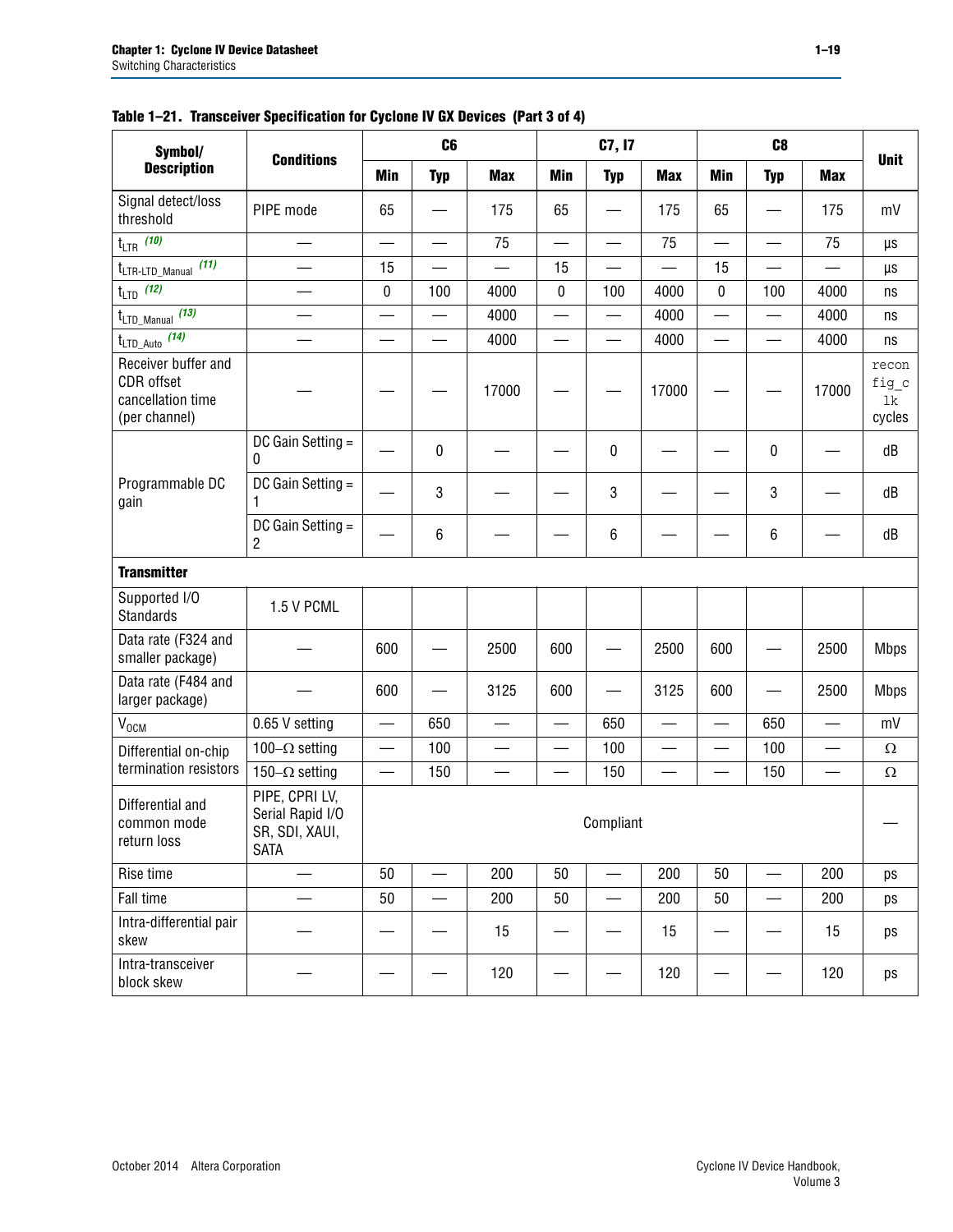#### **Table 1–21. Transceiver Specification for Cyclone IV GX Devices (Part 4 of 4)**

| Symbol/                                          | <b>Conditions</b> | C <sub>6</sub>                     |     |            | C7, I7 |            |            |     |     | <b>Unit</b> |            |
|--------------------------------------------------|-------------------|------------------------------------|-----|------------|--------|------------|------------|-----|-----|-------------|------------|
| <b>Description</b>                               |                   | Min                                | Typ | <b>Max</b> | Min    | <b>Typ</b> | <b>Max</b> | Min | Typ | <b>Max</b>  |            |
| <b>PLD-Transceiver Interface</b>                 |                   |                                    |     |            |        |            |            |     |     |             |            |
| Interface speed<br>(F324 and smaller<br>package) |                   | 25                                 |     | 125        | 25     |            | 125        | 25  |     | 125         | <b>MHz</b> |
| Interface speed<br>(F484 and larger<br>package)  |                   | 25                                 |     | 156.25     | 25     |            | 156.25     | 25  |     | 156.25      | <b>MHz</b> |
| Digital reset pulse<br>width                     |                   | Minimum is 2 parallel clock cycles |     |            |        |            |            |     |     |             |            |

#### **Notes to Table 1–21:**

<span id="page-19-0"></span>(1) This specification is valid for transmitter output jitter specification with a maximum total jitter value of 112 ps, typically for 3.125 Gbps SRIO and XAUI protocols.

(2) The minimum reconfig\_clk frequency is 2.5 MHz if the transceiver channel is configured in **Transmitter Only** mode. The minimum reconfig\_clk frequency is 37.5 MHz if the transceiver channel is configured in **Receiver Only** or **Receiver and Transmitter** mode.

- (3) The device cannot tolerate prolonged operation at this absolute maximum.
- (4) The rate matcher supports only up to  $\pm 300$  parts per million (ppm).
- (5) Supported for the N148, F169, and F324 device packages only.
- (6) Supported for the F484, F672, and F896 device packages only. Pending device characterization.
- (7) To support CDR ppm tolerance greater than ±300 ppm, implement ppm detector in user logic and configure CDR to Manual Lock Mode.
- (8) Asynchronous spread-spectrum clocking is not supported.
- <span id="page-19-2"></span>(9) For the EP4CGX30 (F484 package only), EP4CGX50, and EP4CGX75 devices, the CDR ppl tolerance is ±200 ppm.
- (10) Time taken until pll\_locked goes high after pll\_powerdown deasserts.
- (11) Time that the CDR must be kept in lock-to-reference mode after rx analogreset deasserts and before rx locktodata is asserted in manual mode.

(12) Time taken to recover valid data after the rx locktodata signal is asserted in manual mode ([Figure 1–2](#page-20-0)), or after rx freqlocked signal goes high in automatic mode [\(Figure 1–3](#page-20-1)).

(13) Time taken to recover valid data after the rx locktodata signal is asserted in manual mode.

- (14) Time taken to recover valid data after the rx\_freqlocked signal goes high in automatic mode.
- <span id="page-19-1"></span>(15) To support data rates lower than the minimum specification through oversampling, use the CDR in LTR mode only.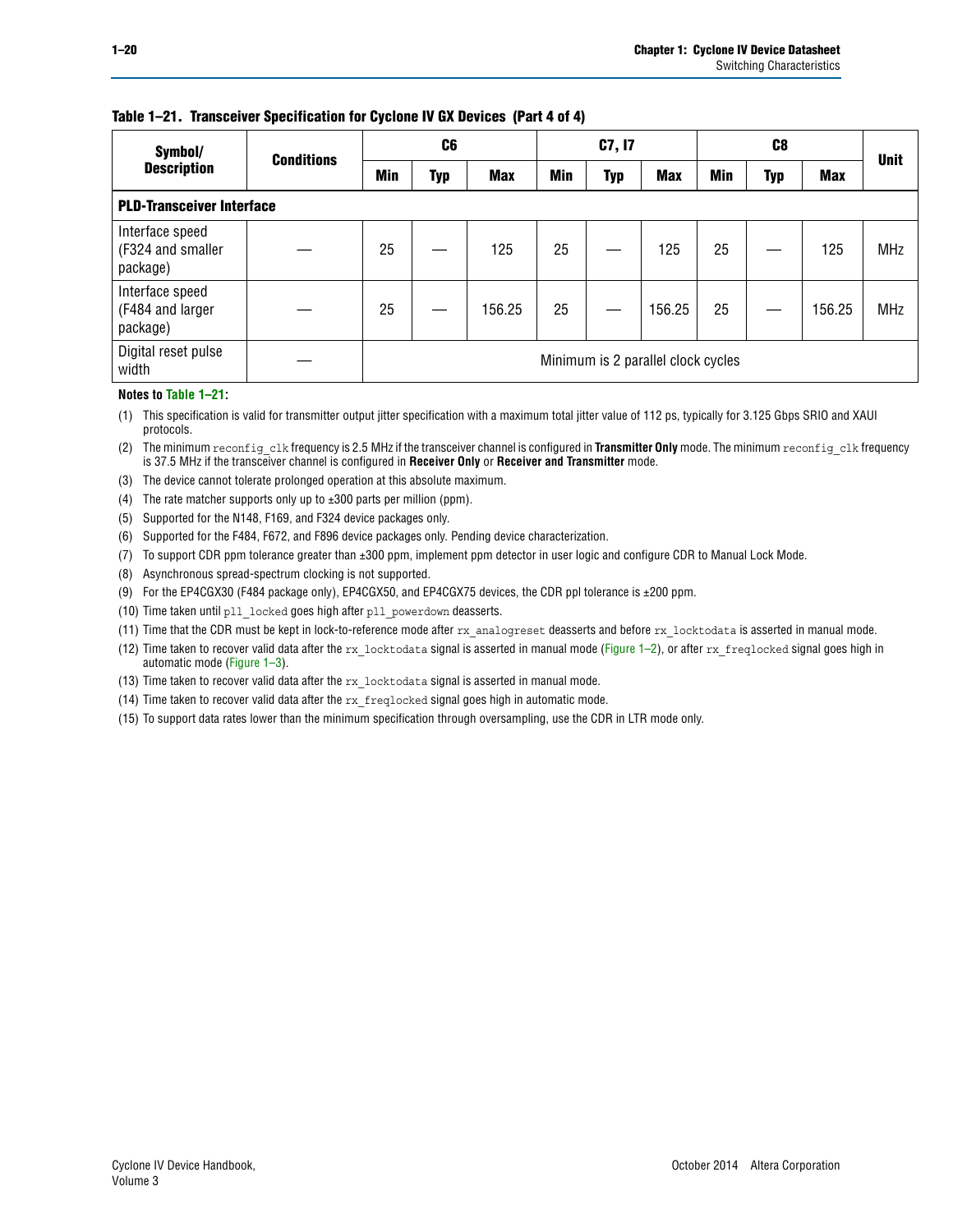[Figure 1–2](#page-20-0) shows the lock time parameters in manual mode.

 $\Box$  LTD = lock-to-data. LTR = lock-to-reference.

<span id="page-20-0"></span>



[Figure 1–3](#page-20-1) shows the lock time parameters in automatic mode.

<span id="page-20-1"></span>**Figure 1–3. Lock Time Parameters for Automatic Mode**

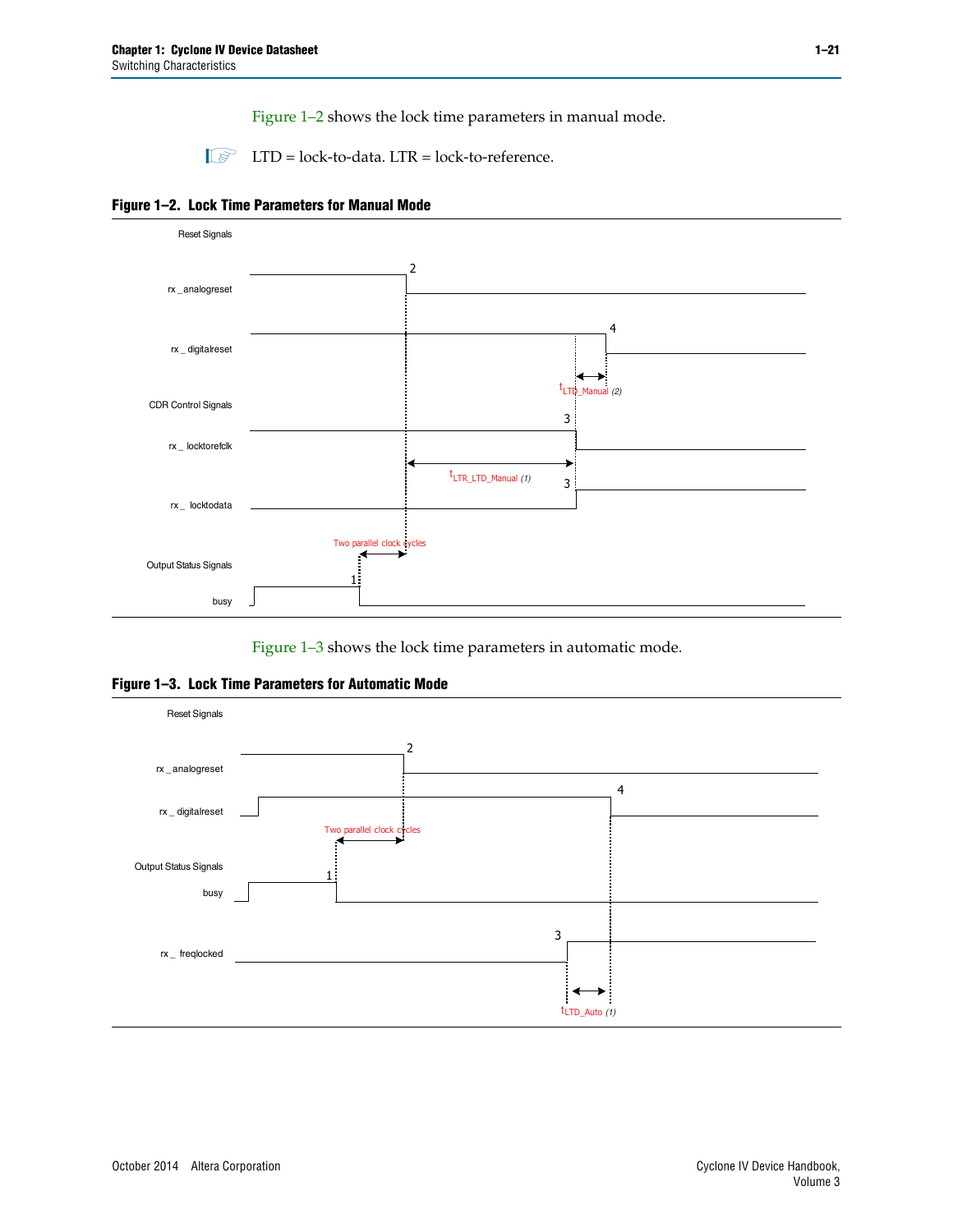[Figure 1–4](#page-21-0) shows the differential receiver input waveform.

<span id="page-21-0"></span>



[Figure 1–5](#page-21-2) shows the transmitter output waveform.

<span id="page-21-2"></span>



[Table 1–22](#page-21-3) lists the typical V<sub>OD</sub> for Tx term that equals 100  $\Omega$ .

<span id="page-21-3"></span>

|  | Table 1–22. Typical V <sub>0D</sub> Setting, Tx Term = 100 $\Omega$ |  |  |  |
|--|---------------------------------------------------------------------|--|--|--|
|--|---------------------------------------------------------------------|--|--|--|

|                                                        |     |     |     | V <sub>op</sub> Setting (mV) |      |      |
|--------------------------------------------------------|-----|-----|-----|------------------------------|------|------|
| Symbol                                                 |     |     |     | 4(1)                         |      |      |
| $\rm V_{OD}$ differential peak<br>to peak typical (mV) | 400 | 600 | 800 | 900                          | 1000 | 1200 |

**Note to [Table 1–22:](#page-21-3)**

<span id="page-21-1"></span>(1) This setting is required for compliance with the PCIe protocol.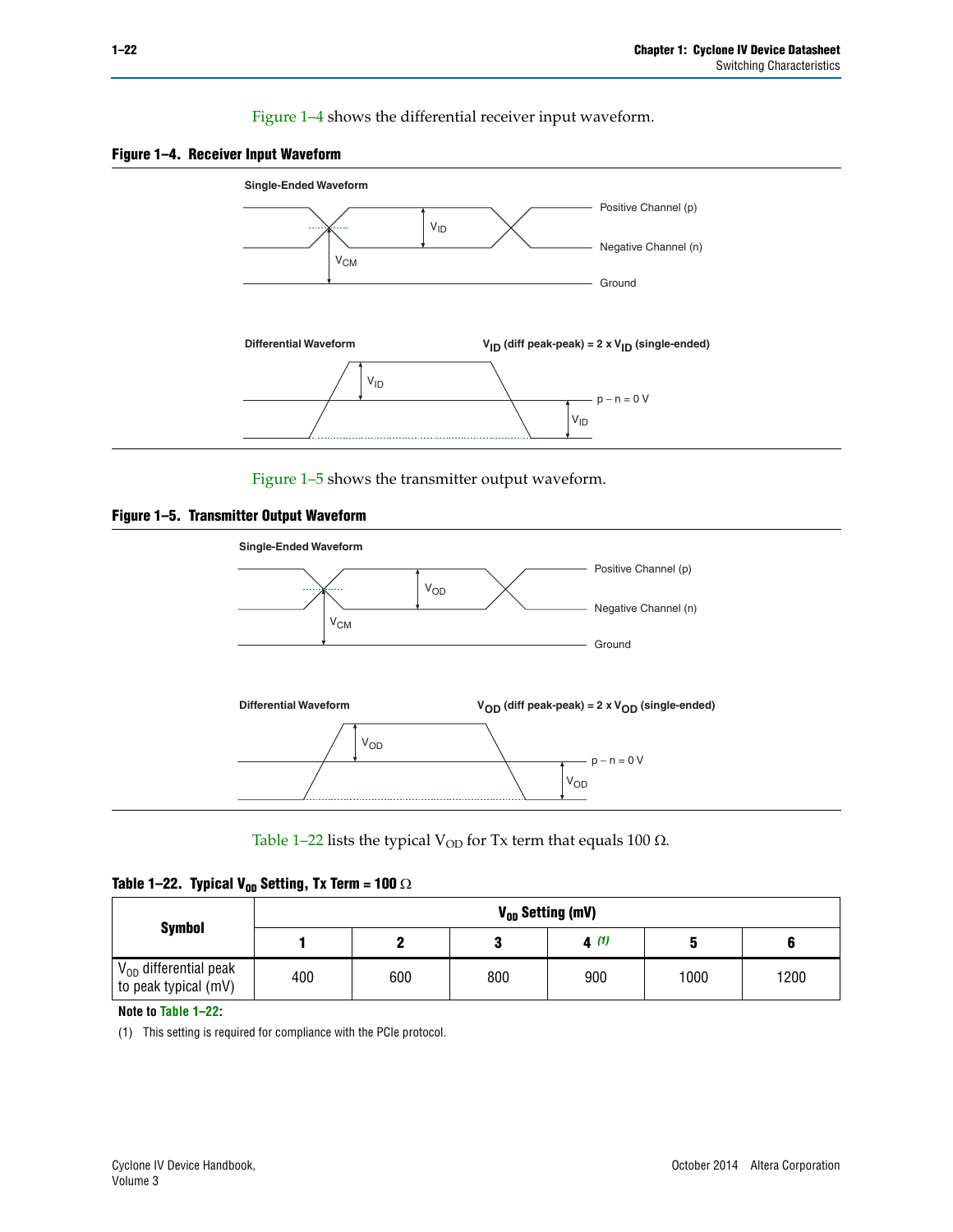[Table 1–23](#page-22-0) lists the Cyclone IV GX transceiver block AC specifications.

| Symbol/                                                                 |                    |        | C <sub>6</sub> |            | C7, I7 |            |            | C <sub>8</sub> |            |            |             |
|-------------------------------------------------------------------------|--------------------|--------|----------------|------------|--------|------------|------------|----------------|------------|------------|-------------|
| <b>Description</b>                                                      | <b>Conditions</b>  | Min    | <b>Typ</b>     | <b>Max</b> | Min    | <b>Typ</b> | <b>Max</b> | Min            | <b>Typ</b> | <b>Max</b> | <b>Unit</b> |
| PCIe Transmit Jitter Generation (3)                                     |                    |        |                |            |        |            |            |                |            |            |             |
| Total jitter at 2.5 Gbps<br>(Gen1)                                      | Compliance pattern |        |                | 0.25       |        |            | 0.25       |                |            | 0.25       | UI          |
| <b>PCIe Receiver Jitter Tolerance (3)</b>                               |                    |        |                |            |        |            |            |                |            |            |             |
| Total jitter at 2.5 Gbps<br>(Gen1)                                      | Compliance pattern |        | > 0.6          |            |        | > 0.6      |            |                | > 0.6      |            | UI          |
| <b>GIGE Transmit Jitter Generation (4)</b>                              |                    |        |                |            |        |            |            |                |            |            |             |
| Deterministic jitter                                                    | Pattern = CRPAT    |        |                | 0.14       |        |            | 0.14       |                |            | 0.14       | UI          |
| (peak-to-peak)                                                          |                    |        |                |            |        |            |            |                |            |            |             |
| Total jitter (peak-to-peak)                                             | Pattern = CRPAT    |        |                | 0.279      |        |            | 0.279      |                |            | 0.279      | UI          |
| GIGE Receiver Jitter Tolerance (4)                                      |                    |        |                |            |        |            |            |                |            |            |             |
| Deterministic jitter<br>tolerance (peak-to-peak)                        | Pattern = CJPAT    |        | > 0.4          |            | > 0.4  |            |            |                | > 0.4      |            | UI          |
| Combined deterministic<br>and random jitter<br>tolerance (peak-to-peak) | Pattern = CJPAT    | > 0.66 |                |            | > 0.66 |            |            | > 0.66         |            |            | UI          |

#### <span id="page-22-0"></span>**Table 1–23. Transceiver Block AC Specification for Cyclone IV GX Devices** *[\(1\)](#page-22-1)***,** *[\(2\)](#page-22-2)*

**Notes to [Table 1–23:](#page-22-0)**

<span id="page-22-1"></span>(1) Dedicated refclk pins were used to drive the input reference clocks.

<span id="page-22-2"></span>(2) The jitter numbers specified are valid for the stated conditions only.

<span id="page-22-3"></span>(3) The jitter numbers for PIPE are compliant to the PCIe Base Specification 2.0.

<span id="page-22-4"></span>(4) The jitter numbers for GIGE are compliant to the IEEE802.3-2002 Specification.

### **Core Performance Specifications**

The following sections describe the clock tree specifications, PLLs, embedded multiplier, memory block, and configuration specifications for Cyclone IV Devices.

### **Clock Tree Specifications**

[Table 1–24](#page-22-5) lists the clock tree specifications for Cyclone IV devices.

<span id="page-22-5"></span>**Table 1–24. Clock Tree Performance for Cyclone IV Devices** *(Part 1 of 2)*

|               | <b>Performance</b> |       |                |           |             |              |                  |     |             |  |  |  |  |
|---------------|--------------------|-------|----------------|-----------|-------------|--------------|------------------|-----|-------------|--|--|--|--|
| <b>Device</b> | C6                 | C7    | C <sub>8</sub> | $C8L$ (1) | $C9L$ $(1)$ | $\mathbf{I}$ | <b>18L</b> $(1)$ | A7  | <b>Unit</b> |  |  |  |  |
| EP4CE6        | 500                | 437.5 | 402            | 362       | 265         | 437.5        | 362              | 402 | <b>MHz</b>  |  |  |  |  |
| EP4CE10       | 500                | 437.5 | 402            | 362       | 265         | 437.5        | 362              | 402 | <b>MHz</b>  |  |  |  |  |
| EP4CE15       | 500                | 437.5 | 402            | 362       | 265         | 437.5        | 362              | 402 | <b>MHz</b>  |  |  |  |  |
| EP4CE22       | 500                | 437.5 | 402            | 362       | 265         | 437.5        | 362              | 402 | <b>MHz</b>  |  |  |  |  |
| EP4CE30       | 500                | 437.5 | 402            | 362       | 265         | 437.5        | 362              | 402 | <b>MHz</b>  |  |  |  |  |
| EP4CE40       | 500                | 437.5 | 402            | 362       | 265         | 437.5        | 362              | 402 | <b>MHz</b>  |  |  |  |  |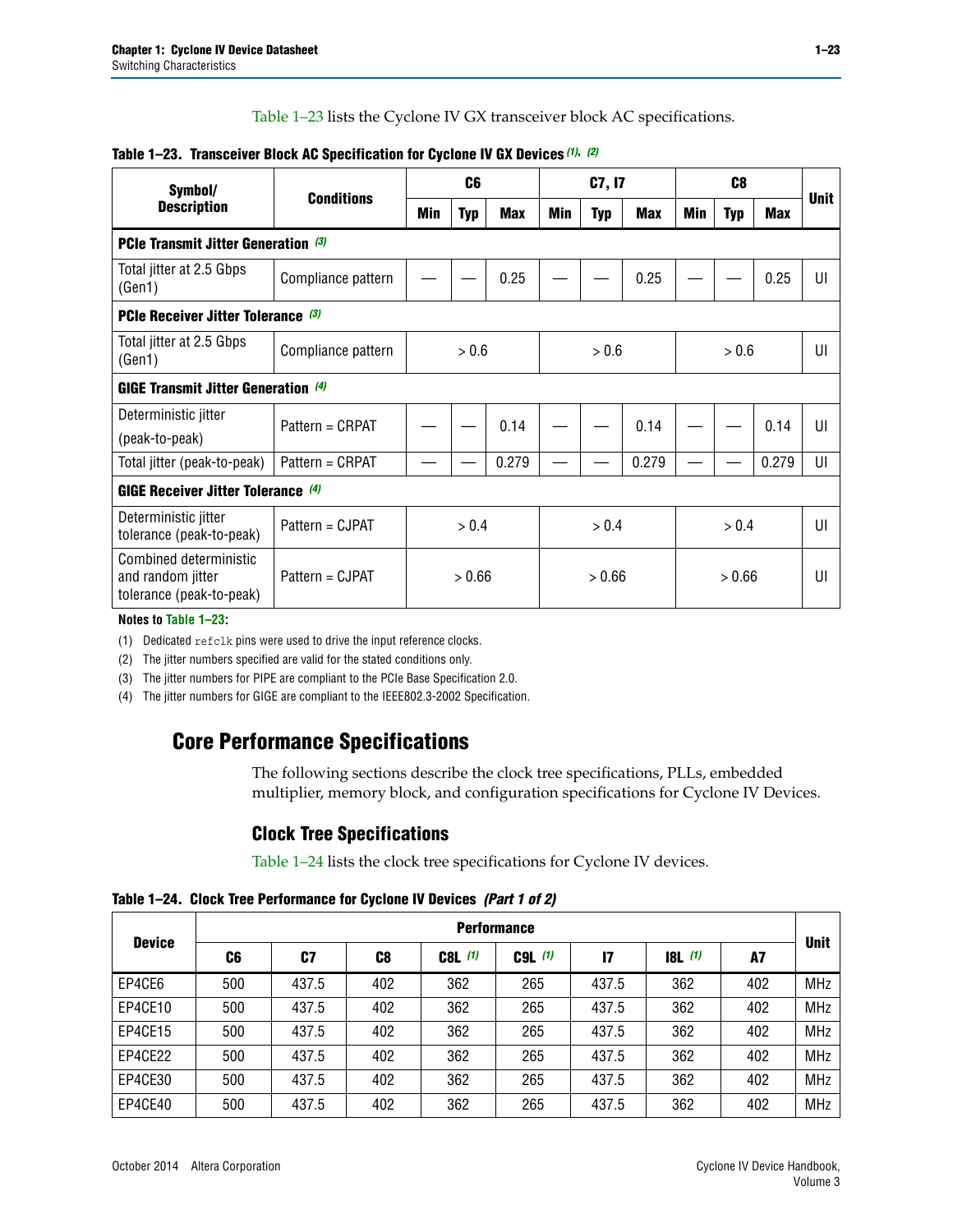|               |                | <b>Performance</b> |                |           |             |              |           |    |             |  |  |  |  |  |  |
|---------------|----------------|--------------------|----------------|-----------|-------------|--------------|-----------|----|-------------|--|--|--|--|--|--|
| <b>Device</b> | C <sub>6</sub> | C7                 | C <sub>8</sub> | $C8L$ (1) | $C9L$ $(1)$ | $\mathbf{I}$ | $18L$ (1) | A7 | <b>Unit</b> |  |  |  |  |  |  |
| EP4CE55       | 500            | 437.5              | 402            | 362       | 265         | 437.5        | 362       |    | <b>MHz</b>  |  |  |  |  |  |  |
| EP4CE75       | 500            | 437.5              | 402            | 362       | 265         | 437.5        | 362       |    | <b>MHz</b>  |  |  |  |  |  |  |
| EP4CE115      |                | 437.5              | 402            | 362       | 265         | 437.5        | 362       |    | <b>MHz</b>  |  |  |  |  |  |  |
| EP4CGX15      | 500            | 437.5              | 402            |           |             | 437.5        |           |    | <b>MHz</b>  |  |  |  |  |  |  |
| EP4CGX22      | 500            | 437.5              | 402            |           |             | 437.5        |           |    | <b>MHz</b>  |  |  |  |  |  |  |
| EP4CGX30      | 500            | 437.5              | 402            |           |             | 437.5        |           |    | <b>MHz</b>  |  |  |  |  |  |  |
| EP4CGX50      | 500            | 437.5              | 402            |           |             | 437.5        |           |    | <b>MHz</b>  |  |  |  |  |  |  |
| EP4CGX75      | 500            | 437.5              | 402            |           |             | 437.5        |           |    | <b>MHz</b>  |  |  |  |  |  |  |
| EP4CGX110     | 500            | 437.5              | 402            |           |             | 437.5        |           |    | <b>MHz</b>  |  |  |  |  |  |  |
| EP4CGX150     | 500            | 437.5              | 402            |           |             | 437.5        |           |    | <b>MHz</b>  |  |  |  |  |  |  |

**Table 1–24. Clock Tree Performance for Cyclone IV Devices** *(Part 2 of 2)*

**Note to [Table 1–24:](#page-22-5)**

<span id="page-23-0"></span>(1) Cyclone IV E 1.0 V core voltage devices only support C8L, C9L, and I8L speed grades.

### **PLL Specifications**

[Table 1–25](#page-23-1) lists the PLL specifications for Cyclone IV devices when operating in the commercial junction temperature range (0°C to 85°C), the industrial junction temperature range (–40°C to 100°C), the extended industrial junction temperature range (–40°C to 125°C), and the automotive junction temperature range (–40°C to 125°C). For more information about the PLL block, refer to ["Glossary" on page 1–37.](#page-36-1)

<span id="page-23-1"></span>**Table 1–25. PLL Specifications for Cyclone IV Devices** *[\(1\),](#page-24-0) [\(2\)](#page-24-1)* **(Part 1 of 2)**

| <b>Symbol</b>                                          | <b>Parameter</b>                                            | Min | <b>Typ</b>               | <b>Max</b> | <b>Unit</b>   |
|--------------------------------------------------------|-------------------------------------------------------------|-----|--------------------------|------------|---------------|
|                                                        | Input clock frequency $(-6, -7, -8)$ speed grades)          | 5   | $\overline{\phantom{0}}$ | 472.5      | <b>MHz</b>    |
| $f_{\text{IN}}(3)$                                     | Input clock frequency (-8L speed grade)                     | 5   |                          | 362        | <b>MHz</b>    |
|                                                        | Input clock frequency (-9L speed grade)                     | 5   |                          | 265        | <b>MHz</b>    |
| f <sub>INPFD</sub>                                     | PFD input frequency                                         | 5   |                          | 325        | <b>MHz</b>    |
| $f_{VCO}$ (4)                                          | PLL internal VCO operating range                            | 600 |                          | 1300       | <b>MHz</b>    |
| f <sub>INDUTY</sub>                                    | Input clock duty cycle                                      | 40  |                          | 60         | $\frac{0}{0}$ |
| $t_{\text{INJITTER\_CCJ}}$ (5)                         | Input clock cycle-to-cycle jitter<br>$F_{REF} \geq 100$ MHz |     |                          | 0.15       | UI            |
|                                                        | $F_{RFF}$ < 100 MHz                                         |     |                          | ±750       | ps            |
| $f_{\text{OUT\_EXT}}$ (external clock<br>output) $(3)$ | PLL output frequency                                        |     |                          | 472.5      | <b>MHz</b>    |
|                                                        | PLL output frequency (-6 speed grade)                       |     |                          | 472.5      | <b>MHz</b>    |
|                                                        | PLL output frequency (-7 speed grade)                       |     |                          | 450        | <b>MHz</b>    |
| $f_{OUT}$ (to global clock)                            | PLL output frequency (-8 speed grade)                       |     |                          | 402.5      | <b>MHz</b>    |
|                                                        | PLL output frequency (-8L speed grade)                      |     |                          | 362        | <b>MHz</b>    |
|                                                        | PLL output frequency (-9L speed grade)                      |     |                          | 265        | <b>MHz</b>    |
| t <sub>outputy</sub>                                   | Duty cycle for external clock output (when set to 50%)      | 45  | 50                       | 55         | $\frac{0}{0}$ |
| $t_{\text{LOCK}}$                                      | Time required to lock from end of device configuration      |     |                          |            | ms            |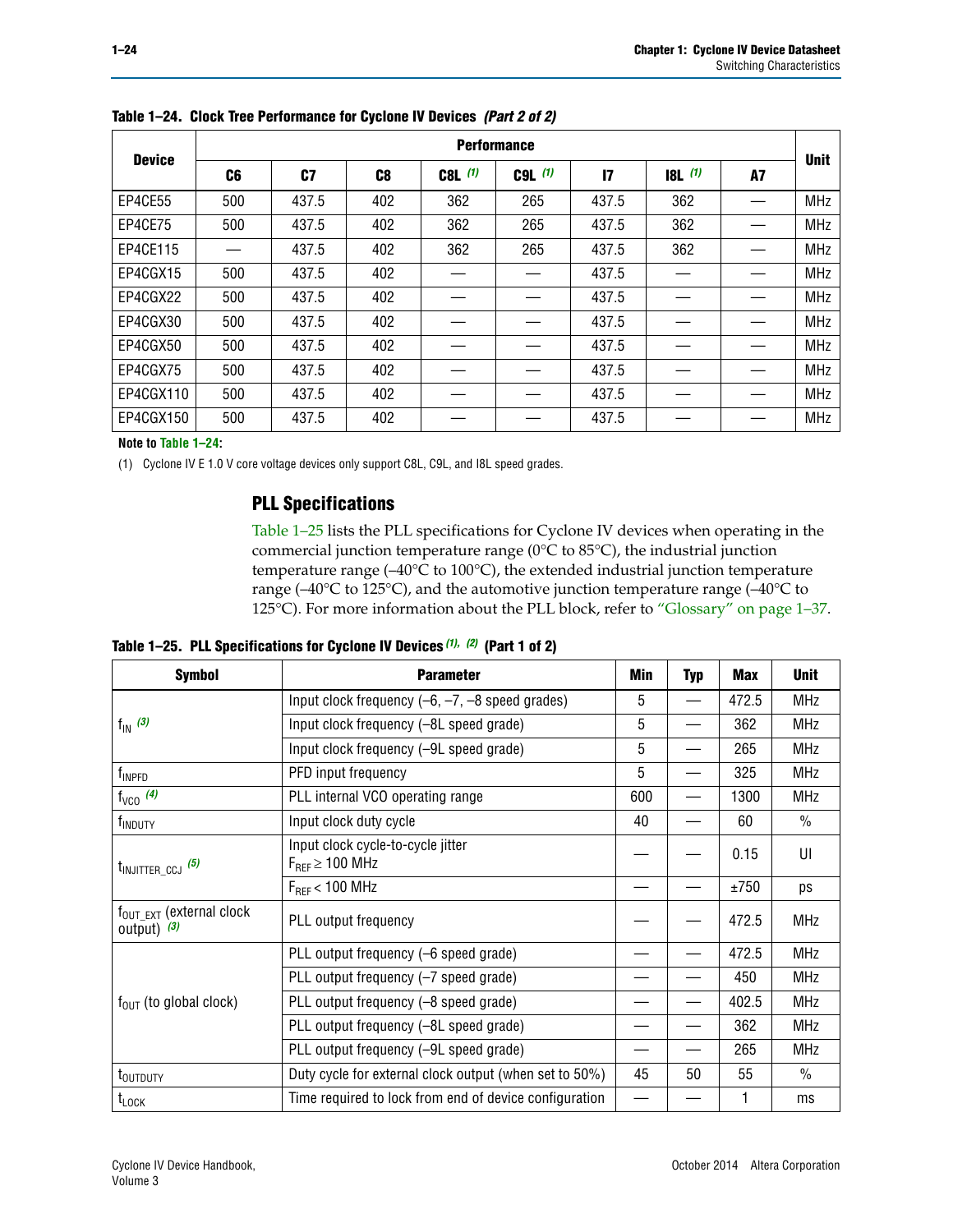| <b>Symbol</b>                             | <b>Parameter</b>                                                                                                                     | Min | <b>Typ</b> | <b>Max</b> | <b>Unit</b>              |
|-------------------------------------------|--------------------------------------------------------------------------------------------------------------------------------------|-----|------------|------------|--------------------------|
| t <sub>DLOCK</sub>                        | Time required to lock dynamically (after switchover,<br>reconfiguring any non-post-scale counters/delays or<br>areset is deasserted) |     |            | 1          | ms                       |
| t <sub>outjitter_period_dedclk</sub> (6)  | Dedicated clock output period jitter<br>$F_{\text{OUT}} \geq 100 \text{ MHz}$                                                        |     |            | 300        | ps                       |
|                                           | $F_{OUT}$ < 100 MHz                                                                                                                  |     |            | 30         | mUI                      |
| t <sub>outjitter_ccj_dedclk</sub> (6)     | Dedicated clock output cycle-to-cycle jitter<br>$F_{OUT} \geq 100$ MHz                                                               |     |            | 300        | ps                       |
|                                           | $F_{\text{OUT}}$ < 100 MHz                                                                                                           |     |            | 30         | mUI                      |
| t <sub>outjitter_period_io</sub> (6)      | Regular I/O period jitter<br>$F_{\text{OUT}} \geq 100 \text{ MHz}$                                                                   |     |            | 650        | ps                       |
|                                           | $F_{\text{OUT}}$ < 100 MHz                                                                                                           |     |            | 75         | mUI                      |
| $t_{\text{OUTJITTER\_CCJ\_IO}}$ (6)       | Regular I/O cycle-to-cycle jitter<br>$F_{\text{OUT}} \geq 100 \text{ MHz}$                                                           |     |            | 650        | ps                       |
|                                           | $F_{\text{OUT}}$ < 100 MHz                                                                                                           |     |            | 75         | mUI                      |
| t <sub>PLL_PSERR</sub>                    | Accuracy of PLL phase shift                                                                                                          |     |            | ±50        | ps                       |
| t <sub>ARESET</sub>                       | Minimum pulse width on areset signal.                                                                                                | 10  |            |            | ns                       |
| t <sub>configpll</sub>                    | Time required to reconfigure scan chains for PLLs                                                                                    |     | 3.5(7)     |            | <b>SCANCLK</b><br>cycles |
| f <sub>SCANCLK</sub>                      | scanclk frequency                                                                                                                    |     |            | 100        | <b>MHz</b>               |
| t <sub>CASC_OUTJITTER_PERIOD_DEDCLK</sub> | Period jitter for dedicated clock output in cascaded<br>PLLs ( $F_{OUT} \ge 100$ MHz)                                                |     |            | 425        | ps                       |
| (8), (9)                                  | Period jitter for dedicated clock output in cascaded<br>PLLs ( $F_{OUT}$ < 100 MHz)                                                  |     |            | 42.5       | mUI                      |

|  |  | Table 1–25. PLL Specifications for Cyclone IV Devices (1), (2) (Part 2 of 2) |  |
|--|--|------------------------------------------------------------------------------|--|
|--|--|------------------------------------------------------------------------------|--|

#### **Notes to [Table 1–25:](#page-23-1)**

- <span id="page-24-0"></span>(1) This table is applicable for general purpose PLLs and multipurpose PLLs.
- <span id="page-24-1"></span>(2) You must connect  $V_{CCD-PLL}$  to  $V_{CCINT}$  through the decoupling capacitor and ferrite bead.
- <span id="page-24-2"></span>(3) This parameter is limited in the Quartus II software by the I/O maximum frequency. The maximum I/O frequency is different for each I/O standard.
- <span id="page-24-3"></span>(4) The  $V_{CO}$  frequency reported by the Quartus II software in the PLL Summary section of the compilation report takes into consideration the  $V_{CO}$ post-scale counter K value. Therefore, if the counter K has a value of 2, the frequency reported can be lower than the f<sub>VCO</sub> specification.
- <span id="page-24-4"></span>(5) A high input jitter directly affects the PLL output jitter. To have low PLL output clock jitter, you must provide a clean clock source that is less than 200 ps.
- <span id="page-24-5"></span>(6) Peak-to-peak jitter with a probability level of 10–12 (14 sigma, 99.99999999974404% confidence level). The output jitter specification applies to the intrinsic jitter of the PLL when an input jitter of 30 ps is applied.
- <span id="page-24-6"></span>(7) With 100-MHz scanclk frequency.
- <span id="page-24-7"></span>(8) The cascaded PLLs specification is applicable only with the following conditions:
	- Upstream PLL—0.59 MHz  $≤$  Upstream PLL bandwidth  $<$  1 MHz
	- Downstream PLL—Downstream PLL bandwidth > 2 MHz
- <span id="page-24-8"></span>(9) PLL cascading is not supported for transceiver applications.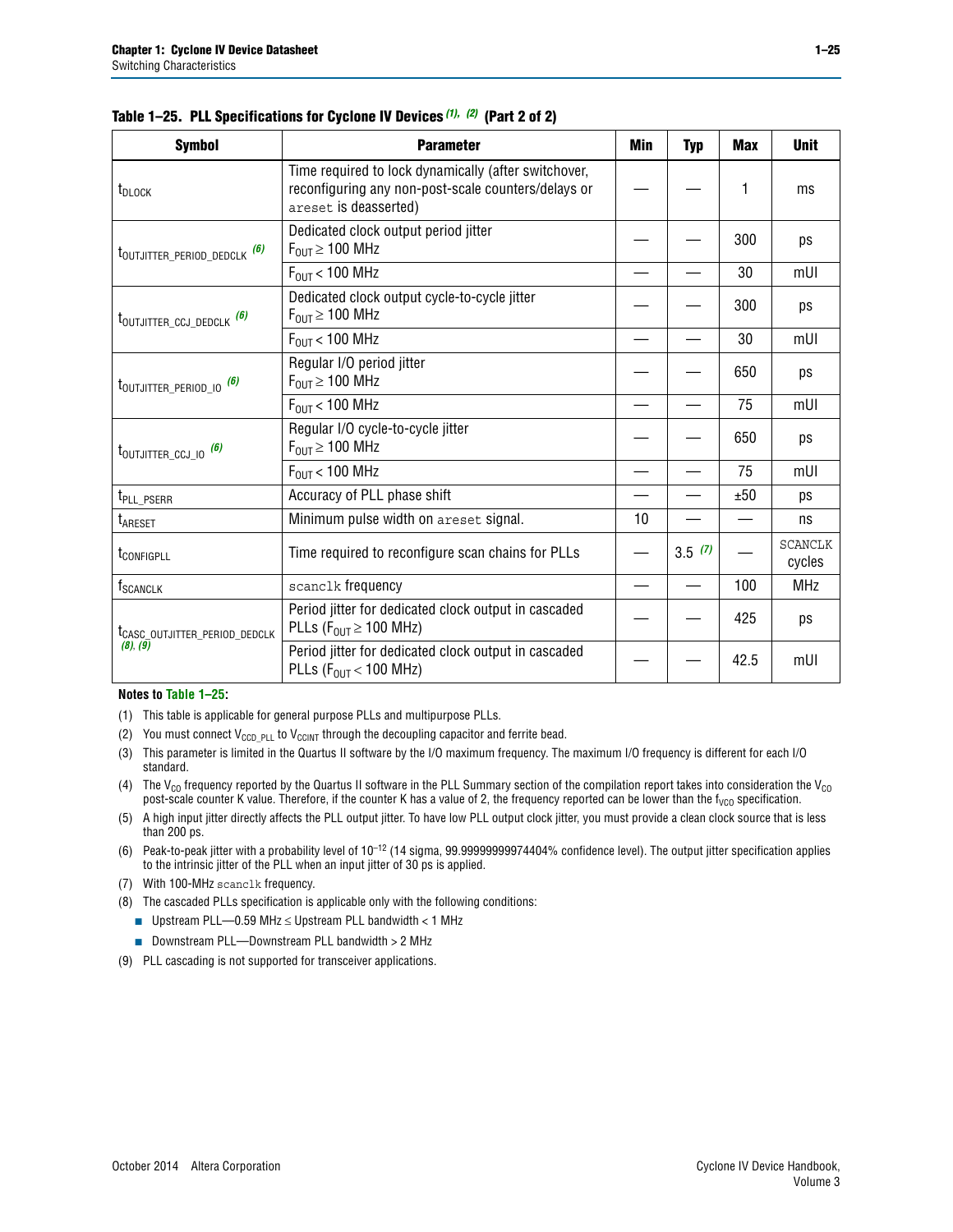### **Embedded Multiplier Specifications**

[Table 1–26](#page-25-1) lists the embedded multiplier specifications for Cyclone IV devices.

#### <span id="page-25-1"></span>**Table 1–26. Embedded Multiplier Specifications for Cyclone IV Devices**

|                                | <b>Resources Used</b>        |     | <b>Performance</b> |     |                 |     |             |  |  |  |  |  |
|--------------------------------|------------------------------|-----|--------------------|-----|-----------------|-----|-------------|--|--|--|--|--|
| Mode                           | <b>Number of Multipliers</b> | C6  | <b>C7, 17, A7</b>  | C8  | <b>C8L, I8L</b> | C9L | <b>Unit</b> |  |  |  |  |  |
| $9 \times 9$ -bit multiplier   |                              | 340 | 300                | 260 | 240             | 175 | <b>MHz</b>  |  |  |  |  |  |
| $18 \times 18$ -bit multiplier |                              | 287 | 250                | 200 | 185             | 135 | <b>MHz</b>  |  |  |  |  |  |

### **Memory Block Specifications**

[Table 1–27](#page-25-2) lists the M9K memory block specifications for Cyclone IV devices.

#### <span id="page-25-2"></span>**Table 1–27. Memory Block Performance Specifications for Cyclone IV Devices**

|               |                                           |            | <b>Resources Used</b> |                |            |     |                 |     |             |
|---------------|-------------------------------------------|------------|-----------------------|----------------|------------|-----|-----------------|-----|-------------|
| <b>Memory</b> | <b>Mode</b>                               | <b>LEs</b> | M9K<br><b>Memory</b>  | C <sub>6</sub> | C7, I7, A7 | C8  | <b>C8L, I8L</b> | C9L | <b>Unit</b> |
|               | FIFO 256 $\times$ 36                      | 47         |                       | 315            | 274        | 238 | 200             | 157 | <b>MHz</b>  |
|               | Single-port $256 \times 36$               | 0          |                       | 315            | 274        | 238 | 200             | 157 | <b>MHz</b>  |
| M9K Block     | Simple dual-port $256 \times 36$ CLK      | 0          |                       | 315            | 274        | 238 | 200             | 157 | <b>MHz</b>  |
|               | True dual port $512 \times 18$ single CLK | 0          |                       | 315            | 274        | 238 | 200             | 157 | <b>MHz</b>  |

### **Configuration and JTAG Specifications**

[Table 1–28](#page-25-3) lists the configuration mode specifications for Cyclone IV devices.

#### <span id="page-25-3"></span>**Table 1–28. Passive Configuration Mode Specifications for Cyclone IV Devices** *[\(1\)](#page-25-6)*

| <b>Programming Mode</b>         | V <sub>CCINT</sub> Voltage Level (V) | <b>DCLK f<sub>MAX</sub></b> | <b>Unit</b> |
|---------------------------------|--------------------------------------|-----------------------------|-------------|
| Passive Serial (PS)             | 1.0 $(3)$                            | 66                          | <b>MHz</b>  |
|                                 | 1.2                                  | 133                         | MHz         |
| Fast Passive Parallel (FPP) (2) | 1.0 $(3)$                            | 66                          | MHz         |
|                                 | 12(4)                                | 100                         | MHz         |

#### **Notes to [Table 1–28:](#page-25-3)**

- <span id="page-25-6"></span>(1) For more information about PS and FPP configuration timing parameters, refer to the *[Configuration and Remote](http://www.altera.com/literature/hb/cyclone-iv/cyiv-51008.pdf)  [System Upgrades in Cyclone IV Devices](http://www.altera.com/literature/hb/cyclone-iv/cyiv-51008.pdf)* chapter.
- <span id="page-25-5"></span>(2) FPP configuration mode supports all Cyclone IV E devices (except for E144 package devices) and EP4CGX50, EP4CGX75, EP4CGX110, and EP4CGX150 only.
- <span id="page-25-0"></span>(3)  $V_{CCMT}$  = 1.0 V is only supported for Cyclone IV E 1.0 V core voltage devices.
- <span id="page-25-4"></span>(4) Cyclone IV E devices support 1.2 V V<sub>CCINT</sub>. Cyclone IV E 1.2 V core voltage devices support 133 MHz DCLK f<sub>MAX</sub> for EP4CE6, EP4CE10, EP4CE15, EP4CE22, EP4CE30, and EP4CE40 only.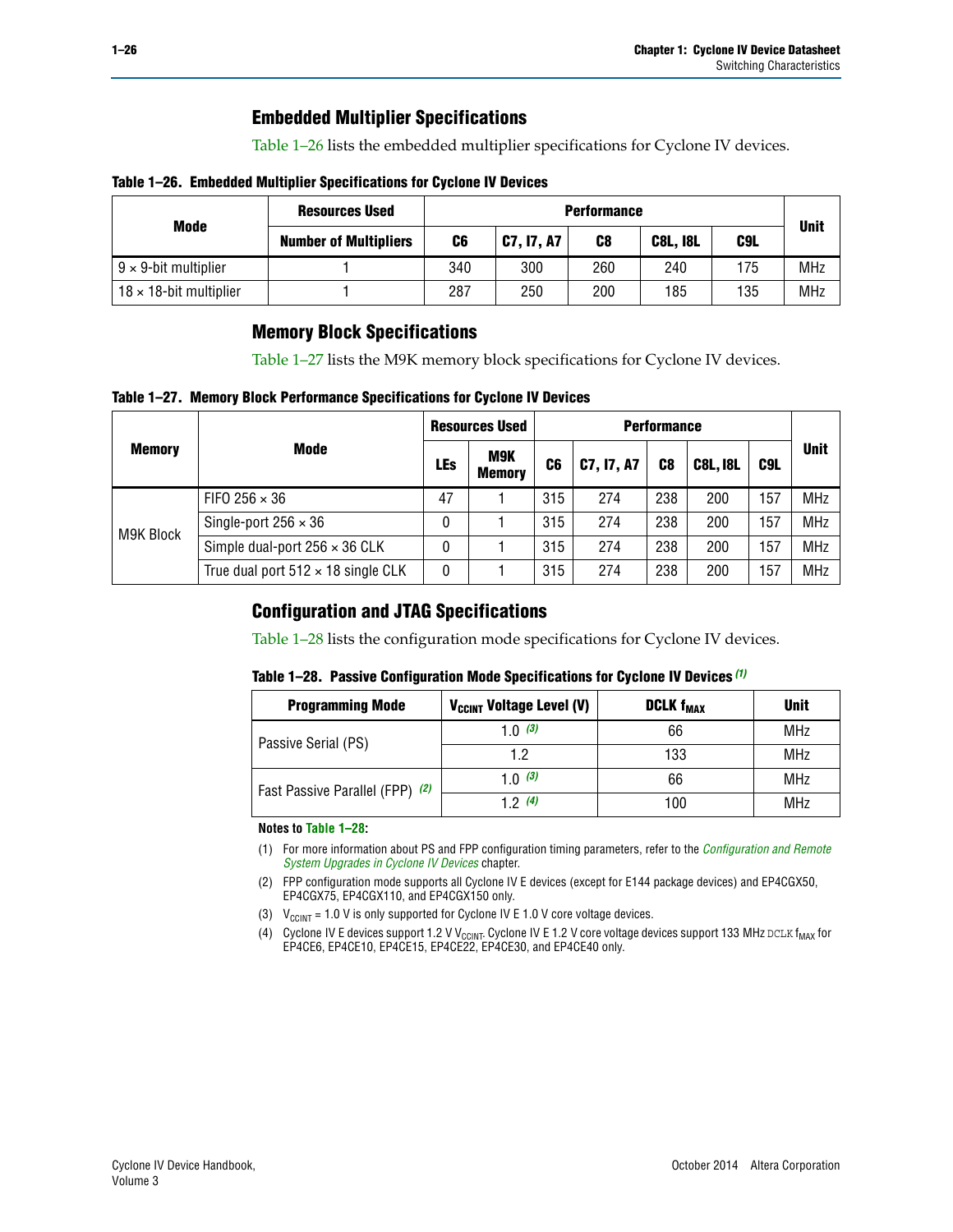[Table 1–29](#page-26-0) lists the active configuration mode specifications for Cyclone IV devices.

| <b>Programming Mode</b>  | <b>DCLK Range</b> | <b>Typical DCLK</b> | <b>Unit</b> |
|--------------------------|-------------------|---------------------|-------------|
| Active Parallel (AP) (1) | 20 to 40          | 33                  | <b>MHz</b>  |
| Active Serial (AS)       | 20 to 40          | 33                  | MHz         |

<span id="page-26-0"></span>**Table 1–29. Active Configuration Mode Specifications for Cyclone IV Devices**

**Note to [Table 1–29:](#page-26-0)**

<span id="page-26-1"></span>(1) AP configuration mode is only supported for Cyclone IV E devices.

[Table 1–30](#page-26-2) lists the JTAG timing parameters and values for Cyclone IV devices.

<span id="page-26-2"></span>**Table 1–30. JTAG Timing Parameters for Cyclone IV Devices** *[\(1\)](#page-26-3)*

| <b>Symbol</b>         | <b>Parameter</b>                                       | Min | <b>Max</b> | <b>Unit</b> |
|-----------------------|--------------------------------------------------------|-----|------------|-------------|
| $t_{\text{JCP}}$      | <b>TCK clock period</b>                                | 40  |            | ns          |
| $t_{\sf JCH}$         | TCK clock high time                                    | 19  |            | ns          |
| $t_{JCL}$             | <b>TCK clock low time</b>                              | 19  |            | ns          |
| t <sub>JPSU_TDI</sub> | JTAG port setup time for TDI                           | 1   |            | ns          |
| t <sub>JPSU_TMS</sub> | JTAG port setup time for TMS                           | 3   |            | ns          |
| $t_{\mathsf{JPH}}$    | JTAG port hold time                                    | 10  |            | ns          |
| t <sub>JPCO</sub>     | JTAG port clock to output (2), (3)                     |     | 15         | ns          |
| $t_{JPZX}$            | JTAG port high impedance to valid output $(2)$ , $(3)$ |     | 15         | ns          |
| t <sub>JPXZ</sub>     | JTAG port valid output to high impedance $(2)$ , $(3)$ |     | 15         | ns          |
| $t_{\rm JSSU}$        | Capture register setup time                            | 5   |            | ns          |
| $t_{\mathsf{JSH}}$    | Capture register hold time                             | 10  |            | ns          |
| $t_{\rm JSCO}$        | Update register clock to output                        |     | 25         | ns          |
| $t_{\text{JSZX}}$     | Update register high impedance to valid output         |     | 25         | ns          |
| t <sub>JSXZ</sub>     | Update register valid output to high impedance         |     | 25         | ns          |

**Notes to [Table 1–30:](#page-26-2)**

<span id="page-26-3"></span>(1) For more information about JTAG waveforms, refer to ["JTAG Waveform"](#page-37-0) in ["Glossary" on page 1–37](#page-36-1).

<span id="page-26-4"></span>(2) The specification is shown for 3.3-, 3.0-, and 2.5-V LVTTL/LVCMOS operation of JTAG pins. For 1.8-V LVTTL/LVCMOS and 1.5-V LVCMOS, the output time specification is 16 ns.

<span id="page-26-5"></span>(3) For EP4CGX22, EP4CGX30 (F324 and smaller package), EP4CGX110, and EP4CGX150 devices, the output time specification for 3.3-, 3.0-, and 2.5-V LVTTL/LVCMOS operation of JTAG pins is 16 ns. For 1.8-V LVTTL/LVCMOS and 1.5-V LVCMOS, the output time specification is 18 ns.

### **Periphery Performance**

This section describes periphery performance, including high-speed I/O and external memory interface.

I/O performance supports several system interfaces, such as the high-speed I/O interface, external memory interface, and the PCI/PCI-X bus interface. I/Os using the SSTL-18 Class I termination standard can achieve up to the stated DDR2 SDRAM interfacing speeds. I/Os using general-purpose I/O standards such as 3.3-, 3.0-, 2.5-, 1.8-, or 1.5-LVTTL/LVCMOS are capable of a typical 200 MHz interfacing frequency with a 10 pF load.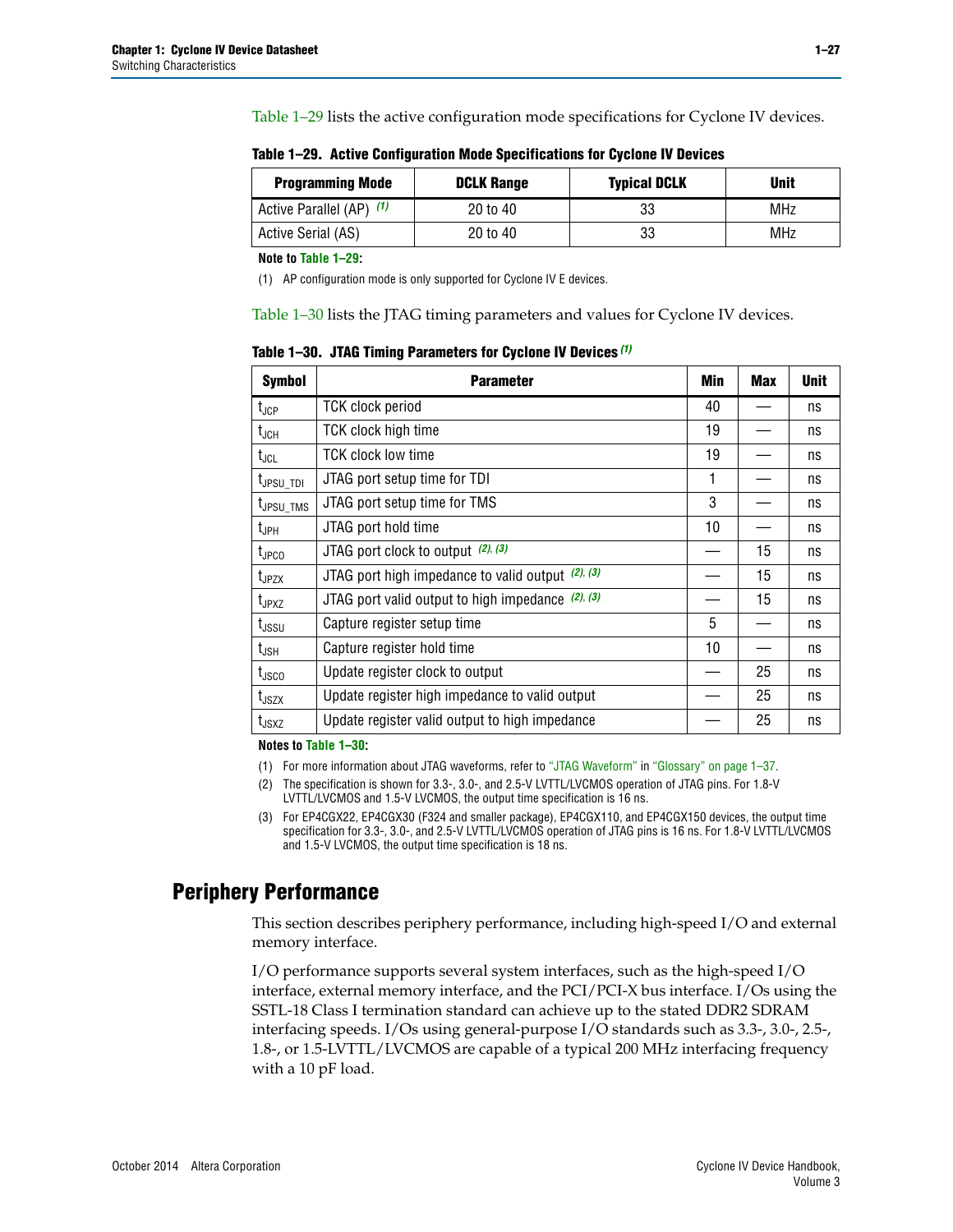- For more information about the supported maximum clock rate, device and pin planning, IP implementation, and device termination, refer to *[Section III: System](http://www.altera.com/literature/hb/external-memory/emi_intro_specs.pdf)  [Performance Specifications](http://www.altera.com/literature/hb/external-memory/emi_intro_specs.pdf)* of the *External Memory Interfaces Handbook*.
- **1 Actual achievable frequency depends on design- and system-specific factors. Perform** HSPICE/IBIS simulations based on your specific design and system setup to determine the maximum achievable frequency in your system.

### **High-Speed I/O Specifications**

[Table 1–31](#page-27-0) through [Table 1–36](#page-31-0) list the high-speed I/O timing for Cyclone IV devices. For definitions of high-speed timing specifications, refer to ["Glossary" on page 1–37.](#page-36-1)

<span id="page-27-0"></span>**Table 1–31. RSDS Transmitter Timing Specifications for Cyclone IV Devices** *[\(1\)](#page-28-0)***,** *[\(2\)](#page-28-1)***,** *[\(4\)](#page-28-2)* **(Part 1 of 2)**

|                                                      |                                                     |                 | C6                       |            |            | C7, I7                   |            |            | <b>C8, A7</b>            |            | <b>C8L, I8L</b> |                          |            | C <sub>9</sub> L |                          |            |               |
|------------------------------------------------------|-----------------------------------------------------|-----------------|--------------------------|------------|------------|--------------------------|------------|------------|--------------------------|------------|-----------------|--------------------------|------------|------------------|--------------------------|------------|---------------|
| <b>Symbol</b>                                        | <b>Modes</b>                                        | Min             | <b>Typ</b>               | <b>Max</b> | <b>Min</b> | <b>Typ</b>               | <b>Max</b> | <b>Min</b> | <b>Typ</b>               | <b>Max</b> | <b>Min</b>      | <b>Typ</b>               | <b>Max</b> | <b>Min</b>       | <b>Typ</b>               | <b>Max</b> | <b>Unit</b>   |
|                                                      | $\times$ 10                                         | 5               | —                        | 180        | 5          | ÷,                       | 155.5      | 5          | $\overline{\phantom{0}}$ | 155.5      | 5               |                          | 155.5      | 5                |                          | 132.5      | <b>MHz</b>    |
|                                                      | $\times 8$                                          | 5               |                          | 180        | 5          |                          | 155.5      | 5          | $\overline{\phantom{0}}$ | 155.5      | 5               |                          | 155.5      | 5                |                          | 132.5      | <b>MHz</b>    |
| f <sub>HSCLK</sub><br>(input clock                   | $\times 7$                                          | 5               |                          | 180        | 5          |                          | 155.5      | 5          | $\overline{\phantom{0}}$ | 155.5      | 5               |                          | 155.5      | 5                |                          | 132.5      | <b>MHz</b>    |
| frequency)                                           | $\times$ 4                                          | 5               |                          | 180        | 5          | $\overline{\phantom{0}}$ | 155.5      | 5          | $\qquad \qquad$          | 155.5      | 5               |                          | 155.5      | 5                | $\overline{\phantom{0}}$ | 132.5      | <b>MHz</b>    |
|                                                      | $\times 2$                                          | 5               |                          | 180        | 5          |                          | 155.5      | 5          | $\equiv$                 | 155.5      | 5               | $\overline{\phantom{0}}$ | 155.5      | 5                | $\overline{\phantom{0}}$ | 132.5      | <b>MHz</b>    |
|                                                      | $\times$ 1                                          | 5               |                          | 360        | 5          |                          | 311        | 5          | $\overline{\phantom{0}}$ | 311        | 5               | $\equiv$                 | 311        | 5                | $\overline{\phantom{0}}$ | 265        | <b>MHz</b>    |
|                                                      | $\times$ 10                                         | 100             |                          | 360        | 100        |                          | 311        | 100        | $\equiv$                 | 311        | 100             |                          | 311        | 100              | $\overline{\phantom{0}}$ | 265        | <b>Mbps</b>   |
|                                                      | $\times 8$                                          | 80              |                          | 360        | 80         |                          | 311        | 80         | $\overline{\phantom{0}}$ | 311        | 80              |                          | 311        | 80               | $\overline{\phantom{0}}$ | 265        | <b>Mbps</b>   |
| Device<br>operation in                               | $\times 7$                                          | 70              |                          | 360        | 70         | $\overline{\phantom{0}}$ | 311        | 70         | $\overline{\phantom{0}}$ | 311        | 70              |                          | 311        | 70               | $\equiv$                 | 265        | <b>Mbps</b>   |
| <b>Mbps</b>                                          | $\times$ 4                                          | 40              | $\overline{\phantom{0}}$ | 360        | 40         |                          | 311        | 40         | $\overline{\phantom{0}}$ | 311        | 40              |                          | 311        | 40               | $\overline{\phantom{0}}$ | 265        | <b>Mbps</b>   |
|                                                      | $\times 2$                                          | 20              |                          | 360        | 20         | $\overline{\phantom{0}}$ | 311        | 20         | $\overline{\phantom{0}}$ | 311        | 20              | $\qquad \qquad$          | 311        | 20               |                          | 265        | <b>Mbps</b>   |
|                                                      | $\times$ 1                                          | 10              |                          | 360        | 10         |                          | 311        | 10         | $\overline{\phantom{0}}$ | 311        | 10              | $\overline{\phantom{0}}$ | 311        | 10               | $\overline{\phantom{0}}$ | 265        | <b>Mbps</b>   |
| t <sub>DUTY</sub>                                    | —                                                   | 45              |                          | 55         | 45         |                          | 55         | 45         | $\overline{\phantom{0}}$ | 55         | 45              |                          | 55         | 45               |                          | 55         | $\frac{0}{0}$ |
| Transmitter<br>channel-to-<br>channel skew<br>(TCCS) |                                                     |                 |                          | 200        |            |                          | 200        |            |                          | 200        |                 |                          | 200        |                  |                          | 200        | ps            |
| Output jitter<br>(peak to peak)                      |                                                     |                 |                          | 500        |            |                          | 500        |            |                          | 550        |                 |                          | 600        |                  |                          | 700        | ps            |
| t <sub>rise</sub>                                    | $20 - 80\%$<br>$\mathrm{C}_{\text{LOAD}}$ =<br>5 pF | $\qquad \qquad$ | 500                      |            |            | 500                      |            |            | 500                      |            |                 | 500                      |            |                  | 500                      |            | ps            |
| t <sub>FALL</sub>                                    | $20 - 80\%$<br>$C_{LOAD} =$<br>5 pF                 |                 | 500                      |            |            | 500                      |            |            | 500                      |            |                 | 500                      |            |                  | 500                      |            | ps            |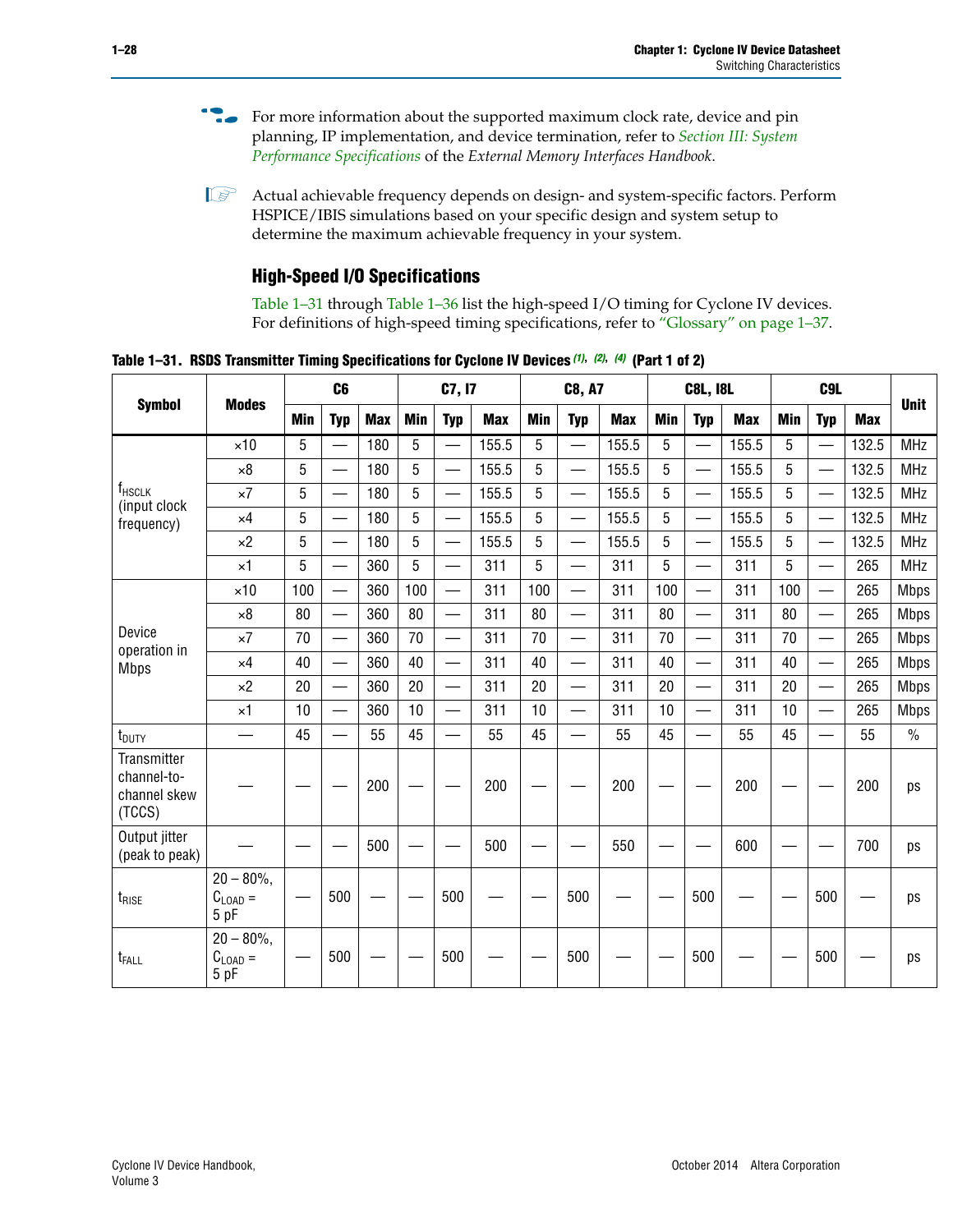| <b>Symbol</b>         | <b>Modes</b> |            | C6         |            | C7, I7     |            |            | <b>C8, A7</b> |            |            |            | <b>C8L, I8L</b> |            | C <sub>9</sub> L |            |            | <b>Unit</b> |
|-----------------------|--------------|------------|------------|------------|------------|------------|------------|---------------|------------|------------|------------|-----------------|------------|------------------|------------|------------|-------------|
|                       |              | <b>Min</b> | <b>Typ</b> | <b>Max</b> | <b>Min</b> | <b>Typ</b> | <b>Max</b> | <b>Min</b>    | <b>Typ</b> | <b>Max</b> | <b>Min</b> | <b>Typ</b>      | <b>Max</b> | Min              | <b>Typ</b> | <b>Max</b> |             |
| $t_{\text{LOCK}}$ (3) |              |            |            |            |            |            |            |               |            |            |            |                 |            |                  |            |            | ms          |

#### **Table 1–31. RSDS Transmitter Timing Specifications for Cyclone IV Devices** *(1)***,** *(2)***,** *(4)* **(Part 2 of 2)**

**Notes to [Table 1–31:](#page-27-0)**

<span id="page-28-0"></span>(1) Applicable for true RSDS and emulated RSDS\_E\_3R transmitter.

<span id="page-28-1"></span>(2) Cyclone IV E devices—true RSDS transmitter is only supported at the output pin of Row I/O Banks 1, 2, 5, and 6. Emulated RSDS transmitter is supported at the output pin of all I/O Banks. Cyclone IV GX devices—true RSDS transmitter is only supported at the output pin of Row I/O Banks 5 and 6. Emulated RSDS transmitter is supported at the output

pin of I/O Banks 3, 4, 5, 6, 7, 8, and 9.

<span id="page-28-3"></span>(3)  $t_{\text{LOCK}}$  is the time required for the PLL to lock from the end-of-device configuration.

<span id="page-28-2"></span>(4) Cyclone IV E 1.0 V core voltage devices only support C8L, C9L, and I8L speed grades. Cyclone IV E 1.2 V core voltage devices only support C6, C7, C8, I7, and A7 speed grades. Cyclone IV GX devices only support C6, C7, C8, and I7 speed grades.

|                                 |                                              |            | C <sub>6</sub>           |            |                          | C7, I7                   |            |            | C8, A7                         |            |            | <b>C8L, I8L</b>               |            |            |                          |            |               |
|---------------------------------|----------------------------------------------|------------|--------------------------|------------|--------------------------|--------------------------|------------|------------|--------------------------------|------------|------------|-------------------------------|------------|------------|--------------------------|------------|---------------|
| <b>Symbol</b>                   | <b>Modes</b>                                 | <b>Min</b> | <b>Typ</b>               | <b>Max</b> | <b>Min</b>               | <b>Typ</b>               | <b>Max</b> | <b>Min</b> | <b>Typ</b>                     | <b>Max</b> | <b>Min</b> | <b>Typ</b>                    | <b>Max</b> | <b>Min</b> | <b>Typ</b>               | <b>Max</b> | <b>Unit</b>   |
|                                 | $\times$ 10                                  | 5          |                          | 85         | 5                        |                          | 85         | 5          |                                | 85         | 5          | $\overline{\phantom{0}}$      | 85         | 5          |                          | 72.5       | <b>MHz</b>    |
|                                 | $\times 8$                                   | 5          | —                        | 85         | 5                        | $\overline{\phantom{0}}$ | 85         | 5          | $\overline{\phantom{0}}$       | 85         | 5          | $\overline{\phantom{0}}$      | 85         | 5          |                          | 72.5       | <b>MHz</b>    |
| f <sub>HSCLK</sub> (input       | $\times 7$                                   | 5          | $\qquad \qquad$          | 85         | 5                        | $\overline{\phantom{a}}$ | 85         | 5          | —                              | 85         | 5          | $\overbrace{\phantom{aaaaa}}$ | 85         | 5          | —<br>—                   | 72.5       | <b>MHz</b>    |
| clock<br>frequency)             | $\times$ 4                                   | 5          | $\overline{\phantom{0}}$ | 85         | 5                        |                          | 85         | 5          | $\overline{\phantom{0}}$       | 85         | 5          | $\overline{\phantom{0}}$      | 85         | 5          | $\overline{\phantom{0}}$ | 72.5       | <b>MHz</b>    |
|                                 | $\times 2$                                   | 5          | $\overline{\phantom{0}}$ | 85         | 5                        |                          | 85         | 5          | $\overline{\phantom{0}}$       | 85         | 5          | $\overline{\phantom{0}}$      | 85         | 5          |                          | 72.5       | <b>MHz</b>    |
|                                 | $\times$ 1                                   | 5          | $\overline{\phantom{0}}$ | 170        | 5                        |                          | 170        | 5          | $\overline{\phantom{0}}$       | 170        | 5          | $\equiv$                      | 170        | 5          |                          | 145        | <b>MHz</b>    |
|                                 | $\times$ 10                                  | 100        | $\equiv$                 | 170        | 100                      |                          | 170        | 100        | $\overline{\phantom{0}}$       | 170        | 100        | $\overline{\phantom{0}}$      | 170        | 100        |                          | 145        | <b>Mbps</b>   |
|                                 | $\times 8$                                   | 80         | $\qquad \qquad$          | 170        | 80                       | —<br>—                   | 170        | 80         |                                | 170        | 80         | $\overline{\phantom{0}}$      | 170        | 80         |                          | 145        | <b>Mbps</b>   |
| Device                          | $\times 7$                                   | 70         | $\overline{\phantom{0}}$ | 170        | 70                       | —<br>—                   | 170        | 70         | $\qquad \qquad$                | 170        | 70         | $\overline{\phantom{0}}$      | 170        | 70         |                          | 145        | <b>Mbps</b>   |
| operation in<br><b>Mbps</b>     | $\times$ 4                                   | 40         | $\overline{\phantom{0}}$ | 170        | 40                       | $\overline{\phantom{0}}$ | 170        | 40         |                                | 170        | 40         |                               | 170        | 40         |                          | 145        | <b>Mbps</b>   |
|                                 | $\times 2$                                   | 20         | $\overline{\phantom{0}}$ | 170        | 20                       |                          | 170        | 20         | $\qquad \qquad \longleftarrow$ | 170        | 20         | $\overline{\phantom{0}}$      | 170        | 20         |                          | 145        | <b>Mbps</b>   |
|                                 | $\times$ 1                                   | 10         | $\overline{\phantom{0}}$ | 170        | 10                       | $\overline{\phantom{0}}$ | 170        | 10         | $\overline{\phantom{0}}$       | 170        | 10         | $\overline{\phantom{0}}$      | 170        | 10         |                          | 145        | <b>Mbps</b>   |
| $t_{\text{DUTY}}$               |                                              | 45         | $\overline{\phantom{0}}$ | 55         | 45                       | $\sim$                   | 55         | 45         |                                | 55         | 45         | $\overline{\phantom{0}}$      | 55         | 45         |                          | 55         | $\frac{0}{0}$ |
| <b>TCCS</b>                     |                                              |            | $\overline{\phantom{0}}$ | 200        | $\overline{\phantom{0}}$ |                          | 200        | —          | $\overline{\phantom{0}}$       | 200        |            | —                             | 200        |            |                          | 200        | ps            |
| Output jitter<br>(peak to peak) |                                              |            |                          | 500        |                          |                          | 500        |            |                                | 550        |            |                               | 600        |            |                          | 700        | ps            |
| $t_{\text{RISE}}$               | $20 - 80\%$ ,<br>$C_{LOAD} =$<br>5 pF        |            | 500                      |            |                          | 500                      |            |            | 500                            |            |            | 500                           |            |            | 500                      |            | ps            |
| t <sub>FALL</sub>               | $20 - 80\%$ ,<br>$C_{\text{LOAD}} =$<br>5 pF |            | 500                      |            |                          | 500                      |            |            | 500                            |            |            | 500                           |            |            | 500                      |            | ps            |

### <span id="page-28-4"></span>**Table 1–32. Emulated RSDS\_E\_1R Transmitter Timing Specifications for Cyclone IV Devices** *[\(1\)](#page-29-0), [\(3\)](#page-29-1)* **(Part 1 of 2)**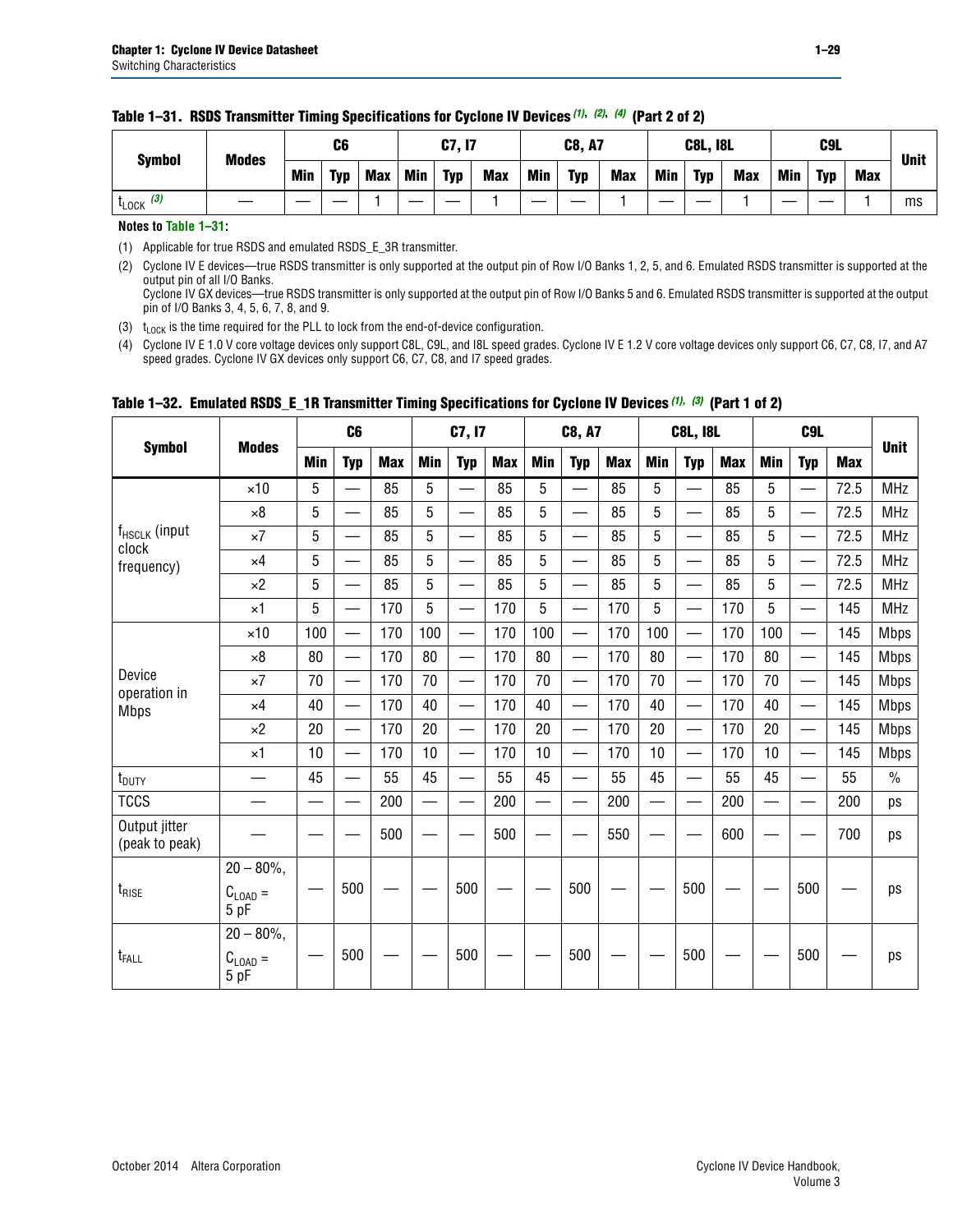|                      | <b>Modes</b> |     | C6         |            |            | <b>C7, I7</b> |            |     | <b>C8, A7</b> |     |            | <b>C8L, I8L</b> |            |     | C <sub>9</sub> L |     |             |
|----------------------|--------------|-----|------------|------------|------------|---------------|------------|-----|---------------|-----|------------|-----------------|------------|-----|------------------|-----|-------------|
| <b>Symbol</b>        |              | Min | <b>Typ</b> | <b>Max</b> | <b>Min</b> | <b>Typ</b>    | <b>Max</b> | Min | <b>Typ</b>    | Max | <b>Min</b> | <b>Typ</b>      | <b>Max</b> | Min | <b>Typ</b>       | Max | <b>Unit</b> |
| (2)<br><b>L</b> LOCK |              |     |            |            |            |               |            |     |               |     |            |                 |            |     |                  |     | ms          |

#### **Table 1–32. Emulated RSDS\_E\_1R Transmitter Timing Specifications for Cyclone IV Devices** *(1), (3)* **(Part 2 of 2)**

**Notes to [Table 1–32:](#page-28-4)**

<span id="page-29-0"></span>(1) Emulated RSDS\_E\_1R transmitter is supported at the output pin of all I/O Banks of Cyclone IV E devices and I/O Banks 3, 4, 5, 6, 7, 8, and 9 of Cyclone IV GX devices.

<span id="page-29-2"></span>(2)  $t_{\text{LOCK}}$  is the time required for the PLL to lock from the end-of-device configuration.

<span id="page-29-1"></span>(3) Cyclone IV E 1.0 V core voltage devices only support C8L, C9L, and I8L speed grades. Cyclone IV E 1.2 V core voltage devices only support C6, C7, C8, I7, and A7 speed grades. Cyclone IV GX devices only support C6, C7, C8, and I7 speed grades.

|                                    |                                            |            | C <sub>6</sub>           |     |                          | C7, I7                   |            |            | <b>C8, A7</b>            |              |     | <b>C8L, I8L</b>          |            |            | C <sub>9</sub> L                          |            |               |
|------------------------------------|--------------------------------------------|------------|--------------------------|-----|--------------------------|--------------------------|------------|------------|--------------------------|--------------|-----|--------------------------|------------|------------|-------------------------------------------|------------|---------------|
| <b>Symbol</b>                      | <b>Modes</b>                               | <b>Min</b> | <b>Typ</b>               | Max | <b>Min</b>               | <b>Typ</b>               | <b>Max</b> | <b>Min</b> | <b>Typ</b>               | <b>Max</b>   | Min | <b>Typ</b>               | <b>Max</b> | <b>Min</b> | <b>Typ</b>                                | <b>Max</b> | <b>Unit</b>   |
|                                    | $\times$ 10                                | 5          |                          | 200 | 5                        | $\overline{\phantom{0}}$ | 155.5      | 5          | —                        | 155.5        | 5   | —                        | 155.5      | 5          | $\overline{\phantom{0}}$                  | 132.5      | <b>MHz</b>    |
|                                    | $\times 8$                                 | 5          |                          | 200 | 5                        | ÷,                       | 155.5      | 5          | $\overline{\phantom{0}}$ | 155.5        | 5   |                          | 155.5      | 5          | —                                         | 132.5      | <b>MHz</b>    |
| f <sub>HSCLK</sub> (input<br>clock | $\times 7$                                 | 5          |                          | 200 | 5                        | $\overline{\phantom{0}}$ | 155.5      | 5          | $\qquad \qquad$          | 155.5        | 5   |                          | 155.5      | 5          | $\qquad \qquad \overline{\qquad \qquad }$ | 132.5      | <b>MHz</b>    |
| frequency)                         | $\times$ 4                                 | 5          | $\overline{\phantom{0}}$ | 200 | 5                        | ÷,                       | 155.5      | 5          | $\overline{\phantom{0}}$ | 155.5        | 5   |                          | 155.5      | 5          | $\qquad \qquad$                           | 132.5      | <b>MHz</b>    |
|                                    | $\times 2$                                 | 5          |                          | 200 | 5                        | <u>—</u>                 | 155.5      | 5          | $\overline{\phantom{0}}$ | 155.5        | 5   |                          | 155.5      | 5          |                                           | 132.5      | <b>MHz</b>    |
|                                    | $\times$ 1                                 | 5          |                          | 400 | 5                        | $\overline{\phantom{0}}$ | 311        | 5          | $\overline{\phantom{0}}$ | 311          | 5   | $\overline{\phantom{0}}$ | 311        | 5          | $\overline{\phantom{0}}$                  | 265        | <b>MHz</b>    |
|                                    | $\times$ 10                                | 100        |                          | 400 | 100                      |                          | 311        | 100        | $\overline{\phantom{0}}$ | 311          | 100 | $\overline{\phantom{0}}$ | 311        | 100        |                                           | 265        | <b>Mbps</b>   |
|                                    | $\times 8$                                 | 80         |                          | 400 | 80                       | $\overline{\phantom{0}}$ | 311        | 80         | $\overline{\phantom{0}}$ | 311          | 80  | $\overline{\phantom{0}}$ | 311        | 80         | $\overline{\phantom{0}}$                  | 265        | <b>Mbps</b>   |
| Device                             | $\times 7$                                 | 70         |                          | 400 | 70                       |                          | 311        | 70         | $\overline{\phantom{0}}$ | 311          | 70  |                          | 311        | 70         |                                           | 265        | <b>Mbps</b>   |
| operation in<br><b>Mbps</b>        | $\times$ 4                                 | 40         |                          | 400 | 40                       |                          | 311        | 40         | $\overline{\phantom{0}}$ | 311          | 40  | $\overline{\phantom{0}}$ | 311        | 40         |                                           | 265        | <b>Mbps</b>   |
|                                    | $\times 2$                                 | 20         |                          | 400 | 20                       | —                        | 311        | 20         | $\overline{\phantom{0}}$ | 311          | 20  | $\overline{\phantom{0}}$ | 311        | 20         |                                           | 265        | <b>Mbps</b>   |
|                                    | $\times$ 1                                 | 10         |                          | 400 | 10                       | —                        | 311        | 10         | $\overline{\phantom{0}}$ | 311          | 10  | $\overline{\phantom{0}}$ | 311        | 10         |                                           | 265        | <b>Mbps</b>   |
| t <sub>DUTY</sub>                  | $\overline{\phantom{0}}$                   | 45         |                          | 55  | 45                       | $\overline{\phantom{0}}$ | 55         | 45         | $\overline{\phantom{0}}$ | 55           | 45  | $\overline{\phantom{0}}$ | 55         | 45         | $\overline{\phantom{0}}$                  | 55         | $\frac{0}{0}$ |
| <b>TCCS</b>                        |                                            |            |                          | 200 | $\overline{\phantom{0}}$ |                          | 200        |            |                          | 200          | —   |                          | 200        |            |                                           | 200        | ps            |
| Output jitter<br>(peak to peak)    |                                            |            |                          | 500 |                          |                          | 500        |            |                          | 550          |     |                          | 600        |            |                                           | 700        | ps            |
| $t_{\text{RISE}}$                  | $20 - 80\%$<br>$C_{LOAD} =$<br>5 pF        |            | 500                      |     |                          | 500                      |            |            | 500                      |              |     | 500                      |            |            | 500                                       |            | ps            |
| t <sub>FALL</sub>                  | $20 - 80\%$<br>$C_{\text{LOAD}} =$<br>5 pF |            | 500                      |     |                          | 500                      |            |            | 500                      |              |     | 500                      |            |            | 500                                       |            | ps            |
| $t_{\text{LOCK}}$ (3)              |                                            |            |                          | 1   |                          |                          | 1          |            |                          | $\mathbf{1}$ |     |                          | 1          |            |                                           | 1          | ms            |

<span id="page-29-6"></span>**Table 1–33. Mini-LVDS Transmitter Timing Specifications for Cyclone IV Devices** *[\(1\)](#page-29-3)***,** *[\(2\)](#page-29-4)***,** *[\(4\)](#page-29-7)*

**Notes to [Table 1–33:](#page-29-6)**

<span id="page-29-3"></span>(1) Applicable for true and emulated mini-LVDS transmitter.

<span id="page-29-4"></span>(2) Cyclone IV E—true mini-LVDS transmitter is only supported at the output pin of Row I/O Banks 1, 2, 5, and 6. Emulated mini-LVDS transmitter is supported at the output pin of all I/O banks.

Cyclone IV GX—true mini-LVDS transmitter is only supported at the output pin of Row I/O Banks 5 and 6. Emulated mini-LVDS transmitter is supported at the output pin of I/O Banks 3, 4, 5, 6, 7, 8, and 9.

<span id="page-29-5"></span>(3)  $t_{\text{LOCK}}$  is the time required for the PLL to lock from the end-of-device configuration.

<span id="page-29-7"></span>(4) Cyclone IV E 1.0 V core voltage devices only support C8L, C9L, and I8L speed grades. Cyclone IV E 1.2 V core voltage devices only support C6, C7, C8, I7, and A7 speed grades. Cyclone IV GX devices only support C6, C7, C8, and I7 speed grades.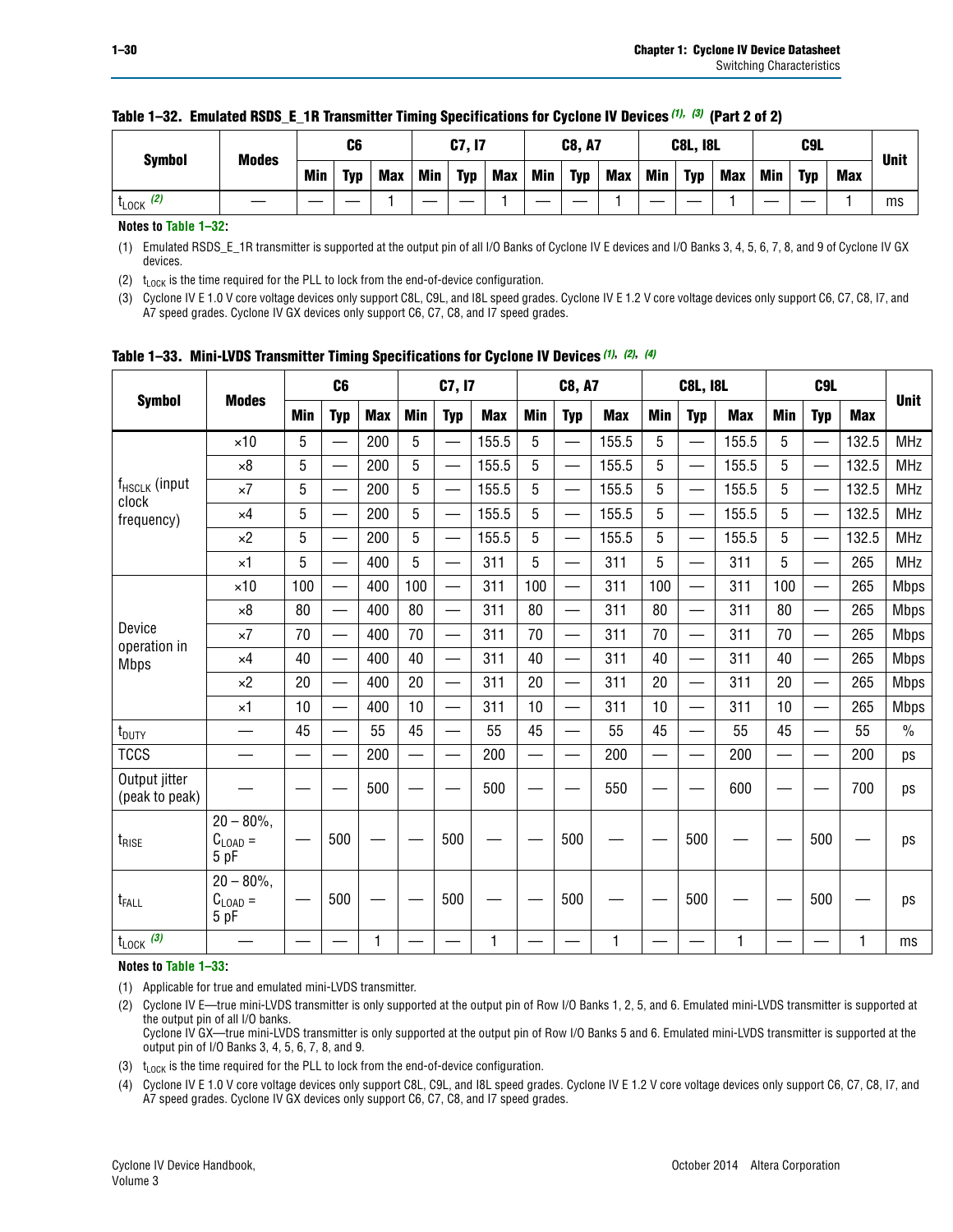|                                 |              |     | C <sub>6</sub> |     | C7, I7     |            | <b>C8, A7</b> |     | <b>C8L, I8L</b> | C9L        |            |               |
|---------------------------------|--------------|-----|----------------|-----|------------|------------|---------------|-----|-----------------|------------|------------|---------------|
| <b>Symbol</b>                   | <b>Modes</b> | Min | <b>Max</b>     | Min | <b>Max</b> | <b>Min</b> | <b>Max</b>    | Min | <b>Max</b>      | <b>Min</b> | <b>Max</b> | <b>Unit</b>   |
|                                 | $\times$ 10  | 5   | 420            | 5   | 370        | 5          | 320           | 5   | 320             | 5          | 250        | <b>MHz</b>    |
|                                 | $\times 8$   | 5   | 420            | 5   | 370        | 5          | 320           | 5   | 320             | 5          | 250        | <b>MHz</b>    |
| $f_{HSCLK}$ (input              | $\times 7$   | 5   | 420            | 5   | 370        | 5          | 320           | 5   | 320             | 5          | 250        | <b>MHz</b>    |
| clock<br>frequency)             | $\times 4$   | 5   | 420            | 5   | 370        | 5          | 320           | 5   | 320             | 5          | 250        | <b>MHz</b>    |
|                                 | $\times 2$   | 5   | 420            | 5   | 370        | 5          | 320           | 5   | 320             | 5          | 250        | <b>MHz</b>    |
|                                 | $\times$ 1   | 5   | 420            | 5   | 402.5      | 5          | 402.5         | 5   | 362             | 5          | 265        | <b>MHz</b>    |
|                                 | $\times$ 10  | 100 | 840            | 100 | 740        | 100        | 640           | 100 | 640             | 100        | 500        | Mbps          |
|                                 | $\times 8$   | 80  | 840            | 80  | 740        | 80         | 640           | 80  | 640             | 80         | 500        | <b>Mbps</b>   |
| <b>HSIODR</b>                   | $\times 7$   | 70  | 840            | 70  | 740        | 70         | 640           | 70  | 640             | 70         | 500        | <b>Mbps</b>   |
|                                 | $\times$ 4   | 40  | 840            | 40  | 740        | 40         | 640           | 40  | 640             | 40         | 500        | <b>Mbps</b>   |
|                                 | $\times 2$   | 20  | 840            | 20  | 740        | 20         | 640           | 20  | 640             | 20         | 500        | <b>Mbps</b>   |
|                                 | $\times$ 1   | 10  | 420            | 10  | 402.5      | 10         | 402.5         | 10  | 362             | 10         | 265        | <b>Mbps</b>   |
| t <sub>DUTY</sub>               |              | 45  | 55             | 45  | 55         | 45         | 55            | 45  | 55              | 45         | 55         | $\frac{0}{0}$ |
| <b>TCCS</b>                     |              | —   | 200            |     | 200        |            | 200           | —   | 200             |            | 200        | ps            |
| Output jitter<br>(peak to peak) |              |     | 500            |     | 500        |            | 550           |     | 600             |            | 700        | ps            |
| $t_{\text{LOCK}}$ (2)<br>.      |              |     | 1              |     | 1          |            | 1             |     | 1               |            | 1          | ms            |

<span id="page-30-3"></span>**Table 1–34. True LVDS Transmitter Timing Specifications for Cyclone IV Devices** *[\(1\)](#page-30-0)***,** *[\(3\)](#page-30-1)*

**Notes to [Table 1–34:](#page-30-3)**

<span id="page-30-0"></span>(1) Cyclone IV E—true LVDS transmitter is only supported at the output pin of Row I/O Banks 1, 2, 5, and 6. Cyclone IV GX—true LVDS transmitter is only supported at the output pin of Row I/O Banks 5 and 6.

<span id="page-30-2"></span>(2)  $t_{\text{LOCK}}$  is the time required for the PLL to lock from the end-of-device configuration.

<span id="page-30-1"></span>(3) Cyclone IV E 1.0 V core voltage devices only support C8L, C9L, and I8L speed grades. Cyclone IV E 1.2 V core voltage devices only support C6, C7, C8, I7, and A7 speed grades. Cyclone IV GX devices only support C6, C7, C8, and I7 speed grades.

<span id="page-30-4"></span>

|  |  |  |  | Table 1–35. Emulated LVDS Transmitter Timing Specifications for Cyclone IV Devices <sup>(1),</sup> <sup>(3)</sup> (Part 1 of 2) |  |  |
|--|--|--|--|---------------------------------------------------------------------------------------------------------------------------------|--|--|
|--|--|--|--|---------------------------------------------------------------------------------------------------------------------------------|--|--|

| <b>Symbol</b>               |              | C <sub>6</sub> |            | C7, I7     |            | <b>C8, A7</b> |            | <b>C8L, I8L</b> |            | C <sub>9</sub> L |            |             |
|-----------------------------|--------------|----------------|------------|------------|------------|---------------|------------|-----------------|------------|------------------|------------|-------------|
|                             | <b>Modes</b> | Min            | <b>Max</b> | <b>Min</b> | <b>Max</b> | <b>Min</b>    | <b>Max</b> | <b>Min</b>      | <b>Max</b> | <b>Min</b>       | <b>Max</b> | <b>Unit</b> |
|                             | $\times$ 10  | 5              | 320        | 5          | 320        | 5             | 275        | 5               | 275        | 5                | 250        | <b>MHz</b>  |
|                             | $\times 8$   | 5              | 320        | 5          | 320        | 5             | 275        | 5               | 275        | 5                | 250        | <b>MHz</b>  |
| $f_{HSCLK}$ (input<br>clock | $\times 7$   | 5              | 320        | 5          | 320        | 5             | 275        | 5               | 275        | 5                | 250        | <b>MHz</b>  |
| frequency)                  | $\times$ 4   | 5              | 320        | 5          | 320        | 5             | 275        | 5               | 275        | 5                | 250        | <b>MHz</b>  |
|                             | $\times 2$   | 5              | 320        | 5          | 320        | 5             | 275        | 5               | 275        | 5                | 250        | <b>MHz</b>  |
|                             | $\times$ 1   | 5              | 402.5      | 5          | 402.5      | 5             | 402.5      | 5               | 362        | 5                | 265        | <b>MHz</b>  |
|                             | $\times$ 10  | 100            | 640        | 100        | 640        | 100           | 550        | 100             | 550        | 100              | 500        | <b>Mbps</b> |
|                             | $\times 8$   | 80             | 640        | 80         | 640        | 80            | 550        | 80              | 550        | 80               | 500        | <b>Mbps</b> |
| <b>HSIODR</b>               | $\times 7$   | 70             | 640        | 70         | 640        | 70            | 550        | 70              | 550        | 70               | 500        | <b>Mbps</b> |
|                             | $\times$ 4   | 40             | 640        | 40         | 640        | 40            | 550        | 40              | 550        | 40               | 500        | <b>Mbps</b> |
|                             | $\times 2$   | 20             | 640        | 20         | 640        | 20            | 550        | 20              | 550        | 20               | 500        | <b>Mbps</b> |
|                             | $\times$ 1   | 10             | 402.5      | 10         | 402.5      | 10            | 402.5      | 10              | 362        | 10               | 265        | <b>Mbps</b> |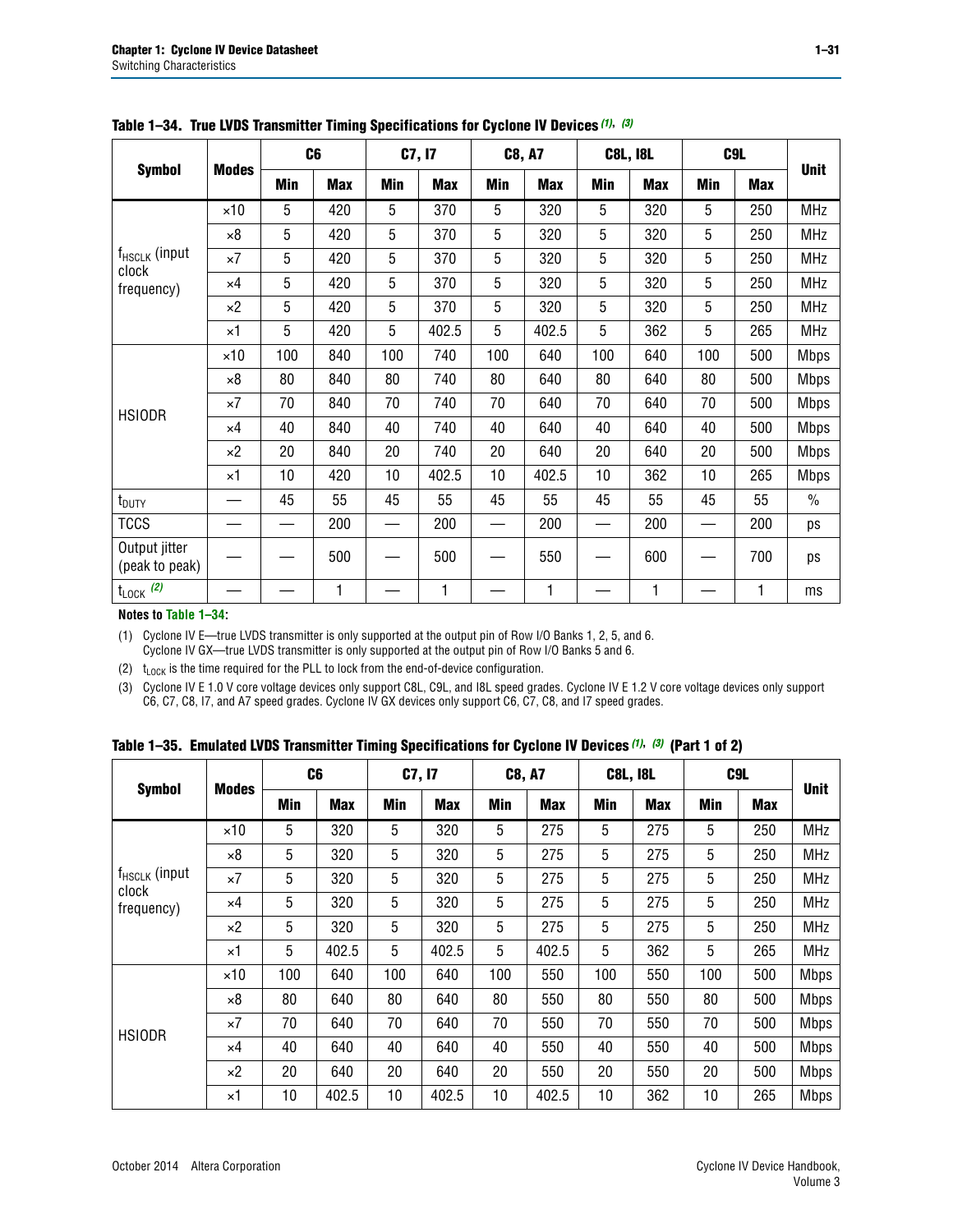| <b>Symbol</b>                   | <b>Modes</b> | C6  |            | C7, I7 |            | <b>C8, A7</b> |            | <b>C8L, I8L</b> |            | C <sub>9</sub> L |            | <b>Unit</b>   |
|---------------------------------|--------------|-----|------------|--------|------------|---------------|------------|-----------------|------------|------------------|------------|---------------|
|                                 |              | Min | <b>Max</b> | Min    | <b>Max</b> | Min           | <b>Max</b> | Min             | <b>Max</b> | Min              | <b>Max</b> |               |
| <b>I</b> <sub>DUTY</sub>        |              | 45  | 55         | 45     | 55         | 45            | 55         | 45              | 55         | 45               | 55         | $\frac{0}{0}$ |
| <b>TCCS</b>                     |              |     | 200        |        | 200        |               | 200        |                 | 200        | —                | 200        | ps            |
| Output jitter<br>(peak to peak) |              |     | 500        |        | 500        |               | 550        |                 | 600        |                  | 700        | ps            |
| $t_{\text{LOCK}}$ (2)           |              |     |            |        |            |               |            |                 |            |                  |            | ms            |

#### **Table 1–35. Emulated LVDS Transmitter Timing Specifications for Cyclone IV Devices** *(1)***,** *(3)* **(Part 2 of 2)**

#### **Notes to [Table 1–35:](#page-30-4)**

<span id="page-31-1"></span>(1) Cyclone IV E—emulated LVDS transmitter is supported at the output pin of all I/O Banks.

Cyclone IV GX—emulated LVDS transmitter is supported at the output pin of I/O Banks 3, 4, 5, 6, 7, 8, and 9.

<span id="page-31-3"></span>(2)  $t_{\text{LOCK}}$  is the time required for the PLL to lock from the end-of-device configuration.

<span id="page-31-2"></span>(3) Cyclone IV E 1.0 V core voltage devices only support C8L, C9L, and I8L speed grades. Cyclone IV E 1.2 V core voltage devices only support C6, C7, C8, I7, and A7 speed grades. Cyclone IV GX devices only support C6, C7, C8, and I7 speed grades.

|                                    |              |     | C <sub>6</sub> | C7, I7          |            | <b>C8, A7</b> |            |     | <b>C8L, I8L</b> | C <sub>9</sub> L |            |             |
|------------------------------------|--------------|-----|----------------|-----------------|------------|---------------|------------|-----|-----------------|------------------|------------|-------------|
| <b>Symbol</b>                      | <b>Modes</b> | Min | <b>Max</b>     | <b>Min</b>      | <b>Max</b> | Min           | <b>Max</b> | Min | <b>Max</b>      | Min              | <b>Max</b> | <b>Unit</b> |
|                                    | $\times$ 10  | 10  | 437.5          | 10 <sup>°</sup> | 370        | 10            | 320        | 10  | 320             | 10               | 250        | <b>MHz</b>  |
|                                    | $\times 8$   | 10  | 437.5          | 10              | 370        | 10            | 320        | 10  | 320             | 10               | 250        | <b>MHz</b>  |
| f <sub>HSCLK</sub> (input<br>clock | $\times 7$   | 10  | 437.5          | 10              | 370        | 10            | 320        | 10  | 320             | 10               | 250        | <b>MHz</b>  |
| frequency)                         | $\times 4$   | 10  | 437.5          | 10              | 370        | 10            | 320        | 10  | 320             | 10               | 250        | <b>MHz</b>  |
|                                    | $\times 2$   | 10  | 437.5          | 10              | 370        | 10            | 320        | 10  | 320             | 10               | 250        | <b>MHz</b>  |
|                                    | ×1           | 10  | 437.5          | 10              | 402.5      | 10            | 402.5      | 10  | 362             | 10               | 265        | <b>MHz</b>  |
|                                    | $\times$ 10  | 100 | 875            | 100             | 740        | 100           | 640        | 100 | 640             | 100              | 500        | <b>Mbps</b> |
|                                    | $\times 8$   | 80  | 875            | 80              | 740        | 80            | 640        | 80  | 640             | 80               | 500        | <b>Mbps</b> |
| <b>HSIODR</b>                      | $\times 7$   | 70  | 875            | 70              | 740        | 70            | 640        | 70  | 640             | 70               | 500        | <b>Mbps</b> |
|                                    | $\times 4$   | 40  | 875            | 40              | 740        | 40            | 640        | 40  | 640             | 40               | 500        | <b>Mbps</b> |
|                                    | $\times 2$   | 20  | 875            | 20              | 740        | 20            | 640        | 20  | 640             | 20               | 500        | <b>Mbps</b> |
|                                    | ×1           | 10  | 437.5          | 10              | 402.5      | 10            | 402.5      | 10  | 362             | 10               | 265        | <b>Mbps</b> |
| SW                                 |              |     | 400            |                 | 400        |               | 400        |     | 550             |                  | 640        | ps          |
| Input jitter<br>tolerance          |              |     | 500            |                 | 500        |               | 550        |     | 600             |                  | 700        | ps          |
| $t_{\text{LOCK}}$ (2)              |              |     | 1              |                 | 1          |               | 1          |     | 1               |                  | 1          | ms          |

<span id="page-31-0"></span>**Table 1–36. LVDS Receiver Timing Specifications for Cyclone IV Devices** *[\(1\)](#page-31-4)***,** *[\(3\)](#page-31-6)*

#### **Notes to [Table 1–36:](#page-31-0)**

<span id="page-31-4"></span>(1) Cyclone IV E—LVDS receiver is supported at all I/O Banks.

Cyclone IV GX—LVDS receiver is supported at I/O Banks 3, 4, 5, 6, 7, 8, and 9.

<span id="page-31-5"></span>(2)  $t_{\text{LOCK}}$  is the time required for the PLL to lock from the end-of-device configuration.

<span id="page-31-6"></span>(3) Cyclone IV E 1.0 V core voltage devices only support C8L, C9L, and I8L speed grades. Cyclone IV E 1.2 V core voltage devices only support C6, C7, C8, I7, and A7 speed grades. Cyclone IV GX devices only support C6, C7, C8, and I7 speed grades.

### **External Memory Interface Specifications**

The external memory interfaces for Cyclone IV devices are auto-calibrating and easy to implement.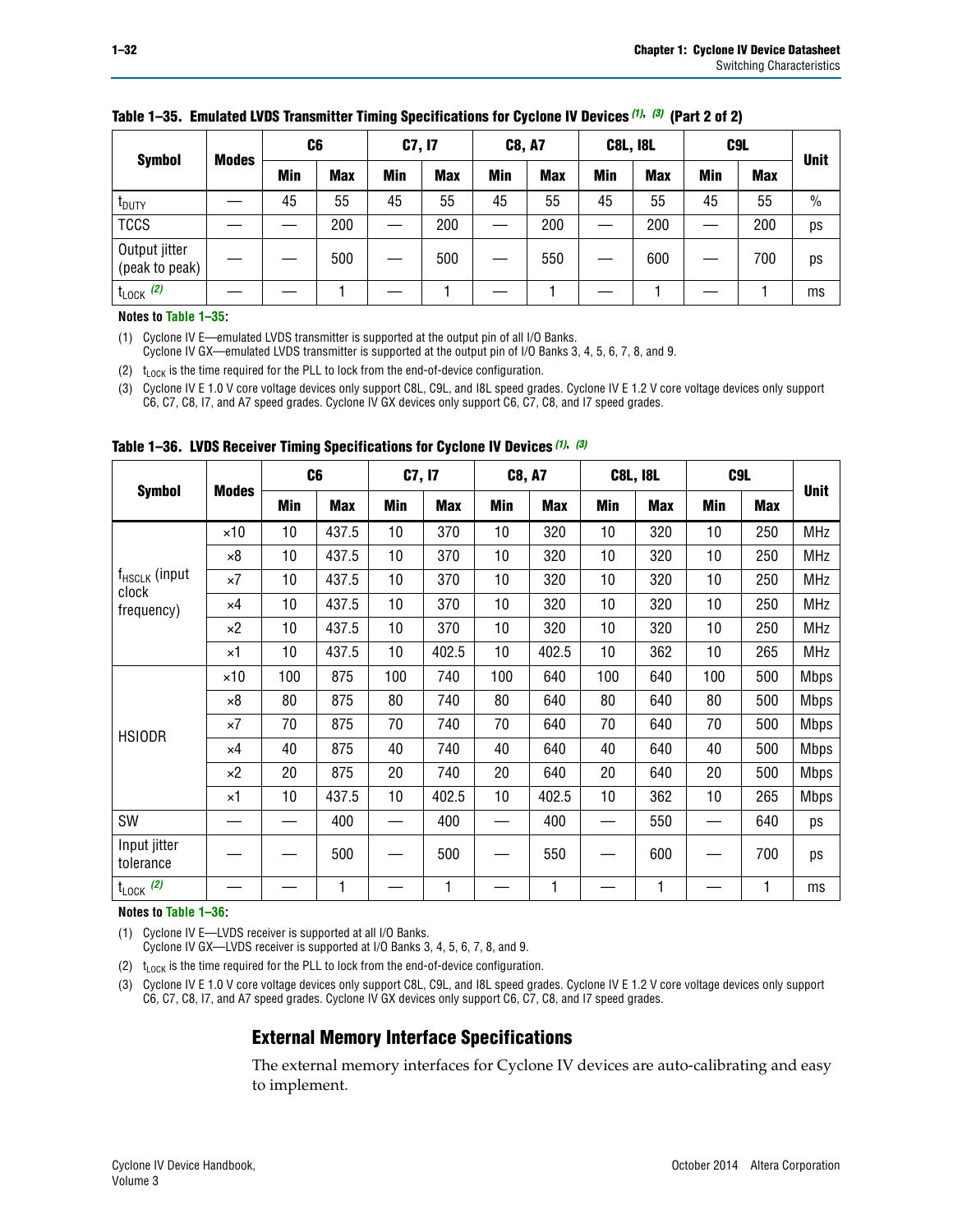**for more information about the supported maximum clock rate, device and pin** planning, IP implementation, and device termination, refer to *[Section III: System](http://www.altera.com/literature/hb/external-memory/emi_intro_specs.pdf)  [Performance Specifications](http://www.altera.com/literature/hb/external-memory/emi_intro_specs.pdf)* of the *External Memory Interface Handbook*.

[Table 1–37](#page-32-0) lists the memory output clock jitter specifications for Cyclone IV devices.

<span id="page-32-0"></span>**Table 1–37. Memory Output Clock Jitter Specifications for Cyclone IV Devices** *[\(1\)](#page-32-2)***,** *[\(2\)](#page-32-3)*

| <b>Parameter</b>             | <b>Symbol</b>  | Min    | <b>Max</b> | <b>Unit</b> |
|------------------------------|----------------|--------|------------|-------------|
| Clock period jitter          | $L$ JIT(per)   | $-125$ | 125        | ps          |
| Cycle-to-cycle period jitter | $L$ JIT $(cc)$ | $-200$ | 200        | ps          |
| Duty cycle jitter            | LJIT(duty)     | $-150$ | 150        | рs          |

**Notes to [Table 1–37:](#page-32-0)**

<span id="page-32-2"></span>(1) Memory output clock jitter measurements are for 200 consecutive clock cycles, as specified in the JEDEC DDR2 standard.

### **Duty Cycle Distortion Specifications**

[Table 1–38](#page-32-4) lists the worst case duty cycle distortion for Cyclone IV devices.

<span id="page-32-4"></span>**Table 1–38. Duty Cycle Distortion on Cyclone IV Devices I/O Pins** *[\(1\)](#page-32-5)***,** *[\(2\),](#page-32-6) [\(3\)](#page-32-1)*

| <b>Symbol</b>     | C <sub>6</sub> |            | C7, I7     |            | <b>C8, I8L, A7</b> |            | C9L        | <b>Unit</b> |               |
|-------------------|----------------|------------|------------|------------|--------------------|------------|------------|-------------|---------------|
|                   | Min            | <b>Max</b> | <b>Min</b> | <b>Max</b> | Min                | <b>Max</b> | <b>Min</b> | <b>Max</b>  |               |
| Output Duty Cycle | 45             | 55         | 45         | 55         | 45                 | 55         | 45         | 55          | $\frac{0}{0}$ |

**Notes to [Table 1–38:](#page-32-4)**

<span id="page-32-5"></span>(1) The duty cycle distortion specification applies to clock outputs from the PLLs, global clock tree, and IOE driving the dedicated and general purpose I/O pins.

<span id="page-32-6"></span>(2) Cyclone IV devices meet the specified duty cycle distortion at the maximum output toggle rate for each combination of I/O standard and current strength.

<span id="page-32-1"></span>(3) Cyclone IV E 1.0 V core voltage devices only support C8L, C9L, and I8L speed grades. Cyclone IV E 1.2 V core voltage devices only support C6, C7, C8, I7, and A7 speed grades. Cyclone IV GX devices only support C6, C7, C8, and I7 speed grades.

### **OCT Calibration Timing Specification**

[Table 1–39](#page-32-7) lists the duration of calibration for series OCT with calibration at device power-up for Cyclone IV devices.

#### <span id="page-32-7"></span>**Table 1–39. Timing Specification for Series OCT with Calibration at Device Power-Up for Cyclone IV Devices** *[\(1\)](#page-32-8)*

| Symbol  | <b>Description</b>                                            | <b>Maximum</b> | <b>Units</b> |
|---------|---------------------------------------------------------------|----------------|--------------|
| LOCTCAL | Duration of series OCT with<br>calibration at device power-up | 20             | μs           |

#### **Note to [Table 1–39](#page-32-7)***:*

<span id="page-32-8"></span>(1) OCT calibration takes place after device configuration and before entering user mode.

<span id="page-32-3"></span><sup>(2)</sup> The clock jitter specification applies to memory output clock pins generated using DDIO circuits clocked by a PLL output routed on a global clock (GCLK) network.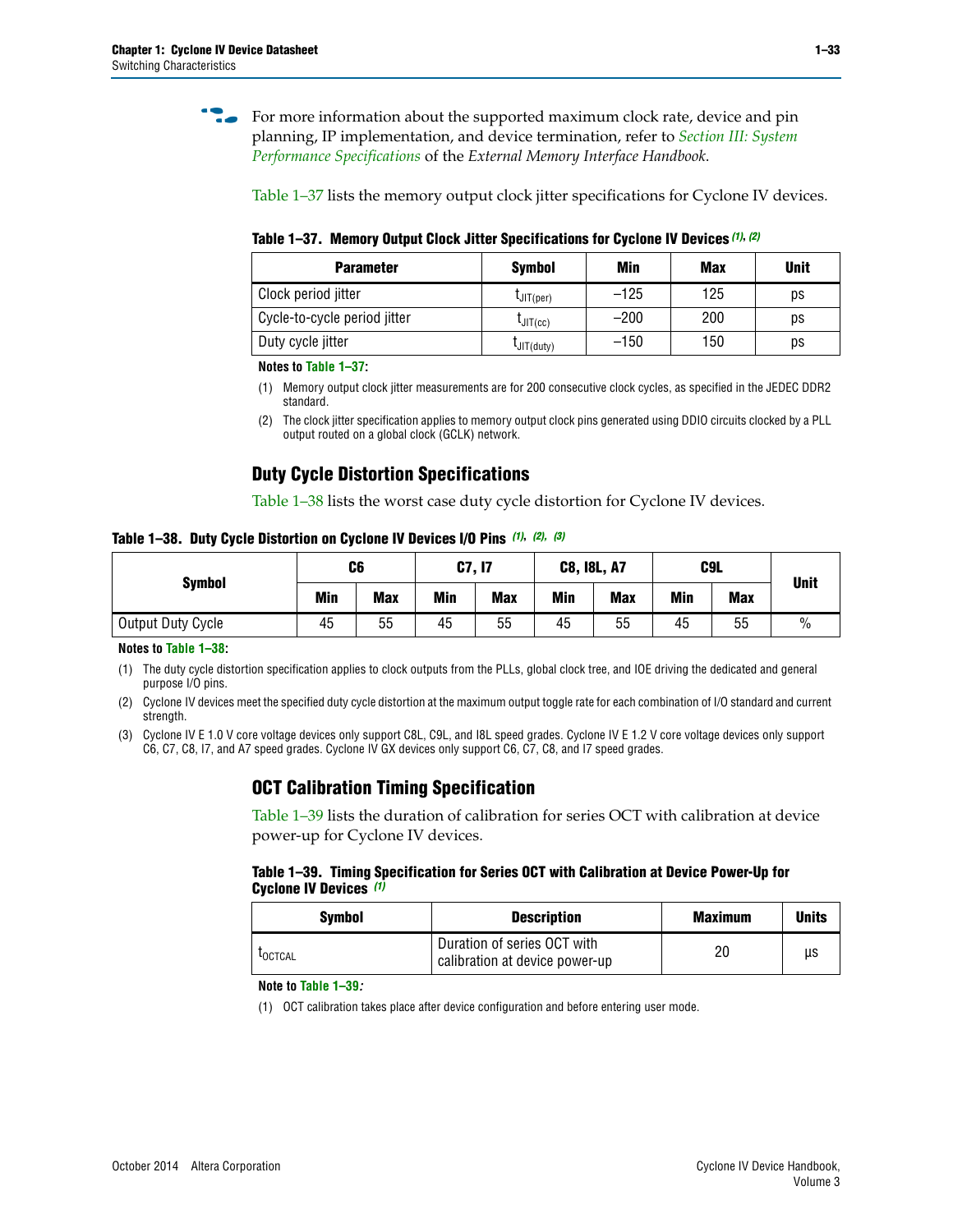### **IOE Programmable Delay**

[Table 1–40](#page-33-0) and [Table 1–41](#page-33-1) list the IOE programmable delay for Cyclone IV E 1.0 V core voltage devices.

<span id="page-33-0"></span>

| Table 1–40. IOE Programmable Delay on Column Pins for Cyclone IV E 1.0 V Core Voltage Devices (1), (2) |
|--------------------------------------------------------------------------------------------------------|
|--------------------------------------------------------------------------------------------------------|

|                                                                       |                                | <b>Number</b>  |                      | <b>Max Offset</b>  |       |       |                    |       |             |  |
|-----------------------------------------------------------------------|--------------------------------|----------------|----------------------|--------------------|-------|-------|--------------------|-------|-------------|--|
| <b>Parameter</b>                                                      | <b>Paths Affected</b>          | 0f             | Min<br><b>Offset</b> | <b>Fast Corner</b> |       |       | <b>Slow Corner</b> |       | <b>Unit</b> |  |
|                                                                       |                                | <b>Setting</b> |                      | C8L                | 18L   | C8L   | C9L                | 18L   |             |  |
| Input delay from pin to<br>internal cells                             | Pad to I/O<br>dataout to core  | 7              | $\mathbf{0}$         | 2.054              | 1.924 | 3.387 | 4.017              | 3.411 | ns          |  |
| Input delay from pin to<br>input register                             | Pad to I/O input<br>register   | 8              | $\mathbf{0}$         | 2.010              | 1.875 | 3.341 | 4.252              | 3.367 | ns          |  |
| Delay from output register<br>to output pin                           | I/O output<br>register to pad  | 2              | $\Omega$             | 0.641              | 0.631 | 1.111 | 1.377              | 1.124 | ns          |  |
| Input delay from<br>dual-purpose clock pin to<br>fan-out destinations | Pad to global<br>clock network | 12             | 0                    | 0.971              | 0.931 | 1.684 | 2.298              | 1.684 | ns          |  |

#### **Notes to [Table 1–40:](#page-33-0)**

<span id="page-33-2"></span>(1) The incremental values for the settings are generally linear. For the exact values for each setting, use the latest version of the Quartus II software.

<span id="page-33-3"></span>(2) The minimum and maximum offset timing numbers are in reference to setting **0** as available in the Quartus II software.

<span id="page-33-1"></span>

| Table 1–41. IOE Programmable Delay on Row Pins for Cyclone IV E 1.0 V Core Voltage Devices (1), (2) |  |  |
|-----------------------------------------------------------------------------------------------------|--|--|
|-----------------------------------------------------------------------------------------------------|--|--|

|                                                                       |                                | <b>Number</b>  |                      | <b>Max Offset</b>                        |            |       |       |             |    |  |
|-----------------------------------------------------------------------|--------------------------------|----------------|----------------------|------------------------------------------|------------|-------|-------|-------------|----|--|
| <b>Parameter</b>                                                      | <b>Paths Affected</b>          | 0f             | Min<br><b>Offset</b> | <b>Slow Corner</b><br><b>Fast Corner</b> |            |       |       | <b>Unit</b> |    |  |
|                                                                       |                                | <b>Setting</b> |                      | C8L                                      | <b>18L</b> | C8L   | C9L   | 18L         |    |  |
| Input delay from pin to<br>internal cells                             | Pad to I/O<br>dataout to core  |                | 0                    | 2.057                                    | 1.921      | 3.389 | 4.146 | 3.412       | ns |  |
| Input delay from pin to<br>input register                             | Pad to I/O input<br>register   | 8              | 0                    | 2.059                                    | 1.919      | 3.420 | 4.374 | 3.441       | ns |  |
| Delay from output register<br>to output pin                           | I/O output<br>register to pad  | $\overline{2}$ | 0                    | 0.670                                    | 0.623      | 1.160 | 1.420 | 1.168       | ns |  |
| Input delay from<br>dual-purpose clock pin to<br>fan-out destinations | Pad to global<br>clock network | 12             | 0                    | 0.960                                    | 0.919      | 1.656 | 2.258 | 1.656       | ns |  |

#### **Notes to [Table 1–41:](#page-33-1)**

<span id="page-33-4"></span>(1) The incremental values for the settings are generally linear. For the exact values for each setting, use the latest version of the Quartus II software.

<span id="page-33-5"></span>(2) The minimum and maximum offset timing numbers are in reference to setting **0** as available in the Quartus II software.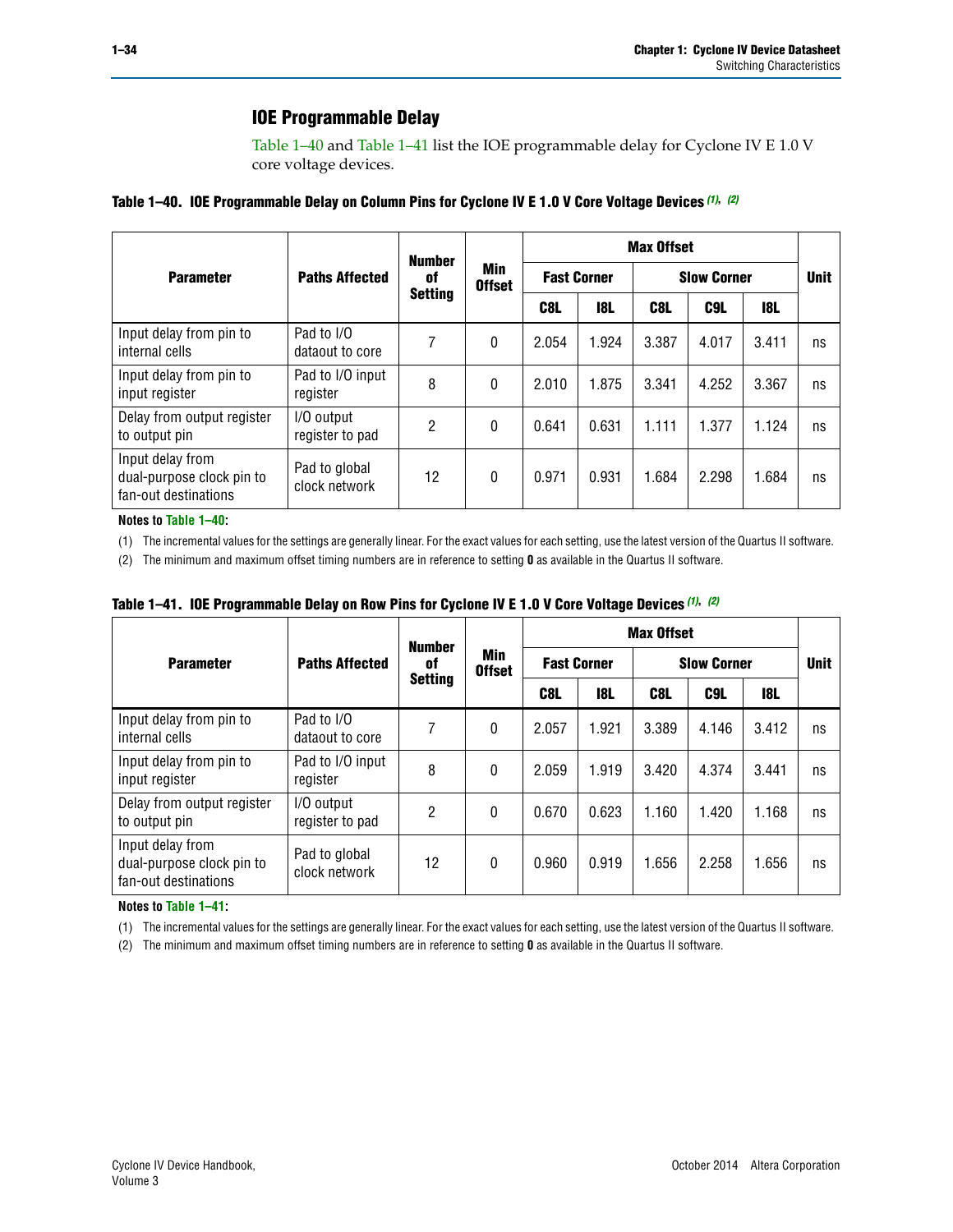[Table 1–42](#page-34-0) and [Table 1–43](#page-34-1) list the IOE programmable delay for Cyclone IV E 1.2 V core voltage devices.

|                                                                       |                                   | <b>Number</b>  |                      |                |                    |           |       | <b>Max Offset</b> |                    |               |           |             |  |
|-----------------------------------------------------------------------|-----------------------------------|----------------|----------------------|----------------|--------------------|-----------|-------|-------------------|--------------------|---------------|-----------|-------------|--|
| <b>Parameter</b>                                                      | <b>Paths</b><br><b>Affected</b>   | 0f             | Min<br><b>Offset</b> |                | <b>Fast Corner</b> |           |       |                   | <b>Slow Corner</b> |               |           | <b>Unit</b> |  |
|                                                                       |                                   | <b>Setting</b> |                      | C <sub>6</sub> | 17                 | <b>A7</b> | C6    | C <sub>7</sub>    | C <sub>8</sub>     | $\mathsf{I}7$ | <b>A7</b> |             |  |
| Input delay from pin to<br>internal cells                             | Pad to I/O<br>dataout to<br>core  | 7              | 0                    | 1.314          | 1.211              | 1.211     | 2.177 | 2.340             | 2.433              | 2.388         | 2.508     | ns          |  |
| Input delay from pin to<br>input register                             | Pad to I/O<br>input register      | 8              | 0                    | 1.307          | 1.203              | 1.203     | 2.19  | 2.387             | 2.540              | 2.430         | 2.545     | ns          |  |
| Delay from output<br>register to output pin                           | I/O output<br>register to<br>pad  | $\overline{2}$ | 0                    | 0.437          | 0.402              | 0.402     | 0.747 | 0.820             | 0.880              | 0.834         | 0.873     | ns          |  |
| Input delay from<br>dual-purpose clock pin<br>to fan-out destinations | Pad to global<br>clock<br>network | 12             | 0                    | 0.693          | 0.665              | 0.665     | 1.200 | 1.379             | 1.532              | 1.393         | 1.441     | ns          |  |

<span id="page-34-0"></span>

**Notes to [Table 1–42:](#page-34-0)**

<span id="page-34-4"></span>(1) The incremental values for the settings are generally linear. For the exact values for each setting, use the latest version of the Quartus II software.

<span id="page-34-5"></span>(2) The minimum and maximum offset timing numbers are in reference to setting **0** as available in the Quartus II software.

|                                                                       |                                   | <b>Number</b>  |                      |                |       |                    |       | <b>Max Offset</b> |       |                    |           |    |             |
|-----------------------------------------------------------------------|-----------------------------------|----------------|----------------------|----------------|-------|--------------------|-------|-------------------|-------|--------------------|-----------|----|-------------|
| <b>Parameter</b>                                                      | <b>Paths</b><br><b>Affected</b>   | 0f             | Min<br><b>Offset</b> |                |       | <b>Fast Corner</b> |       |                   |       | <b>Slow Corner</b> |           |    | <b>Unit</b> |
|                                                                       |                                   | <b>Setting</b> |                      | C <sub>6</sub> | 17    | A7                 | C6    | C <sub>7</sub>    | C8    | $\overline{17}$    | <b>A7</b> |    |             |
| Input delay from pin to<br>internal cells                             | Pad to I/O<br>dataout to<br>core  | 7              | $\mathbf{0}$         | 1.314          | 1.209 | 1.209              | 2.201 | 2.386             | 2.510 | 2.429              | 2.548     | ns |             |
| Input delay from pin to<br>input register                             | Pad to I/O<br>input register      | 8              | $\theta$             | 1.312          | 1.207 | 1.207              | 2.202 | 2.402             | 2.558 | 2.447              | 2.557     | ns |             |
| Delay from output<br>register to output pin                           | I/O output<br>register to<br>pad  | 2              | 0                    | 0.458          | 0.419 | 0.419              | 0.783 | 0.861             | 0.924 | 0.875              | 0.915     | ns |             |
| Input delay from<br>dual-purpose clock pin<br>to fan-out destinations | Pad to global<br>clock<br>network | 12             | 0                    | 0.686          | 0.657 | 0.657              | 1.185 | 1.360             | 1.506 | 1.376              | 1.422     | ns |             |

<span id="page-34-1"></span>**Table 1–43. IOE Programmable Delay on Row Pins for Cyclone IV E 1.2 V Core Voltage Devices** *[\(1\)](#page-34-2)***,** *[\(2\)](#page-34-3)*

#### **Notes to [Table 1–43:](#page-34-1)**

<span id="page-34-2"></span>(1) The incremental values for the settings are generally linear. For the exact values for each setting, use the latest version of the Quartus II software.

<span id="page-34-3"></span>(2) The minimum and maximum offset timing numbers are in reference to setting **0** as available in the Quartus II software.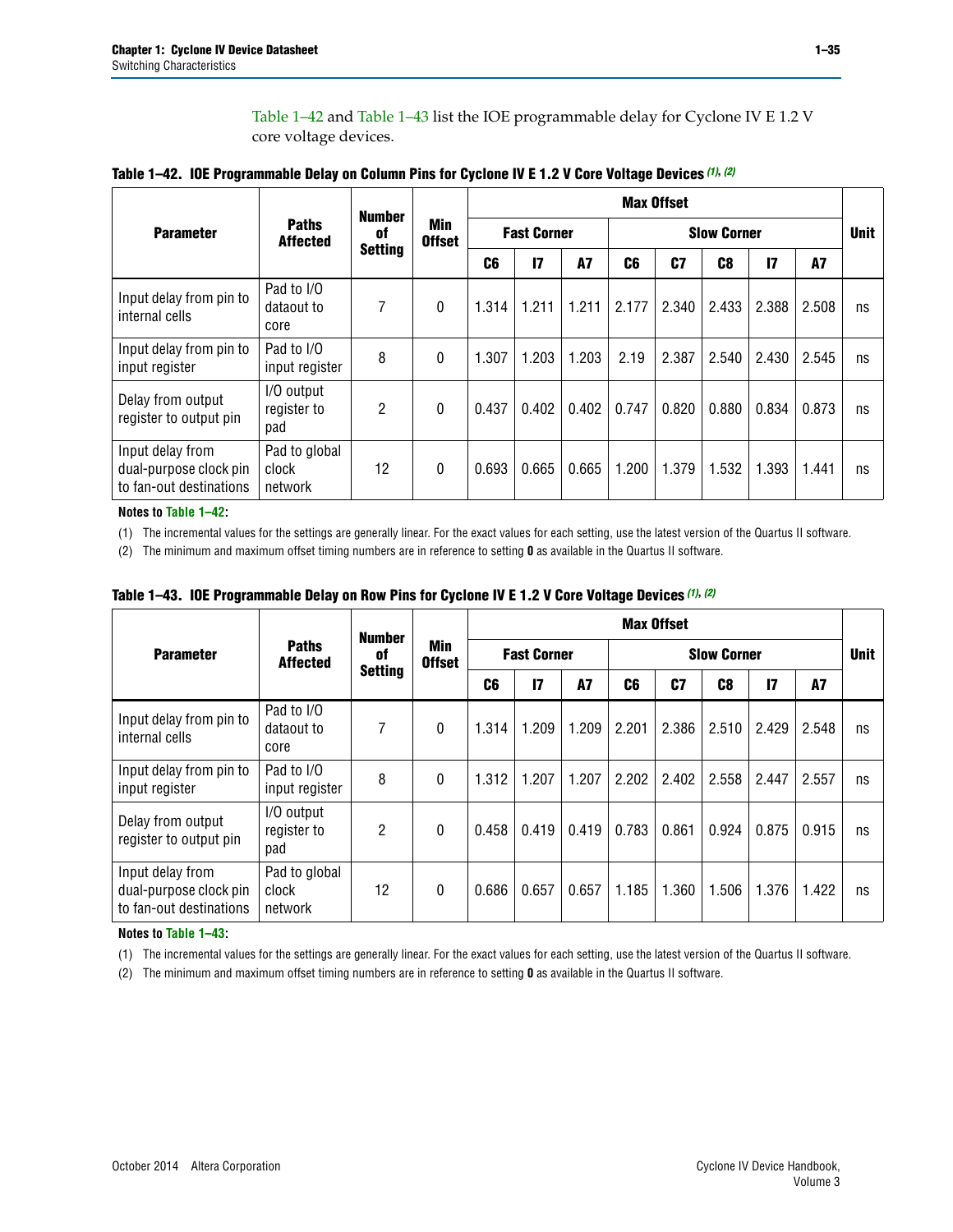[Table 1–44](#page-35-2) and [Table 1–45](#page-35-5) list the IOE programmable delay for Cyclone IV GX devices.

<span id="page-35-2"></span>

|  |  |  | Table 1-44. IOE Programmable Delay on Column Pins for Cyclone IV GX Devices (1), (2) |
|--|--|--|--------------------------------------------------------------------------------------|
|--|--|--|--------------------------------------------------------------------------------------|

|                                                                       |                                   |                     |                             |       |                    |       | <b>Max Offset</b>  |       |       |             |
|-----------------------------------------------------------------------|-----------------------------------|---------------------|-----------------------------|-------|--------------------|-------|--------------------|-------|-------|-------------|
| <b>Parameter</b>                                                      | <b>Paths</b><br><b>Affected</b>   | <b>Number</b><br>0f | <b>Min</b><br><b>Offset</b> |       | <b>Fast Corner</b> |       | <b>Slow Corner</b> |       |       | <b>Unit</b> |
|                                                                       |                                   | <b>Settings</b>     |                             | C6    | $\mathsf{I}7$      | C6    | C7                 | C8    | 17    |             |
| Input delay from pin to<br>internal cells                             | Pad to I/O<br>dataout to<br>core  | 7                   | $\mathbf{0}$                | 1.313 | 1.209              | 2.184 | 2.336              | 2.451 | 2.387 | ns          |
| Input delay from pin to<br>input register                             | Pad to I/O<br>input register      | 8                   | $\Omega$                    | 1.312 | 1.208              | 2.200 | 2.399              | 2.554 | 2.446 | ns          |
| Delay from output<br>register to output pin                           | I/O output<br>register to<br>pad  | $\overline{2}$      | $\mathbf{0}$                | 0.438 | 0.404              | 0.751 | 0.825              | 0.886 | 0.839 | ns          |
| Input delay from<br>dual-purpose clock pin<br>to fan-out destinations | Pad to global<br>clock<br>network | 12                  | $\mathbf{0}$                | 0.713 | 0.682              | 1.228 | 1.41               | 1.566 | 1.424 | ns          |

**Notes to [Table 1–44:](#page-35-2)**

<span id="page-35-0"></span>(1) The incremental values for the settings are generally linear. For exact values of each setting, use the latest version of the Quartus II software.

<span id="page-35-1"></span>(2) The minimum and maximum offset timing numbers are in reference to setting **0** as available in the Quartus II software.

|                                                                       |                                  | <b>Number</b>   |                      |       |                    |                | <b>Max Offset</b> |                    |               |             |
|-----------------------------------------------------------------------|----------------------------------|-----------------|----------------------|-------|--------------------|----------------|-------------------|--------------------|---------------|-------------|
| <b>Parameter</b>                                                      | <b>Paths</b><br><b>Affected</b>  | 0f              | Min<br><b>Offset</b> |       | <b>Fast Corner</b> |                |                   | <b>Slow Corner</b> |               | <b>Unit</b> |
|                                                                       |                                  | <b>Settings</b> |                      | C6    | $\mathsf{I}7$      | C <sub>6</sub> | C7                | C <sub>8</sub>     | $\mathsf{I}7$ |             |
| Input delay from pin to<br>internal cells                             | Pad to I/O<br>dataout to<br>core | 7               | $\Omega$             | 1.314 | 1.210              | 2.209          | 2.398             | 2.526              | 2.443         | ns          |
| Input delay from pin to<br>input register                             | Pad to I/O<br>input register     | 8               | $\Omega$             | 1.313 | 1.208              | 2.205          | 2.406             | 2.563              | 2.450         | ns          |
| Delay from output<br>register to output pin                           | I/O output<br>register to<br>pad | 2               | $\Omega$             | 0.461 | 0.421              | 0.789          | 0.869             | 0.933              | 0.884         | ns          |
| Input delay from<br>dual-purpose clock pin<br>to fan-out destinations | Pad to global<br>clock network   | 12              | 0                    | 0.712 | 0.682              | 1.225          | 1.407             | 1.562              | 1.421         | ns          |

<span id="page-35-5"></span>**Table 1–45. IOE Programmable Delay on Row Pins for Cyclone IV GX Devices** *[\(1\)](#page-35-3)***,** *[\(2\)](#page-35-4)*

#### **Notes to [Table 1–45:](#page-35-5)**

<span id="page-35-3"></span>(1) The incremental values for the settings are generally linear. For exact values of each setting, use the latest version of Quartus II software.

<span id="page-35-4"></span>(2) The minimum and maximum offset timing numbers are in reference to setting **0** as available in the Quartus II software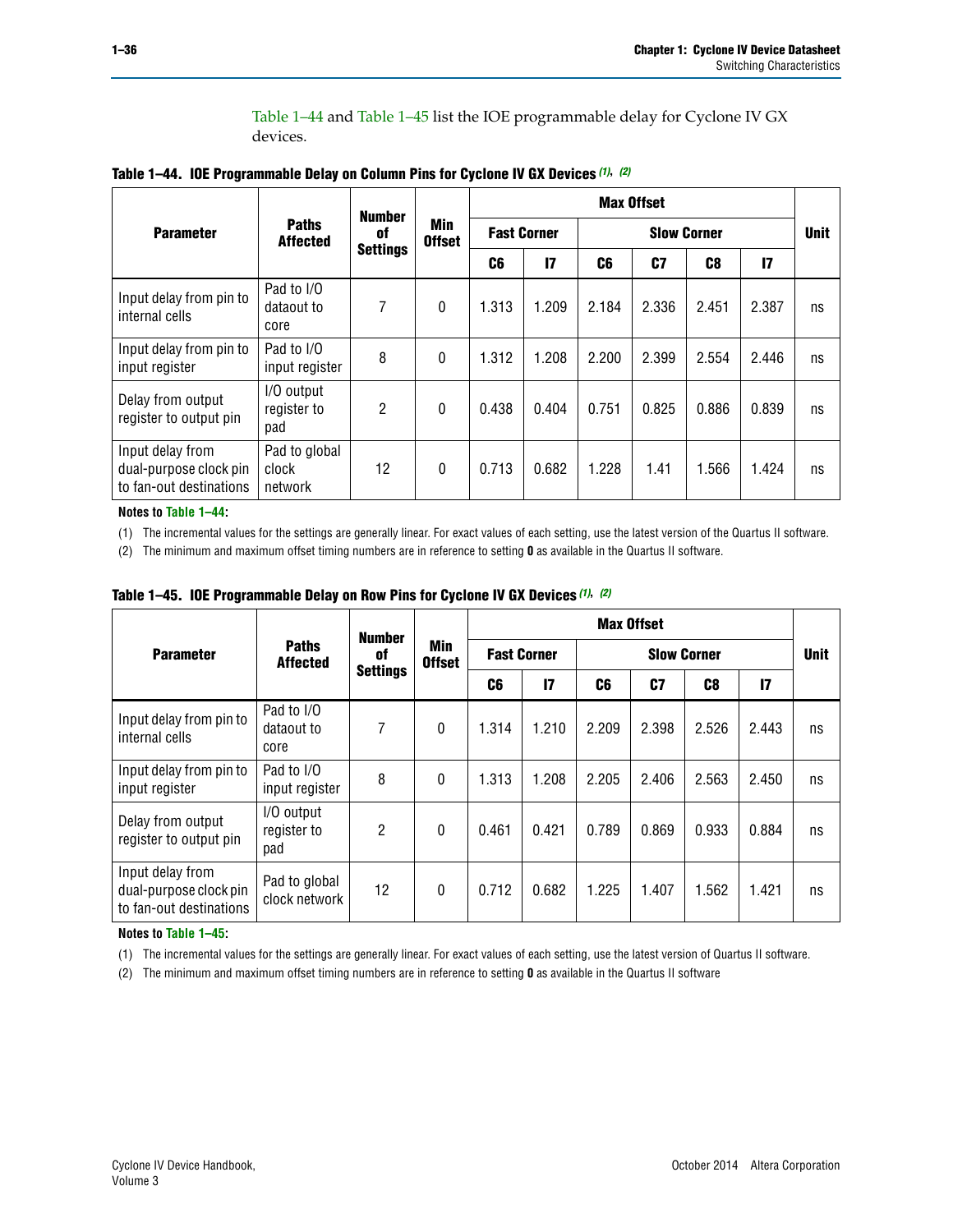# <span id="page-36-0"></span>**I/O Timing**

Use the following methods to determine I/O timing:

- the Excel-based I/O Timing
- the Quartus II timing analyzer

The Excel-based I/O timing provides pin timing performance for each device density and speed grade. The data is typically used prior to designing the FPGA to get a timing budget estimation as part of the link timing analysis. The Quartus II timing analyzer provides a more accurate and precise I/O timing data based on the specifics of the design after place-and-route is complete.

**For The Excel-based I/O Timing spreadsheet is downloadable from Cyclone IV Devices** [Literature](http://www.altera.com/literature/lit-cyclone-iv.jsp) website.

# <span id="page-36-1"></span>**Glossary**

[Table 1–46](#page-36-2) lists the glossary for this chapter.

| <b>Letter</b> | <b>Term</b>                                                     | <b>Definitions</b>                                                                      |  |  |  |  |  |  |
|---------------|-----------------------------------------------------------------|-----------------------------------------------------------------------------------------|--|--|--|--|--|--|
| A             |                                                                 |                                                                                         |  |  |  |  |  |  |
| B             |                                                                 |                                                                                         |  |  |  |  |  |  |
| C             |                                                                 |                                                                                         |  |  |  |  |  |  |
| D             |                                                                 |                                                                                         |  |  |  |  |  |  |
| Е             |                                                                 |                                                                                         |  |  |  |  |  |  |
| F             | $f_{HSCLK}$                                                     | High-speed I/O block: High-speed receiver/transmitter input and output clock frequency. |  |  |  |  |  |  |
| G             | <b>GCLK</b>                                                     | Input pin directly to Global Clock network.                                             |  |  |  |  |  |  |
|               | <b>GCLK PLL</b>                                                 | Input pin to Global Clock network through the PLL.                                      |  |  |  |  |  |  |
| н             | <b>HSIODR</b>                                                   | High-speed I/O block: Maximum/minimum LVDS data transfer rate (HSIODR = 1/TUI).         |  |  |  |  |  |  |
|               | Input Waveforms<br>for the SSTL<br>Differential I/O<br>Standard | $V_{\text{H}}$<br><b>V</b> swing<br>$\sqrt{V_{REF}}$<br>$V_{IL}$                        |  |  |  |  |  |  |

#### <span id="page-36-2"></span>**Table 1–46. Glossary (Part 1 of 5)**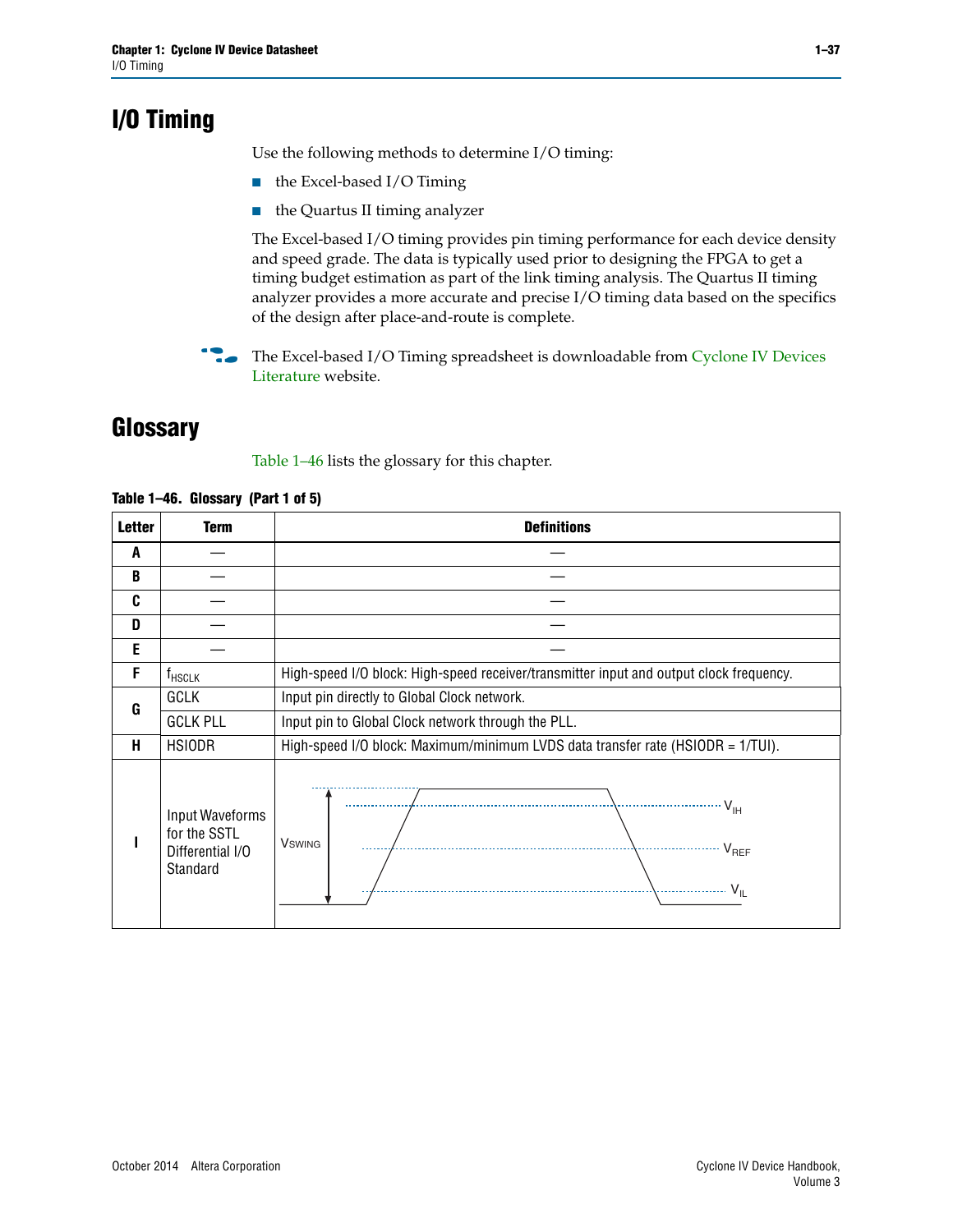<span id="page-37-0"></span>

#### **Table 1–46. Glossary (Part 2 of 5)**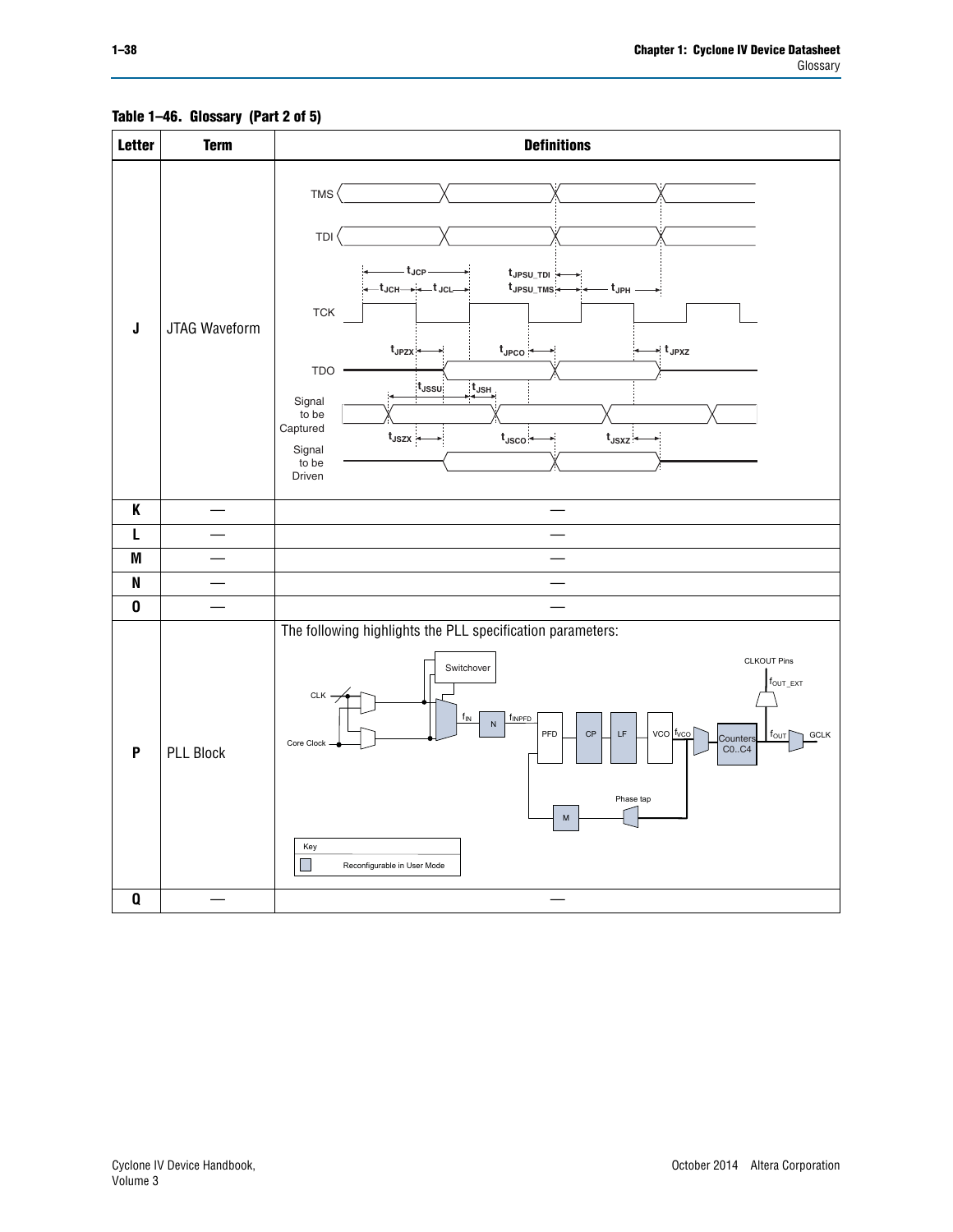#### **Table 1–46. Glossary (Part 3 of 5)**

| <b>Letter</b> | <b>Term</b>                                                                       | <b>Definitions</b>                                                                                                                                                                                                                                                                                                                                                                                                                                                                                                                                                                                                                                                                                                                                                                                                                                                                                                                                                                                                                |  |  |  |  |  |  |  |  |
|---------------|-----------------------------------------------------------------------------------|-----------------------------------------------------------------------------------------------------------------------------------------------------------------------------------------------------------------------------------------------------------------------------------------------------------------------------------------------------------------------------------------------------------------------------------------------------------------------------------------------------------------------------------------------------------------------------------------------------------------------------------------------------------------------------------------------------------------------------------------------------------------------------------------------------------------------------------------------------------------------------------------------------------------------------------------------------------------------------------------------------------------------------------|--|--|--|--|--|--|--|--|
|               | $R_L$                                                                             | Receiver differential input discrete resistor (external to Cyclone IV devices).                                                                                                                                                                                                                                                                                                                                                                                                                                                                                                                                                                                                                                                                                                                                                                                                                                                                                                                                                   |  |  |  |  |  |  |  |  |
|               |                                                                                   | Receiver input waveform for LVDS and LVPECL differential standards:                                                                                                                                                                                                                                                                                                                                                                                                                                                                                                                                                                                                                                                                                                                                                                                                                                                                                                                                                               |  |  |  |  |  |  |  |  |
|               | Receiver Input<br>Waveform                                                        | <b>Single-Ended Waveform</b><br>Positive Channel (p) = $V_{\text{H}}$<br>$V_{ID}$<br>Negative Channel (n) = $V_{IL}$<br>$V_{CM}$<br>Ground                                                                                                                                                                                                                                                                                                                                                                                                                                                                                                                                                                                                                                                                                                                                                                                                                                                                                        |  |  |  |  |  |  |  |  |
| R             |                                                                                   | Differential Waveform (Mathematical Function of Positive & Negative Channel)<br>$V_{ID}$<br>- 0 V<br>$V_{ID}$<br>$p - n$                                                                                                                                                                                                                                                                                                                                                                                                                                                                                                                                                                                                                                                                                                                                                                                                                                                                                                          |  |  |  |  |  |  |  |  |
|               | Receiver input<br>skew margin<br>(RSKM)                                           | High-speed I/O block: The total margin left after accounting for the sampling window and TCCS.<br>$RSKM = (TUI - SW - TCCS) / 2.$                                                                                                                                                                                                                                                                                                                                                                                                                                                                                                                                                                                                                                                                                                                                                                                                                                                                                                 |  |  |  |  |  |  |  |  |
| S             | Single-ended<br>voltage-<br>referenced I/O<br>Standard<br>SW (Sampling<br>Window) | $V_{\rm CCIO}$<br>$V_{\text{OH}}$<br>V <sub>IH</sub> (AC)<br>$V_{IH(DC)}$<br>V <sub>REF</sub><br>$V_{IL(DC)}$<br>VIL(AC)<br>$V_{OL}$<br>$\overline{\mathsf{V}}_\mathsf{SS}^-$<br>The JEDEC standard for SSTI and HSTL I/O standards defines both the AC and DC input signal<br>values. The AC values indicate the voltage levels at which the receiver must meet its timing<br>specifications. The DC values indicate the voltage levels at which the final logic state of the<br>receiver is unambiguously defined. After the receiver input crosses the AC value, the receiver<br>changes to the new logic state. The new logic state is then maintained as long as the input stays<br>beyond the DC threshold. This approach is intended to provide predictable receiver timing in the<br>presence of input waveform ringing.<br>High-speed I/O block: The period of time during which the data must be valid to capture it<br>correctly. The setup and hold times determine the ideal strobe position in the sampling window. |  |  |  |  |  |  |  |  |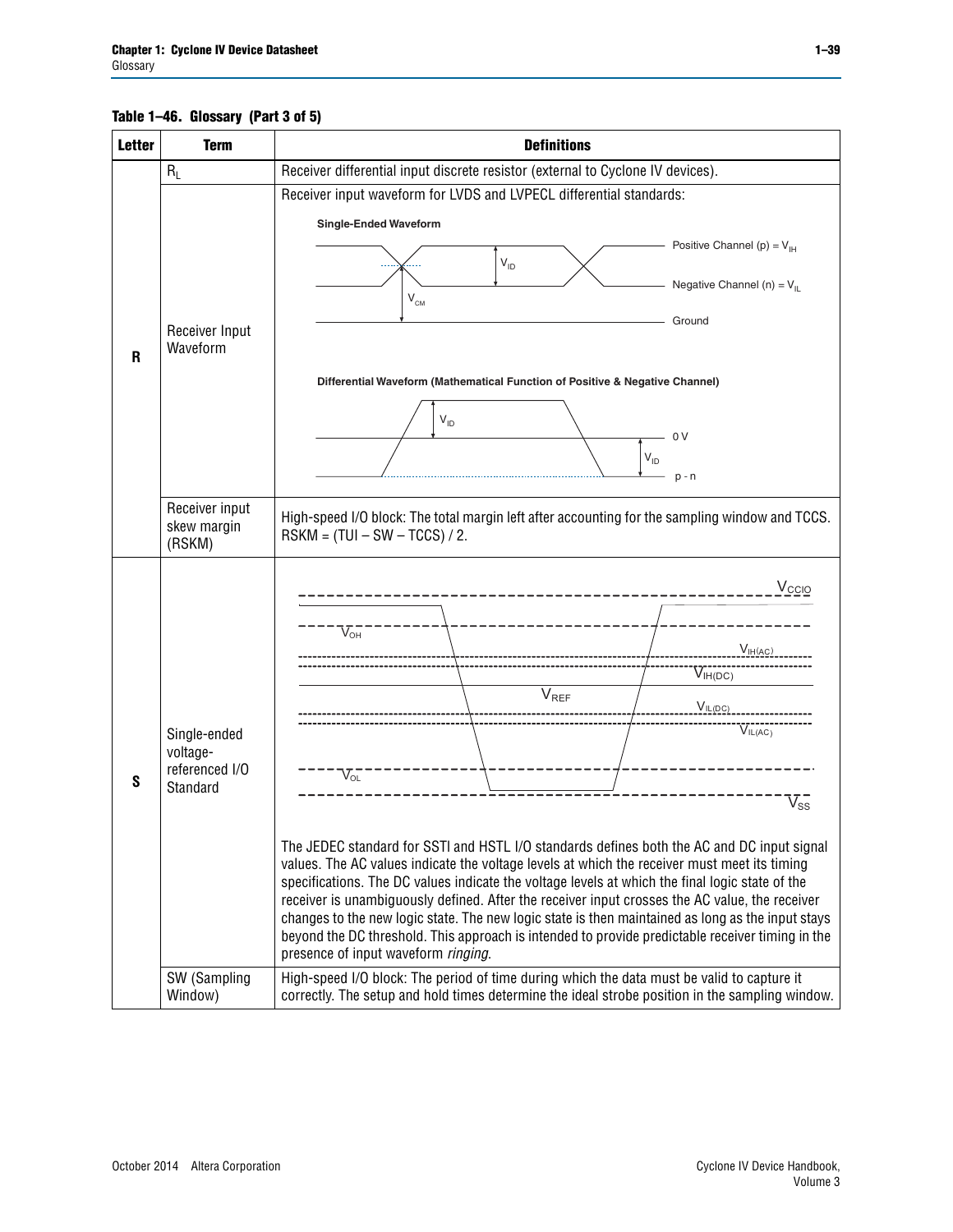| <b>Term</b>                           | <b>Definitions</b>                                                                                                                                                                              |
|---------------------------------------|-------------------------------------------------------------------------------------------------------------------------------------------------------------------------------------------------|
| $t_{\rm C}$                           | High-speed receiver and transmitter input and output clock period.                                                                                                                              |
| Channel-to-<br>channel-skew<br>(TCCS) | High-speed I/O block: The timing difference between the fastest and slowest output edges,<br>including t <sub>co</sub> variation and clock skew. The clock is included in the TCCS measurement. |
| $t_{\text{cin}}$                      | Delay from the clock pad to the I/O input register.                                                                                                                                             |
| $t_{CO}$                              | Delay from the clock pad to the I/O output.                                                                                                                                                     |
| $t_{\text{cout}}$                     | Delay from the clock pad to the I/O output register.                                                                                                                                            |
| t <sub>DUTY</sub>                     | High-speed I/O block: Duty cycle on high-speed transmitter output clock.                                                                                                                        |
| t <sub>FALL</sub>                     | Signal high-to-low transition time (80-20%).                                                                                                                                                    |
| $t_{H}$                               | Input register hold time.                                                                                                                                                                       |
| <b>Timing Unit</b><br>Interval (TUI)  | High-speed I/O block: The timing budget allowed for skew, propagation delays, and data<br>sampling window. (TUI = $1/($ Receiver Input Clock Frequency Multiplication Factor) = $t_c/w$ ).      |
| t <sub>injitter</sub>                 | Period jitter on the PLL clock input.                                                                                                                                                           |
| t <sub>outjitter_dedclk</sub>         | Period jitter on the dedicated clock output driven by a PLL.                                                                                                                                    |
| $t_{\text{OUTJITTER\_10}}$            | Period jitter on the general purpose I/O driven by a PLL.                                                                                                                                       |
| $t_{\text{pllcin}}$                   | Delay from the PLL inclk pad to the I/O input register.                                                                                                                                         |
| $t_{\rm pllcourt}$                    | Delay from the PLL inclk pad to the I/O output register.                                                                                                                                        |
|                                       | Transmitter output waveforms for the LVDS, mini-LVDS, PPDS and RSDS Differential I/O<br>Standards:<br><b>Single-Ended Waveform</b>                                                              |
|                                       | Positive Channel (p) = $V_{OH}$<br>VOD<br>Negative Channel (n) = $V_{OL}$                                                                                                                       |
|                                       | $V_{OS}$                                                                                                                                                                                        |
| Output                                | Ground                                                                                                                                                                                          |
| Waveform                              |                                                                                                                                                                                                 |
|                                       | Differential Waveform (Mathematical Function of Positive & Negative Channel)                                                                                                                    |
|                                       |                                                                                                                                                                                                 |
|                                       | $V_{OD}$                                                                                                                                                                                        |
|                                       | 0 <sub>V</sub>                                                                                                                                                                                  |
|                                       | Transmitter                                                                                                                                                                                     |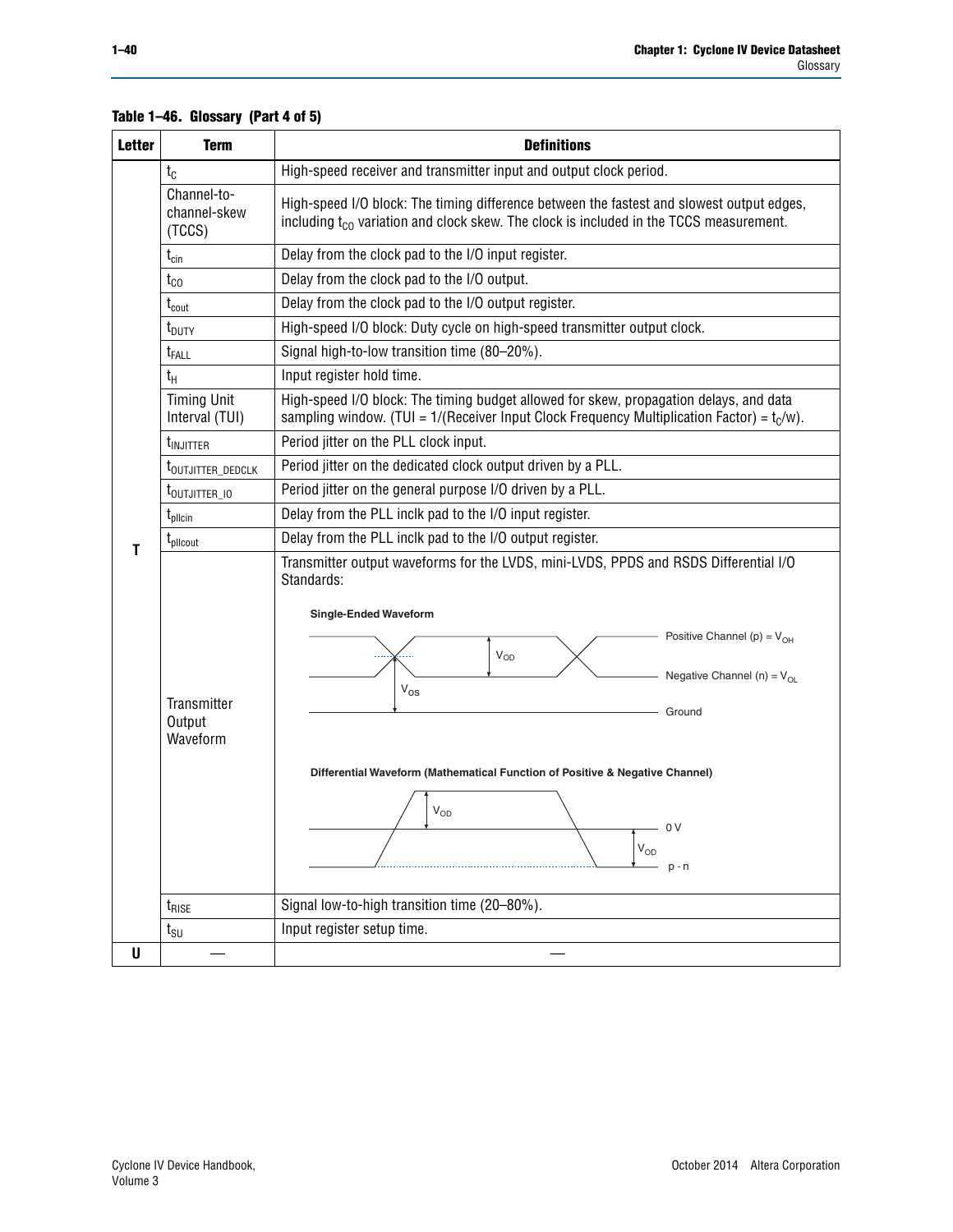### **Table 1–46. Glossary (Part 5 of 5)**

| <b>Letter</b> | <b>Term</b>             | <b>Definitions</b>                                                                                                                                                                                |
|---------------|-------------------------|---------------------------------------------------------------------------------------------------------------------------------------------------------------------------------------------------|
|               | $V_{CM(DC)}$            | DC common mode input voltage.                                                                                                                                                                     |
|               | $V_{DIF(AC)}$           | AC differential input voltage: The minimum AC input differential voltage required for switching.                                                                                                  |
|               | $V_{DIF(DC)}$           | DC differential input voltage: The minimum DC input differential voltage required for switching.                                                                                                  |
|               | $V_{IGM}$               | Input common mode voltage: The common mode of the differential signal at the receiver.                                                                                                            |
|               | $V_{ID}$                | Input differential voltage swing: The difference in voltage between the positive and<br>complementary conductors of a differential transmission at the receiver.                                  |
|               | $V_{\text{IH}}$         | Voltage input high: The minimum positive voltage applied to the input that is accepted by the<br>device as a logic high.                                                                          |
|               | $V_{IH(AC)}$            | High-level AC input voltage.                                                                                                                                                                      |
|               | $V_{IH(DC)}$            | High-level DC input voltage.                                                                                                                                                                      |
|               | $V_{IL}$                | Voltage input low: The maximum positive voltage applied to the input that is accepted by the<br>device as a logic low.                                                                            |
|               | $V_{IL(AC)}$            | Low-level AC input voltage.                                                                                                                                                                       |
|               | $V_{IL(DC)}$            | Low-level DC input voltage.                                                                                                                                                                       |
|               | $V_{\text{IN}}$         | DC input voltage.                                                                                                                                                                                 |
|               | <b>V<sub>OCM</sub></b>  | Output common mode voltage: The common mode of the differential signal at the transmitter.                                                                                                        |
| $\mathbf{V}$  | $V_{OD}$                | Output differential voltage swing: The difference in voltage between the positive and<br>complementary conductors of a differential transmission at the transmitter. $V_{OD} = V_{OH} - V_{OL}$ . |
|               | $V_{OH}$                | Voltage output high: The maximum positive voltage from an output that the device considers is<br>accepted as the minimum positive high level.                                                     |
|               | $V_{OL}$                | Voltage output low: The maximum positive voltage from an output that the device considers is<br>accepted as the maximum positive low level.                                                       |
|               | $V_{OS}$                | Output offset voltage: $V_{OS} = (V_{OH} + V_{OL}) / 2$ .                                                                                                                                         |
|               | $V_{OX (AC)}$           | AC differential output cross point voltage: the voltage at which the differential output signals<br>must cross.                                                                                   |
|               | V <sub>REF</sub>        | Reference voltage for the SSTL and HSTL I/O standards.                                                                                                                                            |
|               | $V_{REF\,(AC)}$         | AC input reference voltage for the SSTL and HSTL I/O standards. $V_{REF(AC)} = V_{REF(DC)} + noise$ . The<br>peak-to-peak AC noise on $V_{REF}$ must not exceed 2% of $V_{REF(DC)}$ .             |
|               | $V_{REF(DC)}$           | DC input reference voltage for the SSTL and HSTL I/O standards.                                                                                                                                   |
|               | $V_{\text{SWING (AC)}}$ | AC differential input voltage: AC input differential voltage required for switching. For the SSTL<br>differential I/O standard, refer to Input Waveforms.                                         |
|               | $V_{SWING(DC)}$         | DC differential input voltage: DC input differential voltage required for switching. For the SSTL<br>differential I/O standard, refer to Input Waveforms.                                         |
|               | $V_{TT}$                | Termination voltage for the SSTL and HSTL I/O standards.                                                                                                                                          |
|               | $V_{X(AC)}$             | AC differential input cross point voltage: The voltage at which the differential input signals must<br>cross.                                                                                     |
| W             |                         |                                                                                                                                                                                                   |
| X             |                         |                                                                                                                                                                                                   |
| Υ             |                         |                                                                                                                                                                                                   |
| $\mathbf{Z}$  |                         |                                                                                                                                                                                                   |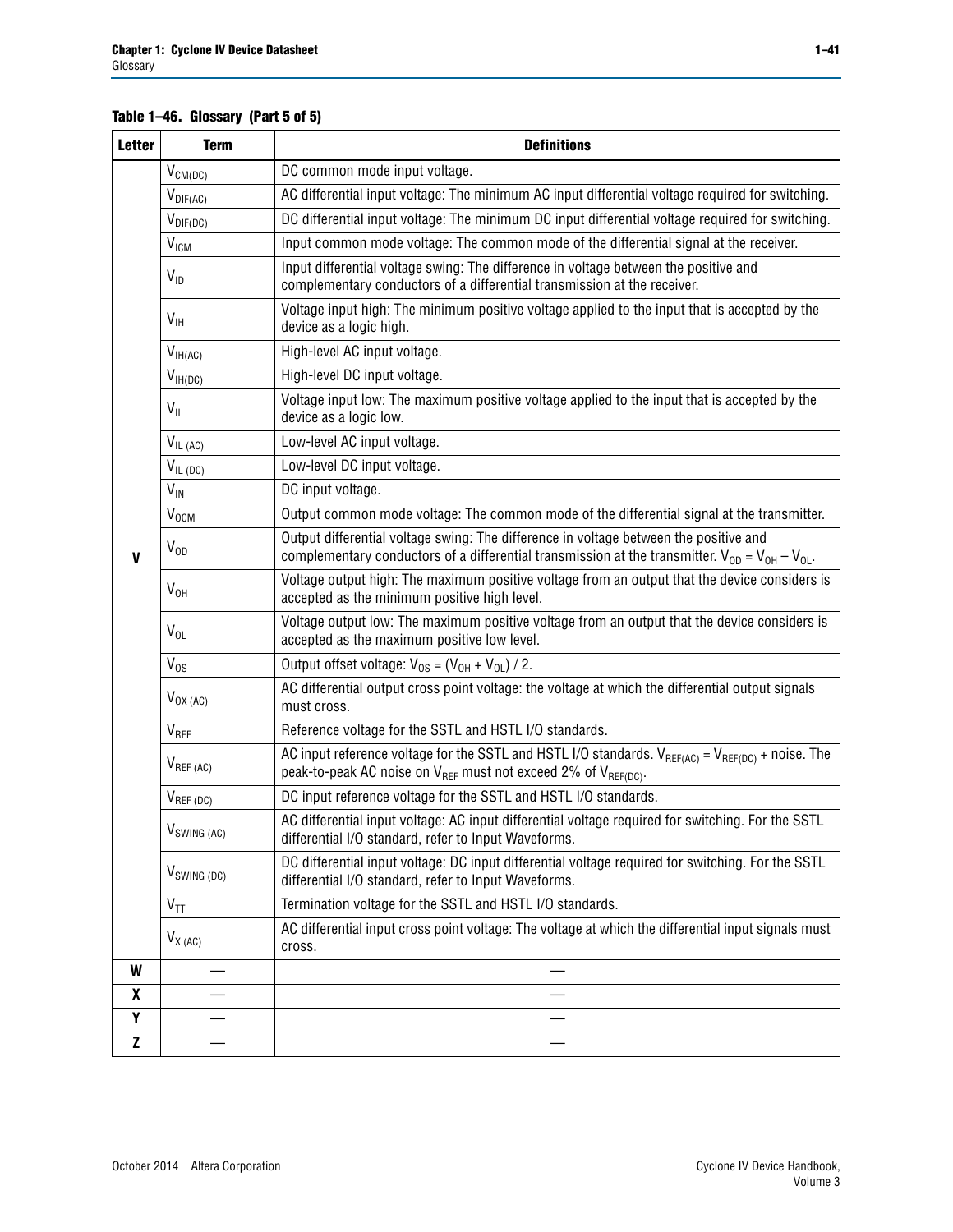# **Document Revision History**

[Table 1–47](#page-41-0) lists the revision history for this chapter.

<span id="page-41-0"></span>

| <b>Date</b>      | <b>Version</b> | <b>Changes</b>                                                                                                                                                                                                             |
|------------------|----------------|----------------------------------------------------------------------------------------------------------------------------------------------------------------------------------------------------------------------------|
| October 2014     | 1.9            | Updated maximum value for $V_{CCD, PLL}$ in Table 1-1.                                                                                                                                                                     |
|                  |                | Removed extended temperature note in Table 1-3.                                                                                                                                                                            |
| December 2013    | 1.8            | Updated Table 1-21 by adding Note (15).                                                                                                                                                                                    |
| May 2013         | 1.7            | Updated Table 1–15 by adding Note (4).                                                                                                                                                                                     |
| October 2012     | 1.6            | Dpdated the maximum value for $V_1$ , $V_{CCD\_PLL}$ , $V_{CC10}$ , $V_{CC\_CLKIN}$ , $V_{CCH\_GXB}$ , and $V_{CCA\_GXB}$<br>Table $1-1$ .                                                                                 |
|                  |                | Updated Table $1-11$ and Table $1-22$ .                                                                                                                                                                                    |
|                  |                | $\blacksquare$ Updated Table 1-21 to include peak-to-peak differential input voltage for the<br>Cyclone IV GX transceiver input reference clock.                                                                           |
|                  |                | $\blacksquare$ Updated Table 1-29 to include the typical DCLK value.                                                                                                                                                       |
|                  |                | <b>Updated the minimum f<sub>HSCLK</sub></b> value in Table 1-31, Table 1-32, Table 1-33,<br>Table 1-34, and Table 1-35.                                                                                                   |
| November 2011    | 1.5            | ■ Updated "Maximum Allowed Overshoot or Undershoot Voltage", "Operating<br>Conditions", and "PLL Specifications" sections.                                                                                                 |
|                  |                | $\blacksquare$ Updated Table 1-2, Table 1-3, Table 1-4, Table 1-5, Table 1-8, Table 1-9,<br>Table 1-15, Table 1-18, Table 1-19, and Table 1-21.                                                                            |
|                  |                | ■ Updated Figure $1-1$ .                                                                                                                                                                                                   |
| December 2010    | 1.4            | • Updated for the Quartus II software version 10.1 release.                                                                                                                                                                |
|                  |                | Updated Table 1-21 and Table 1-25.                                                                                                                                                                                         |
|                  |                | $\blacksquare$ Minor text edits.                                                                                                                                                                                           |
| <b>July 2010</b> | 1.3            | Updated for the Quartus II software version 10.0 release:                                                                                                                                                                  |
|                  |                | Updated Table 1-3, Table 1-4, Table 1-21, Table 1-25, Table 1-28, Table 1-30,<br>Table 1-40, Table 1-41, Table 1-42, Table 1-43, Table 1-44, and Table 1-45.                                                               |
|                  |                | ■ Updated Figure $1-2$ and Figure $1-3$ .                                                                                                                                                                                  |
|                  |                | Removed SW Requirement and TCCS for Cyclone IV Devices tables.                                                                                                                                                             |
|                  |                | $\blacksquare$ Minor text edits.                                                                                                                                                                                           |
| March 2010       | 1.2            | Updated to include automotive devices:                                                                                                                                                                                     |
|                  |                | ■ Updated the "Operating Conditions" and "PLL Specifications" sections.                                                                                                                                                    |
|                  |                | Updated Table 1–1, Table 1–8, Table 1–9, Table 1–21, Table 1–26, Table 1–27,<br>Table 1-31, Table 1-32, Table 1-33, Table 1-34, Table 1-35, Table 1-36,<br>Table 1-37, Table 1-38, Table 1-40, Table 1-42, and Table 1-43. |
|                  |                | Added Table 1-5 to include ESD for Cyclone IV devices GPIOs and HSSI I/Os.                                                                                                                                                 |
|                  |                | Added Table 1-44 and Table 1-45 to include IOE programmable delay for<br>Cyclone IV E 1.2 V core voltage devices.                                                                                                          |
|                  |                | Minor text edits.                                                                                                                                                                                                          |
| February 2010    | 1.1            | $\blacksquare$ Updated Table 1-3 through Table 1-44 to include information for Cyclone IV E<br>devices and Cyclone IV GX devices for Quartus II software version 9.1 SP1 release.                                          |
|                  |                | Minor text edits.                                                                                                                                                                                                          |
| November 2009    | 1.0            | Initial release.                                                                                                                                                                                                           |